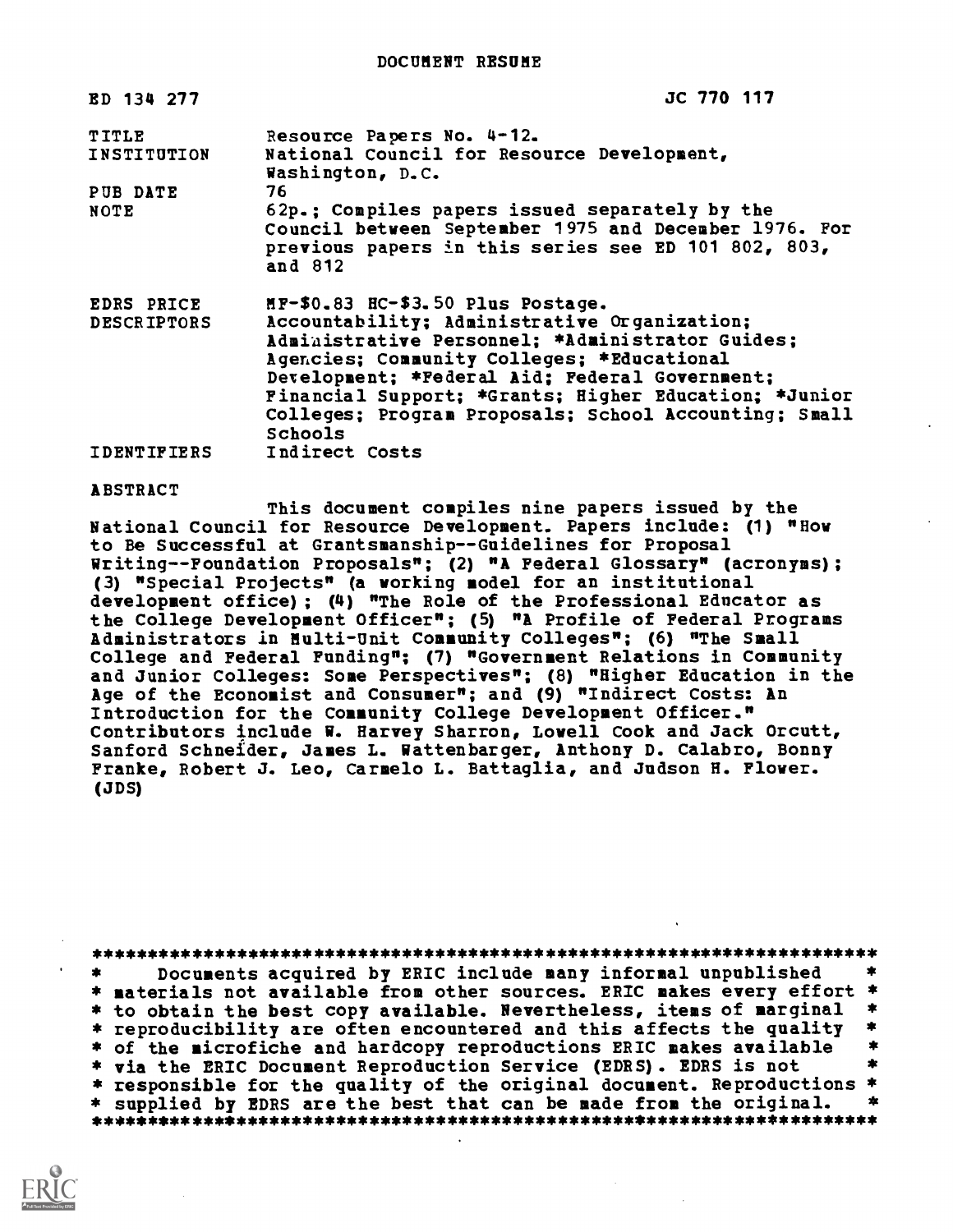U S DEPARTMENT OF HEALTH.<br>Education & Welfare<br>National Institute of<br>Education

THIS DOCUMENT HAS BEEN REPRO-<br>OUCEO EXACTLY AS RECEIVED FROM<br>THE PERSON OR ORGANIZATION ORIGIN-<br>ATING IT POINTS OF VIEW OR OPINIONS<br>STATEO DO NOT NECESSARILY REPRE-<br>EOUCATION POSITION OR POLICY<br>EOUCATION POSITION OR POLICY

RESOURCE PAPER NO. 4

"HOW TO BE SUCCESSFUL AT GRANTSMANSHIP" "GUIDELINES FOR PROPOSAL WRITING" "GENERALIZATION: FOUNDATION PROPOSALS"

> W. HARVEY SHARRON, JR. DEAN OF DEVELOPMENT SANTA FE COMMUNITY COLLEGE GAINESVILLE, FLORIDA

> > September, 1975



National Council for Resource Development Suite 410 One Dupont Circle, N.W. Washington, D.C. 20036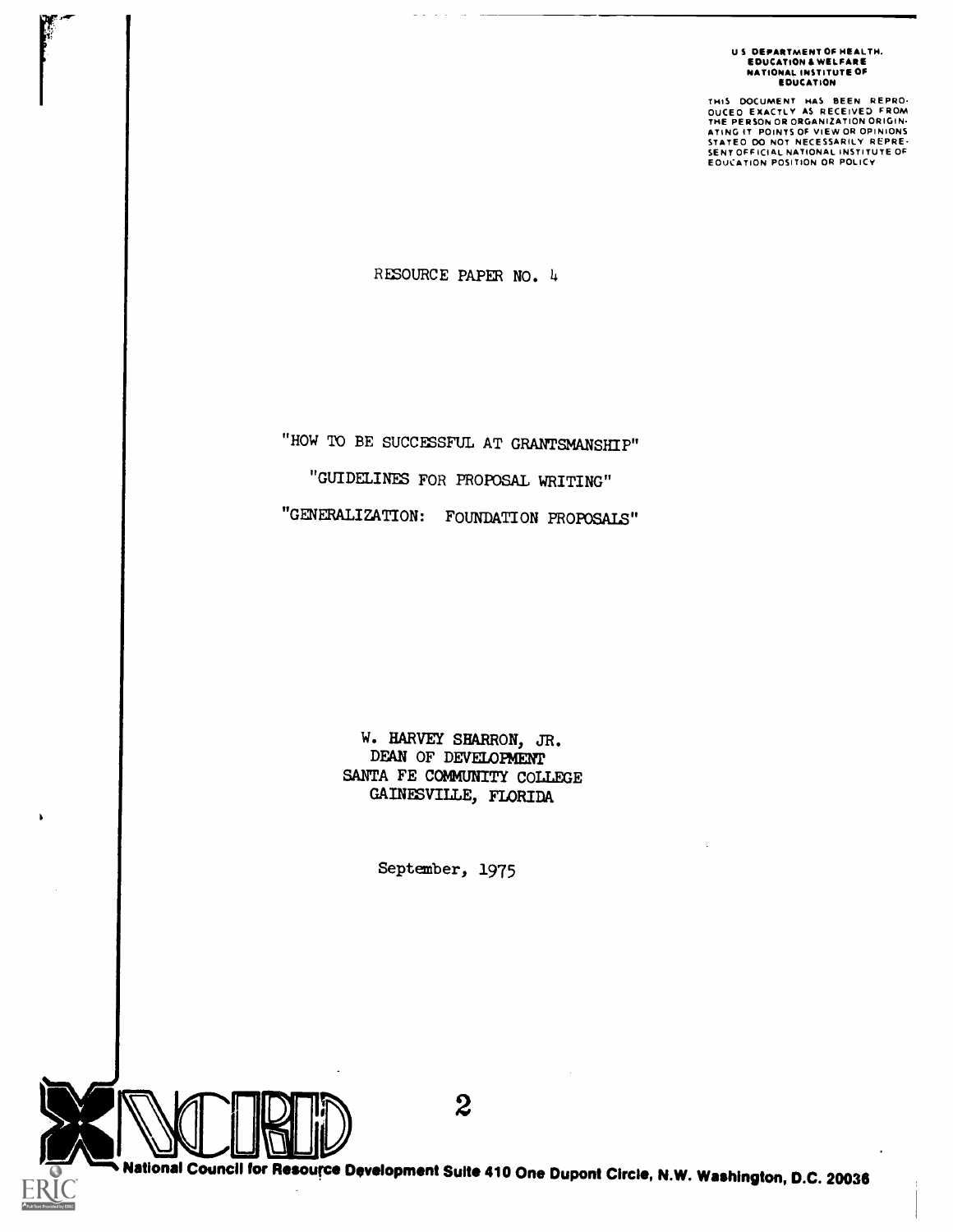"HOW TO BE SUCCESSFUL AT GRANTSMANSHIP" "GUIDELINES FOR PROPOSAL WRI1\_NG" "GENERALIZATION: FOUNDATION PROPOSALS"

Editor's Note: The following three topics were combined into one resource paper for your use and information.

Harvey Sharron is Dean of Development, Santa Fe Community College, Gainesville, Florida and serves as Vice President of the Board of Directors, National Council for Resource Development.

> "HOW TO BE SUCCESSFUL AT GRANTSMANSHIP" (Especially in the U.S. Office of Education-Bureau of Higher Education)

#### I. If you are to be successful, the following elements are essential:

A. Know the basic needs and problems of the institution and its personnel.

1. Need must be clearly expressed and supported by hard data.

2. Defend or justify your request.

B. You must know the various programs so that you can find a program making grants in that specific area. Too often good proposals are forwarded to the wrong program for funding.

C. Write a proposal that relates your needs to the problems and show how you'propose to meet these needs.

D. Institutional commitment must be clearly shown. Interrelationships among students, faculty, and administration must be explicitly stated. A statement describing a sequence of planning sessions and in-service training significantly strengthens the proposal.

## II. Things the institution must do administratively to have success at grantsmanship.

A. Create an Office of Development and/or a federal relations coordinator or officer. You must have someone in your institution to keep up with the programs, guidelines, deadlines, and changes in Office of Education personnel (hereafter referred to as OE). (Title III can be used to fund an institutional researcher or development officer to do just this).

B. Set up a library with data, information, forms, literature, and current bulletins.

1. Obtain a list of previous year grantees.

2. Read and keep up-to-date on programs, especially Title III, Cooperative Education, Student Financial Aid, Special Services, Upward Bound, Talent Search, Library, the National Institute of Education, and the Fund for the Improvement of Post Secondary Education.

C. Get to know the people in the game.

1. Make an appointment in Washington with your Congressman. Get him to set up your appointment with the appropriate agency (OE reacts faster to such an arrangement).

2. Schedule a visit with the Program Assistant for Junior Colleges in OE.

3. Above all, get to know the program people. Bureau of Higher Education(in our case, Dr. Paul Carnell, EPDA V-E, Sinclair Jetter, Cooperative Education, and Willa Player, Title III).



3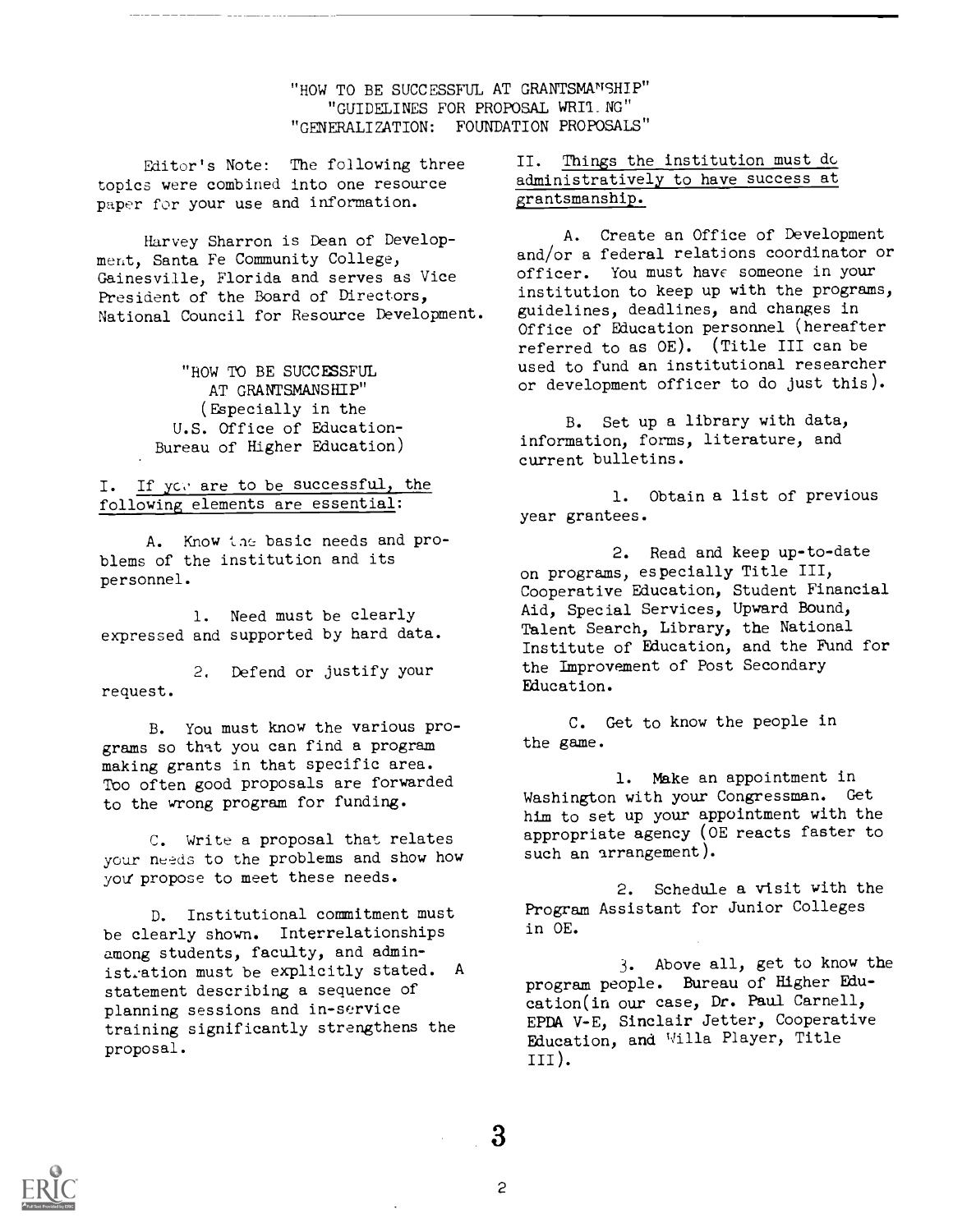$4.$  If you are new to the game, schedule a week's visit to OE with three or four well written prospecti and get to know the program people.

5. Write to program people to obtain the guidelines and to insure that your name gets put on the mailing list for materials.

D. Pull together all of the programs for which the institution is eligible and study carefully.

E. Send your institutional federal liaison officer to training clinics, workshops, and seminars, especially during summers.

F. Visit institutions which have received grants to look at their programs.

## III. Helpful Hints

A. Proposals that think big or tend to meximize impact are viewed more favorable.

1. It is easier to obtain \$35,000 to \$75,000 for a program than \$10,000. The rationale is that the institution should commit the \$10,000 and that the impact of such a small amount is insignificant compared to the impact of a large grant. Unit cost is better in a larger grant.

2. Proposals that show utilization of various agencies are viewed more favorable. Cross agency (HUD, HEW, Justice) plans are welcomed.

B. In showing the institutional profile, include past experience, present limitations, future expectations, and calculated risks.

C. If the proposal budget is more than \$350,000 for a fiscal year, OE will take a hard look at the budget.

D. If you did not get your funding, find out why. Contact OE to discuss the proposal. (This area is most critical.)

E. In private foundations, the Sloan Foundation and tl'e Ford Foundation are funding projects for minority students.

 $\Sigma$ . Consortia arrangements have been most in vogue during the past 3-5 years, BUT bilateral arrangements are beginning to be emphasized.

G. Profile of Proposal:



The Federal Relations Officer woiks in a staff relationship from need to document. His or her work is an integral part from FUNDING SOURCE TO DOCUMENT. Fe or she is the contact person in: i utionally and actually should forward  $\epsilon$  proposal to the funding agency

Then successful funding of a project, the Development Officer must become involved in grants management. His or her role is one of facilitation among the Principal Investigator/Project Officer within the institution, the Business Office, and the Administration of the institution. The Development Officer insures that all necessary records are kept and that progress reports are filed, BUT he or she does not actually run the project. The faculty member or project officer is responsible for the actual program implementation.



4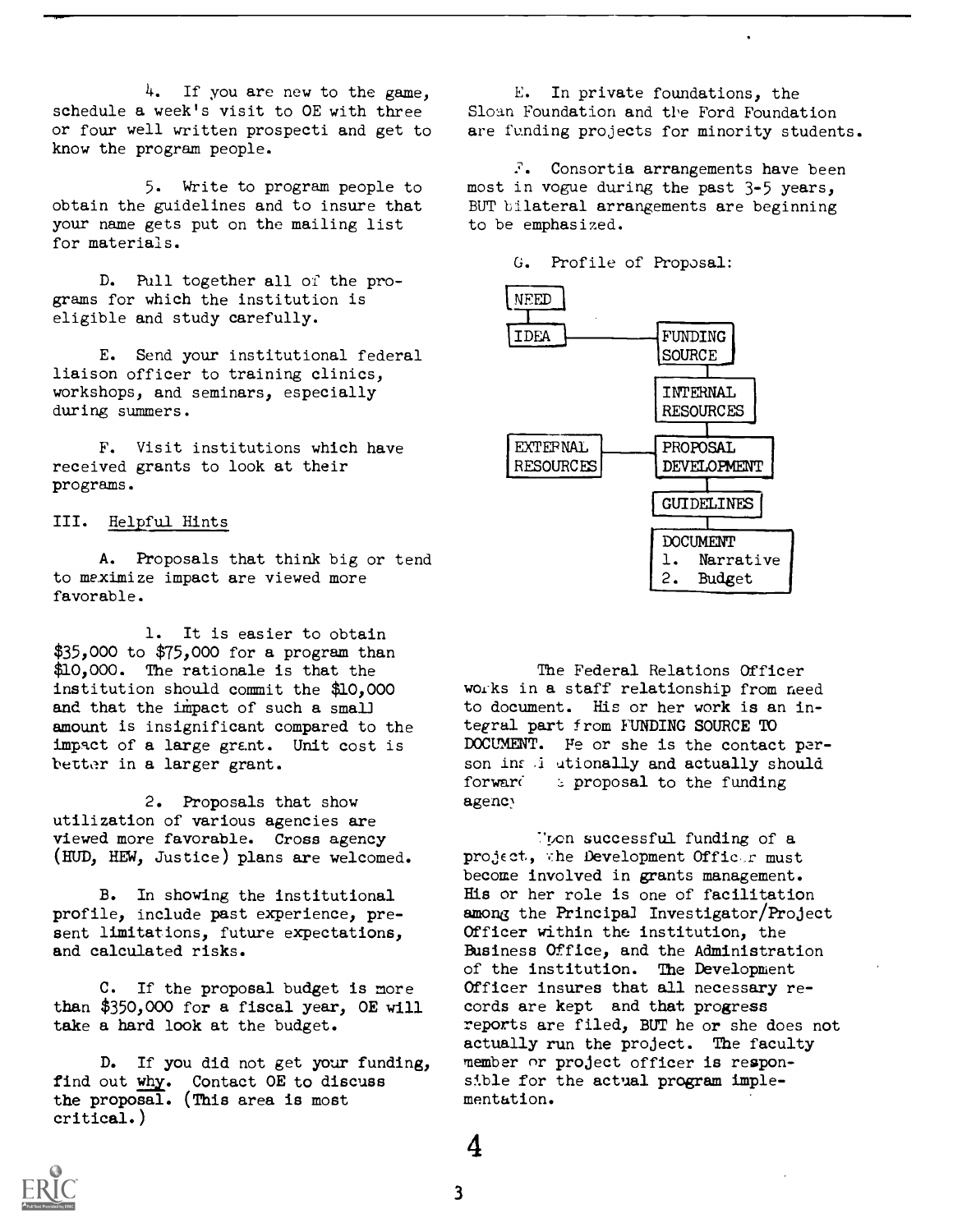## "GUIDELINES FOR PROPOSAL WRITING"

In general, a good proposal has the following components:

- I Need
- II Objective (purpose) III Methodology (procedure) IV Evaluation V Budget

These five major elements structure the essence of a good proposal. There is some significant specific expansion of each component that will be broken down in Number II (below) which should be taken into consideration when focusing on any of the above elements.

The proposal should be written in good concise language. Such phrases as "to provide for a meaningful educational experience", filler words, such as, "in order to," "whereby," "in most cases," and other such non-communicative phrases so often used in academic writing are unacceptable. It is advisable to prepare a one or two page summary of what you want to do as a concept paper.

These brief recommendations are especially valid in the area of Federal and Flate programs. Private and foundation proposal writing is much more demanding and should be approached from a completely different perspective. However, the same principles of composition are generally applicable.

#### I. Generalizations

A. Prepare a prospectus of not more than three or four pages. State your idea in rather specific terminology.

B. Use simple language, not educational jargon.

. C. Do not utilize the services of professional proposal writers.

D. Components of the narrative should take into consideration the following:

1. Narratives must be limited (10 pages or less for Title III, Cooperative Education, V-E funds in OE).

(Foundations are usually 2-5 pages at most.)

2. Narratives that contain pre-training assignments are impressive.

∼

3. Narratives must be concise and specific, not wordy. Simply state how you are going to do what you want to do to meet the need.

4. Narratives must establish the need and show interrelationships with other areas of the institution.

E. Proposals should be brief and to the point. They should not be  $\frac{1}{2}$  or 1 inch thick; reaction to such is expressly negative.

F. Proposals are usually read by two readers who are knowledgeable in the area.

G. Do not list degrees and publications in the narrative. (Put them in Attachments' Section or Addendum.)

H. List relevant experiences of individuals to the proposal's training or goal. (As an attachment or exhibit.)

I. If the Director of the project is not named, the chances in getting funded are much lessened. One should at least give the characteristics of the Director. (Job description at least.)

#### II. Specifics

4

5

A. Proposal Form

1. Institutional Eligibility (Title III only). Direct the narrative to the 2ollowing questions: Is the applicant truly a developing institution? Is it isolated from the main currents of academic life and struggling for survival? Utilize hard data in this section (enrollment figures, student-teacher ratio, low income and minority student enrollment figures, and demographic figures of the area including socio-economic profiles).

## 2. Needs.

Specify what local, regional, or national needs will be served. Provide specific

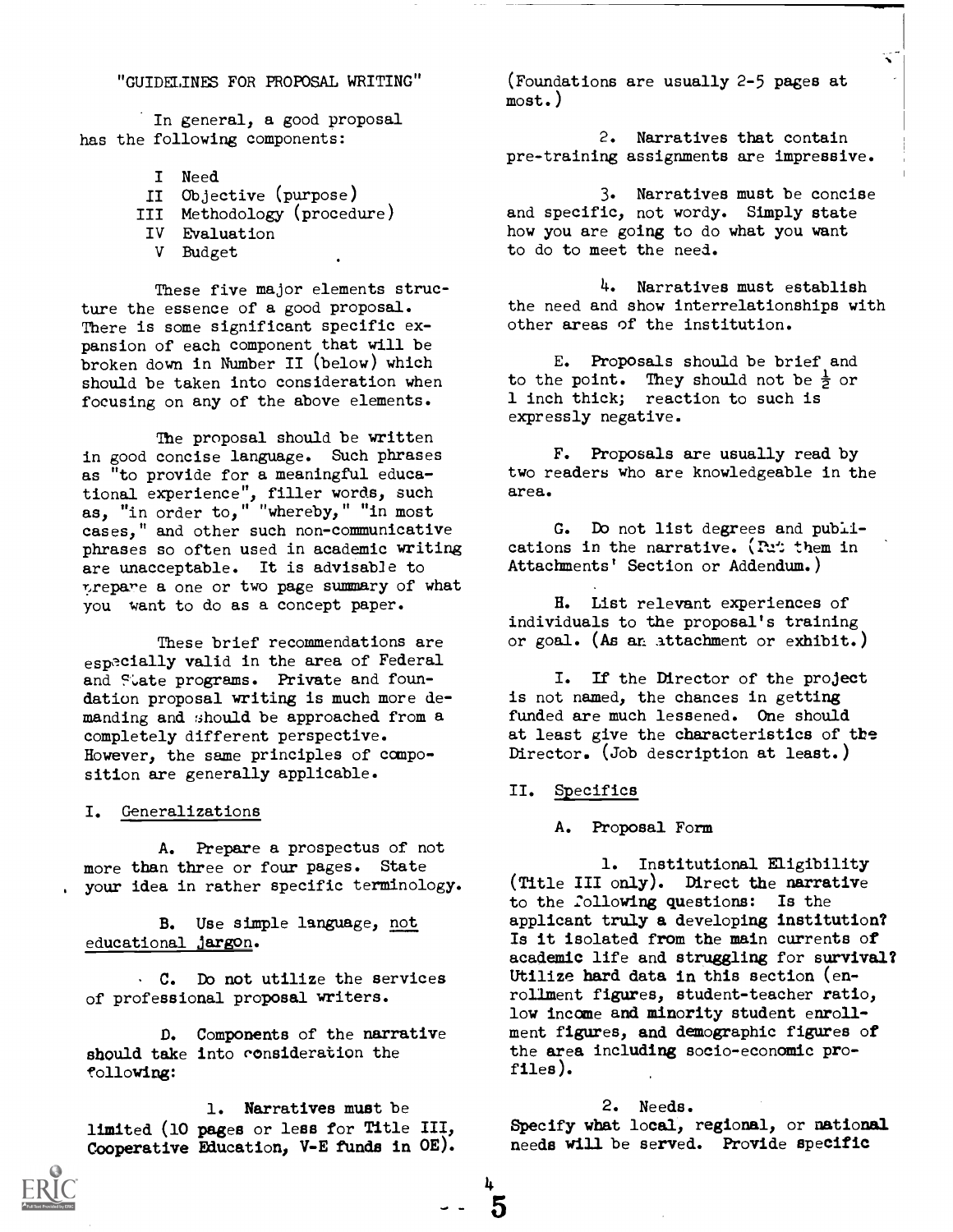back up data. State specifically or show evidence that the proposed program will improve the academic quality of the institution.

 $3.$  Objectives.

Objectives should be stated precisely. Questions: How will stated objectives meet needs? Are objectives sharply focused?

4. Procedures. The narratives should provide a clear and detailed description of the process to meet objectives.

5. Evaluation. Show the follow-up procedures to be used to measure the impact of the program.

6. Staff. List and state qualifications for planning and implementing a successful program.

7. Target Group. Is there evidence of effective commun ication and involvement with administration, faculty, students, parents, community, and other agencies?

8. Commitment. Is there evidence of real commitment of staff, administration, faculty, students, and cooperating agencies in serving the need?

9. Facilities. Show evidence of classrooms, laboratories, and other facilities' utilization (faculty offices and equipment).

## /O. Budget.

Question: Are all of the dollars requested really needed to successfully implement the program? Defend the budget and itemize costs.

B. General Comments on Specifics

1. Needs, evaluation, commitment, and budget are the troublesome areas.

2. Needs. Utilize hard data 2. Needs. Utilize hard data<br>to establish beyond reasonable dou' that hibit careful thought. OE officials and

need exists, that the need is not just "your own thing" project.

3. Evaluation. Do not utilize outside consultants from prestigious agencies and institutions to evaluate, i.e., OE, HEW, Harvard, etc. Name dropping is frowned upon. Show evaluation and measurement within the context of area<br>and community needs utilizing home expertise where possible. Evaluation and follow-up is very important.

4. Commitment. Simply show what you (the institution) have done. If<br>you have not done anything, chances are not good for funding. Show what the college plans to do, especially in regard to dollars, faculty release time, priorities, and commitment.

5. Budget. Be specific. In training programs, do not use retreats or recreational aspects. Title III funds can be used for travel. However, defend your travel budget; you cannot be too specific. Example of specifics: \$500 for printing. Do not just list it. Show briefly what you are going to print. State concisely why it is necessary.

a. Mbst training grants in the federal area (other than medical school types) allow up to \$300 per participant per week. However, in such proposals, if the budget is \$250 or more per participant per week, the OE will look hard at your budget.

b. Institutions should show overhead costs in the budget. This factor is a favorable plus because it shows institutional commitment.

c. Indirect costs vary from OE  $(8\frac{1}{2}\frac{15\%}{10})$  to NSF and NEH  $(15\frac{1}{2}\frac{1}{16}\%).$ 

d. In general, a proposal budget should request from \$25,000 to \$75,000 for a specific purpose in USOE

e. NSF and NEH proposal budgets range from about \$30,000 to \$100,000.

hibit careful thought. OE officials and



5  $-$  6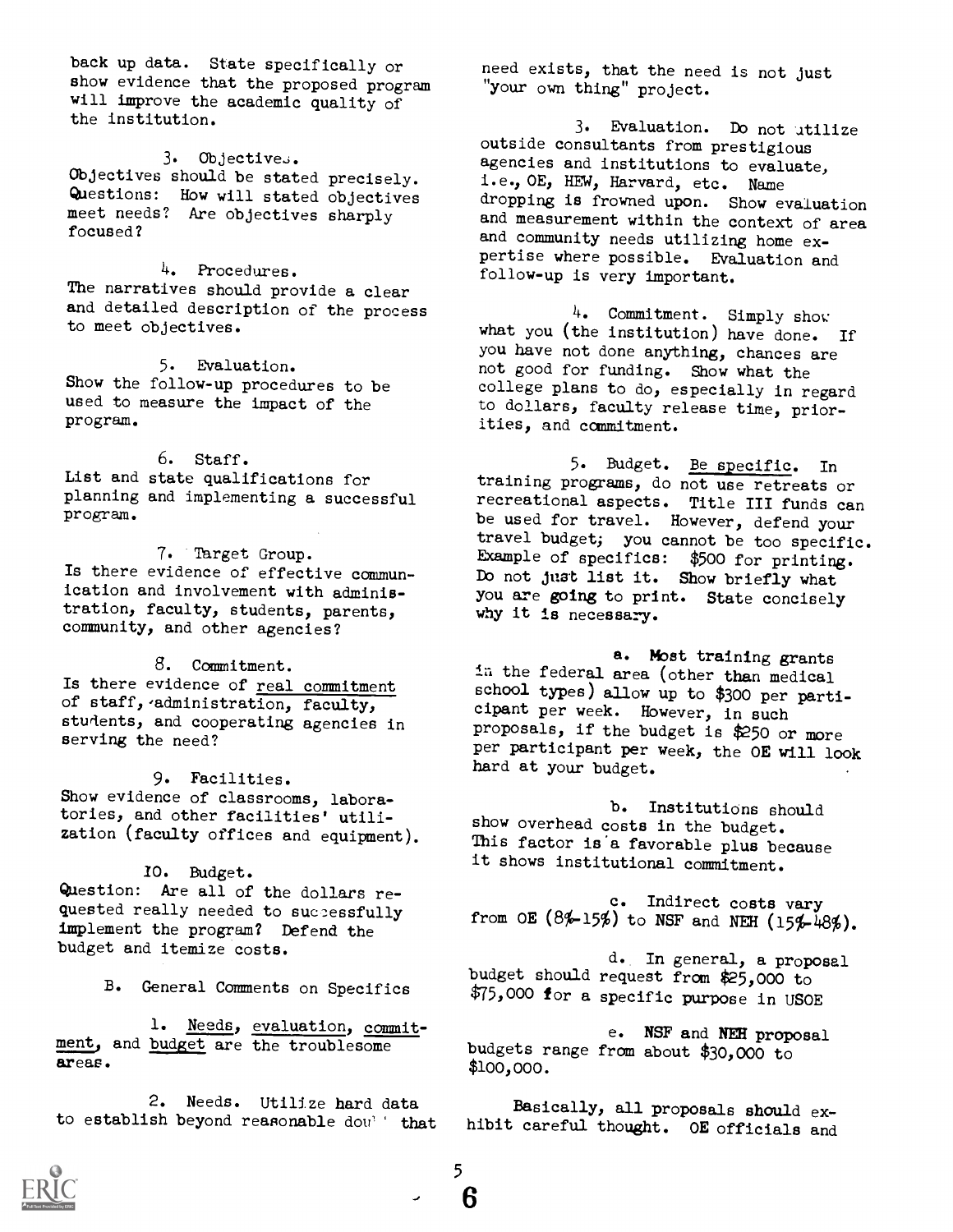program readers can easily detect a hastily written proposal.

## "GENERALIZATION: FOUNDATION PROPOSALS"

Assuming that one has already established the need, has a concept paper, and is searching for a place for funding, then these generalizations would hold true.

The major part of successful funding from a foundation is preparation. One must prepare oneself before asking for a grant. A grantsman must do his homework by researching the various foundriions available and understanding what the foundations'purposes are and what their staff members will be requesting for possible funding. Please remember some foundations fund only locally, while others fund nationally and regionally. It would be rather embarrassing to submit a project to a national foundation which funded only in Michigan and Florida if you were in Kansas. Or to submit to a foundation a capital improvement project when the objectives of the foundation specifically stated that its projects and funds would relate to human resources only. In essence, prepare yourself, do your homework, and research the various foundations, their objectives, and their purposes before submitting any proposal to a foundation.

What makes a good proposal to a foundation? The proposal should be brief and concise. State clearly what the purpose is to be, who is going to accomplish it, how long it will take and the approximate cost. In fact, many foundations (Exxon, Mott, Zale, and Sloan) request only a one page submiscion. That one page stibmission must include the above elements. Should the foundation find that your project is of interest to them, then its staff members will contact you for a re-write and expansion of your project. Should you not hear about your proposal, perhaps a telephone call or a letter of inquiry concerning your proposal is 7 appropriate. However, please note that there is approximately a three month lead time in response to proposals to large foundations because of the large number of proposals submitted at the deadline dates.

Use a minimum of professional or educational jargon and give a clear summary of what is to be accomplished. Justify your proposal in a very distinct manner. It would be appropriate to make a statement, then give the reasons for it in a one, two, three, four, five objective order. Submit a realistic budget. Unlike many budgets that are submitted to the Federal government, a realistic budget must be submitted to a foundation. The foundation will fund your proposal based on the creativity or its interest level rather than the dollar amount. However, the dollar amount is usually not negotiable once you have stated what you want to do.

In my opinion, there are two ways to approach grantsmanship to foundations: sending your proposal to many foundations simultaneously and concentrating your project and effort on a specific source. The most successful way is to focus in om a.specific foundatim with a specific nei submit your proposal, wait until you fil out what happens to that proposal, then submit to another foundation if you are unsuccessful. Foundation personnel explain that they get many proposals from many colleges that they know are being submitted to at least ten or fifteen oth foundations. These proposals are usuall rather general in nature. Stay away from general support type projects. Submit those projects which are rather specific.

Building and construction projects usually are not a high priority item for foundations. In fact, most foundations do not fund construction.projects Also, please remember that foundations usually fund only seed money for project not continuation type grants.

Foundations react to national, regional, and local needs much faster than the federal and state governments. This the federal and state governments. ability to react or change objectives rapidly is one of the major reasons for

 $\bar{\mathcal{L}}$  .

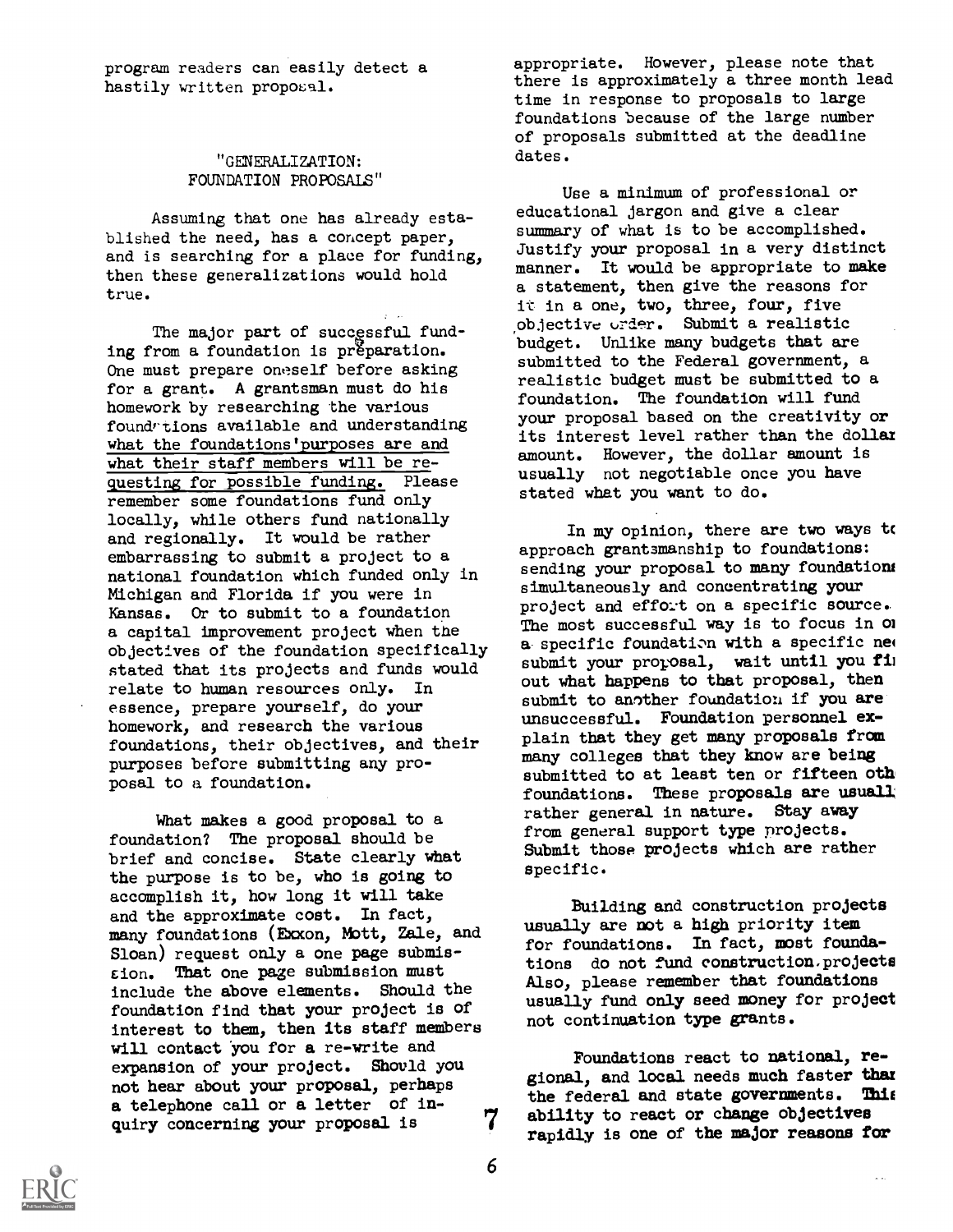the advantage ° having a foundation as a granting institution.

What criteria do foundations usually use in evaluating a proposal?

1. Is the proposal realistic and feasible?

2. What purpose does it serve to the community or to the society?

3. Is it innovative, original or creative? (Is this proposal a warmed over approach to a problem that is being done in 45 different sections of the country and you just thought of it?)

4. Are the people involved competent to carry out the project?

5. Is the project within the foundation's purview and program focus?

6. Is there an evaluation technique and is it logical?

7. Is the budget realistic?

Each development officer should have a copy of the Foundation Directory, and other publication information services offered by The Foundation Center. There are over 20,000 foundations in existence today. Approximately 500 of these foundations have 90% of the assets of all foundations. In 1970, foundation eupport was above \$6 billion (actually more than USOE budget).

Many local foundations (State) will fund specific needs that are related to locale. Trust officers and trust departments at banks are good and reliable resources for finding out if a foundation exists in your community or area. The family owned foundations ... uld be a good source of support for a project whose impact could be localized.

In summary, when preparing yourself to submit a grant, have a well conceived, documented, concise nroposal and know as much about the foundation that you are approaching as is possible.

Reprints are not allowed except with permission of NCRD.

'PERMISSION TO REPRODUCE THS MATERIAL HAS BEEN GRANTED BY

NCRD

8

 $\overline{7}$ 

TO ERIC AND ORGANIZATIONS OPERATING UNDER AGREEMENTS WITH THE NATIONAL IN-<br>STITUTE OF EDUCATION FURTHER REPRO-<br>DUCTION OUTSIDE THE ERIC SYSTEM RE-QUIRES PERMISSION OF THE COPYRIGHT OWNER

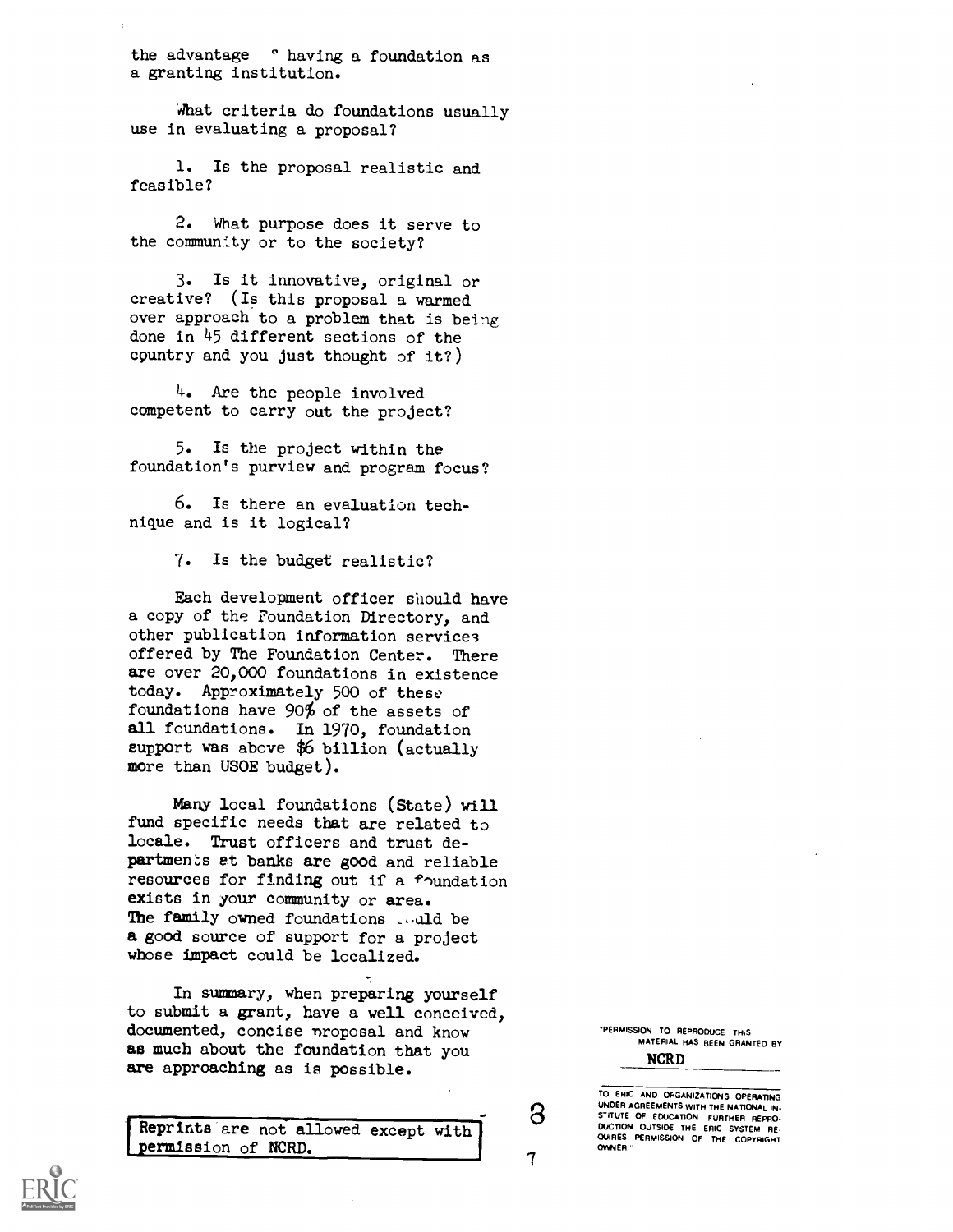RESOURCE PAPER NO. 5

## A FEDERAL GLOSSARY

Compiled by:

Lowell Cook Admin5.strative Assistant for Development North Iowa Prea Community College Mason City, Iowa

Edited by:

Jack Orcutt<br>Executive Director Executive Director The Junior and Community College Institute Washington, D.C.

October, 1975

Published for its members by the National Council for Resource Development



9

am% National Council tor Resource Development Suite 410 One Dupont Circle, N.W. Washington, D.C. 20036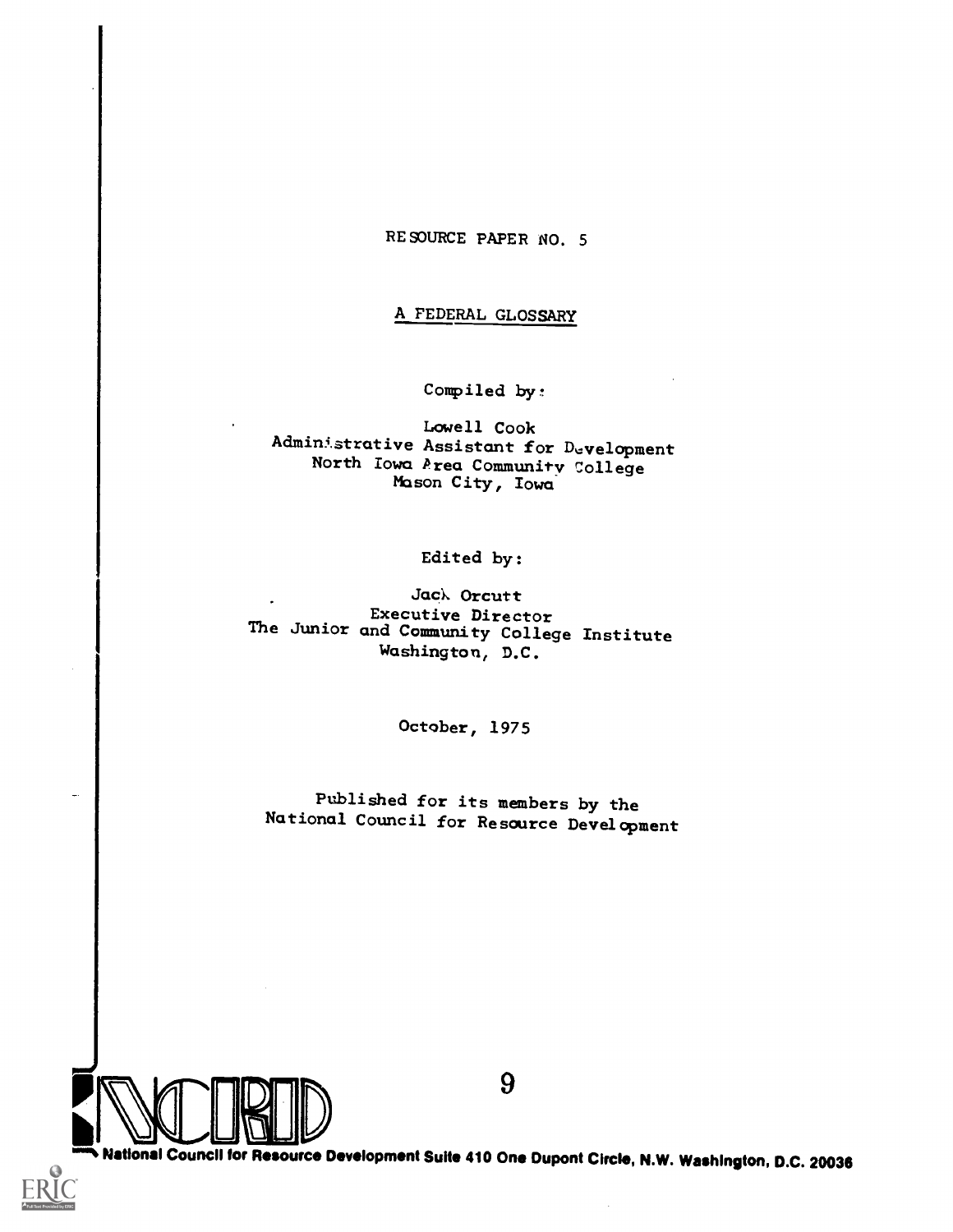## A FEDERAL GLOSSARY

This glossary identifies the meaning of the most commonly used abbreviations and terms that are part of the vernacular of dealing with the Federal Government and pertinent non-Federal agencies and associations. Lowell Cook of North Iowa Area Community College iden- tified most of the ubbreviations included in this glossary in "A Guide for the New Community College Development Officer". Jack<br>Orcutt of The Junior and Community College Institute has updated and edited Lowell Cook's original glossary utilizing the United States Government Organization Manual, the Federal Telephone Directory, the United States Office of Education organizational chart, recent legislotion and his own personal experiences.

| <b>AAC</b>    | American Alumni Council                                                                 |
|---------------|-----------------------------------------------------------------------------------------|
| <b>AAC</b>    | Association of American Colleges                                                        |
| <b>AACRAO</b> | American Association of Collegiate Registrars<br>and Admissions Officers                |
| <b>AACTE</b>  | American Association of Colleges for Teacher Education                                  |
| <b>AAHE</b>   | American Association for Higher Education                                               |
| <b>AACJC</b>  | American Association of Community and Junior Colleges                                   |
| <b>AALS</b>   | Association of American Law Schools                                                     |
| AAMC          | Association of American Medical Colleges                                                |
| AASCU         | American Association of State Colleges and Universities                                 |
| AAU           | Association of American Universities                                                    |
| AAUP          | American Association of University Professors                                           |
| ABE           | Adult Basic Education                                                                   |
| ACCT          | Association of Community College Trustees                                               |
| $AC^-$        | American Council on Education                                                           |
| AC M          | Associated Colleges of the Midwest                                                      |
| ACTION        | Not an acronym but the full name of a federal agency<br>which deals with aging programs |
| <b>AECT</b>   | Association for Educational Communications<br>and Technology                            |



-2-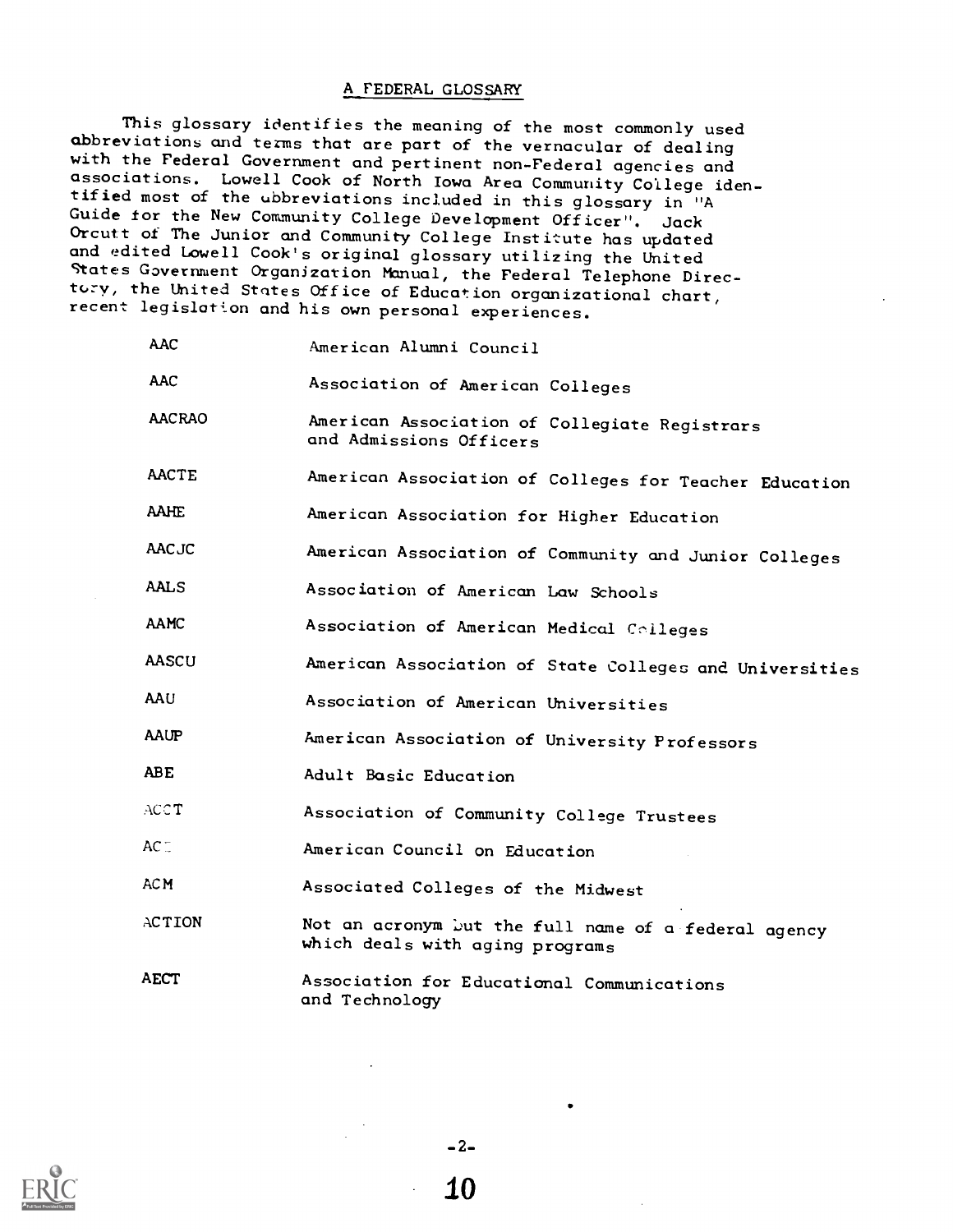AGBUC Association of Governing Boards of Universities and Colleges AID Agency for International Development AIDP Advanced Institutional Devt' opment Program AIDS Accreditation and Institutional Eligibility Staff (Office of Education) AOA **APGA** APPAUC Administration on Aging American Personnel and Guidance Association Association of Physical Plant Administrators of Universities and Colleges APPROPRIATION The Federul legislation which provides funds for an authorized program to be implemented. ARBA American Revolution Bicentennial Administration ARC Appalachian Regional Commission ASAHP **American Society of Allied Health Professions** ASE Assistant Secretary of Education ASEE American Society for Engineering Education AUPHA Association of University Programs in Hospital Administration AUTHORIZATJOR Me Federal legislation which provides ..mthority for a program to function. BEH Bureau of Education for the Handicapped (Office of Education) BEOG Basic Educational Opportunity Grant BHRD Bureau of Health Resources Development BIDP Basic Institutional Development Program BOAE Bureau of Occupational and Adult Education (Office of Education) BPE Bureau of Postsecondary Education (Office of Education) BSS Bureau of School Systems (Office of Education) CAB Civil Aeronautics Board

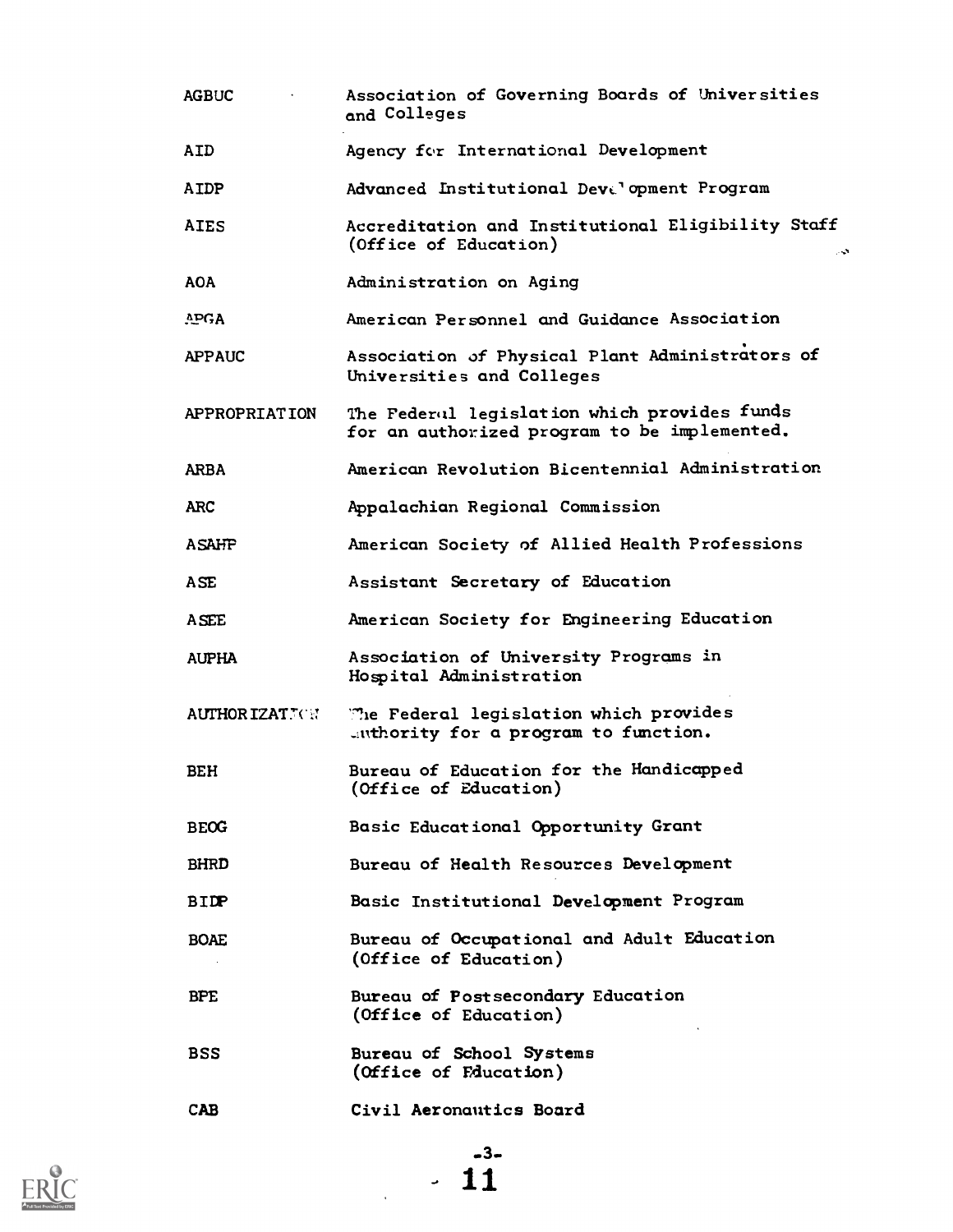| <b>CAMPS</b>                    | Cooperative Area Mampower Planning                                                                                                                                                                                                                                                                                                                     |
|---------------------------------|--------------------------------------------------------------------------------------------------------------------------------------------------------------------------------------------------------------------------------------------------------------------------------------------------------------------------------------------------------|
| CASC                            | Council for the Advancement of Small Colleges                                                                                                                                                                                                                                                                                                          |
| <b>CASE</b>                     | Council for the Advancement and Support of Education                                                                                                                                                                                                                                                                                                   |
| <b>CEA</b>                      | Council of Economic Advisors                                                                                                                                                                                                                                                                                                                           |
| CCR                             | Cooperative College Registry                                                                                                                                                                                                                                                                                                                           |
| CCR.                            | Commission on Civil Rights                                                                                                                                                                                                                                                                                                                             |
| CCU                             | Community College Unit<br>(Office of Education)                                                                                                                                                                                                                                                                                                        |
| CEP                             | Concentrated Employment Program                                                                                                                                                                                                                                                                                                                        |
| <b>CETA</b>                     | Comprehensive Employment and Training Act                                                                                                                                                                                                                                                                                                              |
| <b>CFDA</b>                     | Catalog of Federal Domestic Assistance                                                                                                                                                                                                                                                                                                                 |
| $CG$ $SU$ .                     | Council of Graduate Schools in the United States                                                                                                                                                                                                                                                                                                       |
| CIA                             | Central Intelligence Agency                                                                                                                                                                                                                                                                                                                            |
| CLRI                            | Council on Library Resources, Inc.                                                                                                                                                                                                                                                                                                                     |
| <b>CONTINUING</b><br>RESOLUTION | In the absence of an appropriation for an authorized<br>program to continue from one year to the next, a<br>continuing resolution passed by Congress permits<br>funds to be available for programs at either the<br>previous year's appropriation level or the level<br>requested by the President in his budget, which-<br>ever figure is the lowest. |
| CPA                             | Council on Postsecondary Accreditation                                                                                                                                                                                                                                                                                                                 |
| <b>CPSC</b>                     | Consumer Product Safety Commission                                                                                                                                                                                                                                                                                                                     |
| csc                             | Civil Service Commission                                                                                                                                                                                                                                                                                                                               |
| <b>CUPA</b>                     | College and University Personnel Association                                                                                                                                                                                                                                                                                                           |
| CRA.                            | Cooperative Research Act                                                                                                                                                                                                                                                                                                                               |
| <b>CWSP</b>                     | College Work-Study Program                                                                                                                                                                                                                                                                                                                             |
| DAE                             | Division of Adult Education<br>(Office of Education)                                                                                                                                                                                                                                                                                                   |
| DBG.                            | Division of Basic Grants<br>(Office of Education)                                                                                                                                                                                                                                                                                                      |
| DCE                             | Division of Career Education<br>(Office of Education)                                                                                                                                                                                                                                                                                                  |



 $\ddot{\phantom{0}}$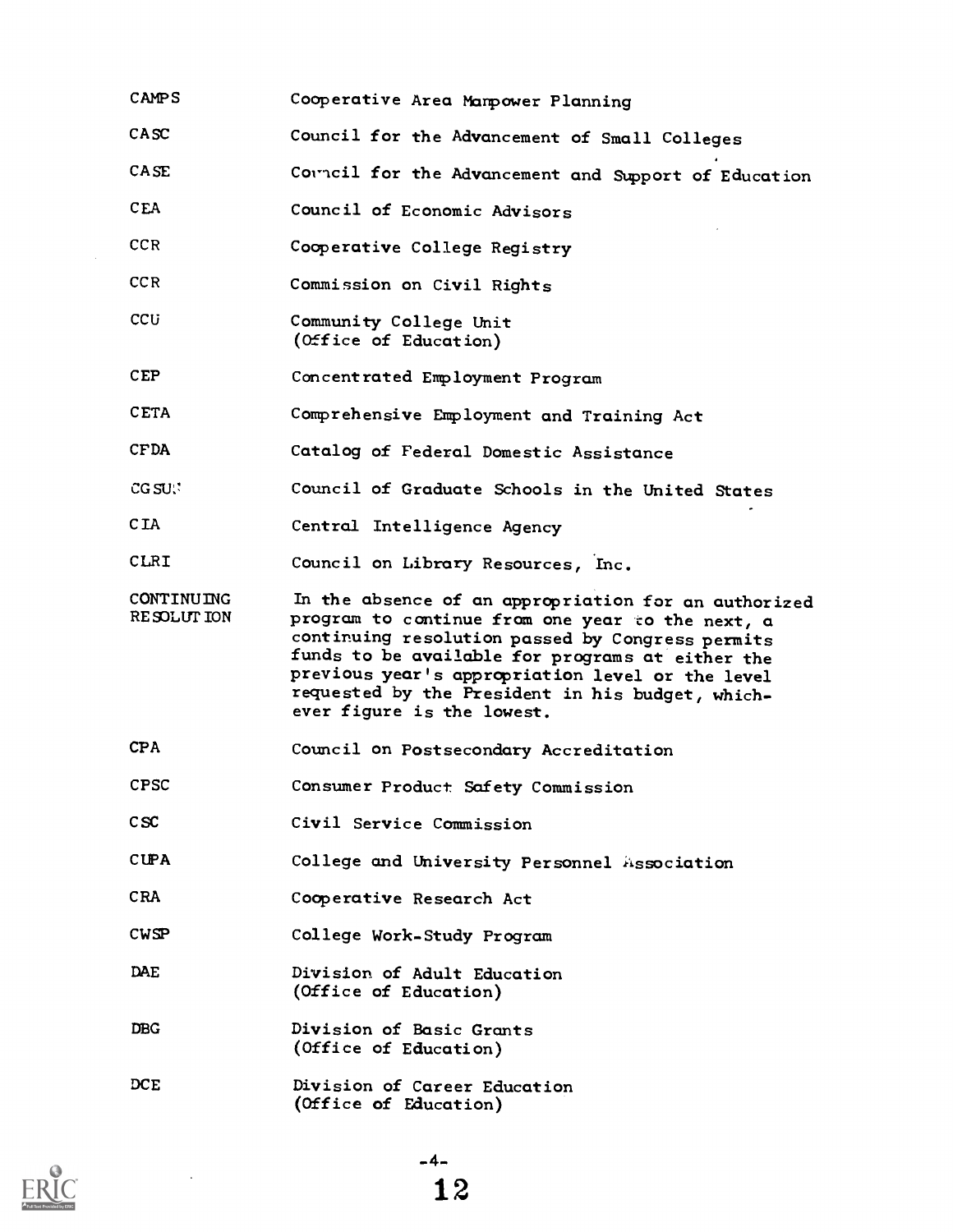| <b>DHEW</b>      | Department of Health, Education and Welfare                                 |
|------------------|-----------------------------------------------------------------------------|
| DHUD             | Depurtment of Housing and Urban Development                                 |
| DID.             | Divis: of Institutional Development<br>(Offic of Education)                 |
| <b>DIE</b>       | Division of International Education<br>(Office of Education)                |
| <b>DIL</b>       | Division of Insured Loans<br>(Office of Education)                          |
| $_{\rm DLP}$     | Division of Library Programs<br>(Office of Education)                       |
| <b>DMDT</b>      | Division of Manpower Development and Training<br>(Office of Education)      |
| <b>DOC</b>       | Department of Commerce                                                      |
| <b>DOD</b>       | Department of Defense                                                       |
| DOI              | Department of Interior                                                      |
| <b>DOJ</b>       | Department of Justice                                                       |
| DCL              | Department of Labor                                                         |
| ာာဒ              | Department of State                                                         |
| <b>NT</b>        | Department of Transportation                                                |
| DOT <sup>1</sup> | Department of the Treasury                                                  |
| <b>DSSSP</b>     | Division of Student Support and Special Programs<br>(Office of Education)   |
| <b>DTEE</b>      | Division of Technology and Environmental Education<br>(Office of Education) |
| <b>DTF</b>       | Division of Training and Facilities<br>(Office of Education)                |
| <b>DVTE</b>      | Division of Vocational and Technical Education<br>(Office of Education)     |
| EBFA             | Educational Broadcasting Facilities Act                                     |
| EEA              | Emergency Employment Act                                                    |
| EEE              | Environmental-Ecological Education<br>(Office of Education)                 |
| .coc             | Equal Employment Opportunity Commission                                     |



-5-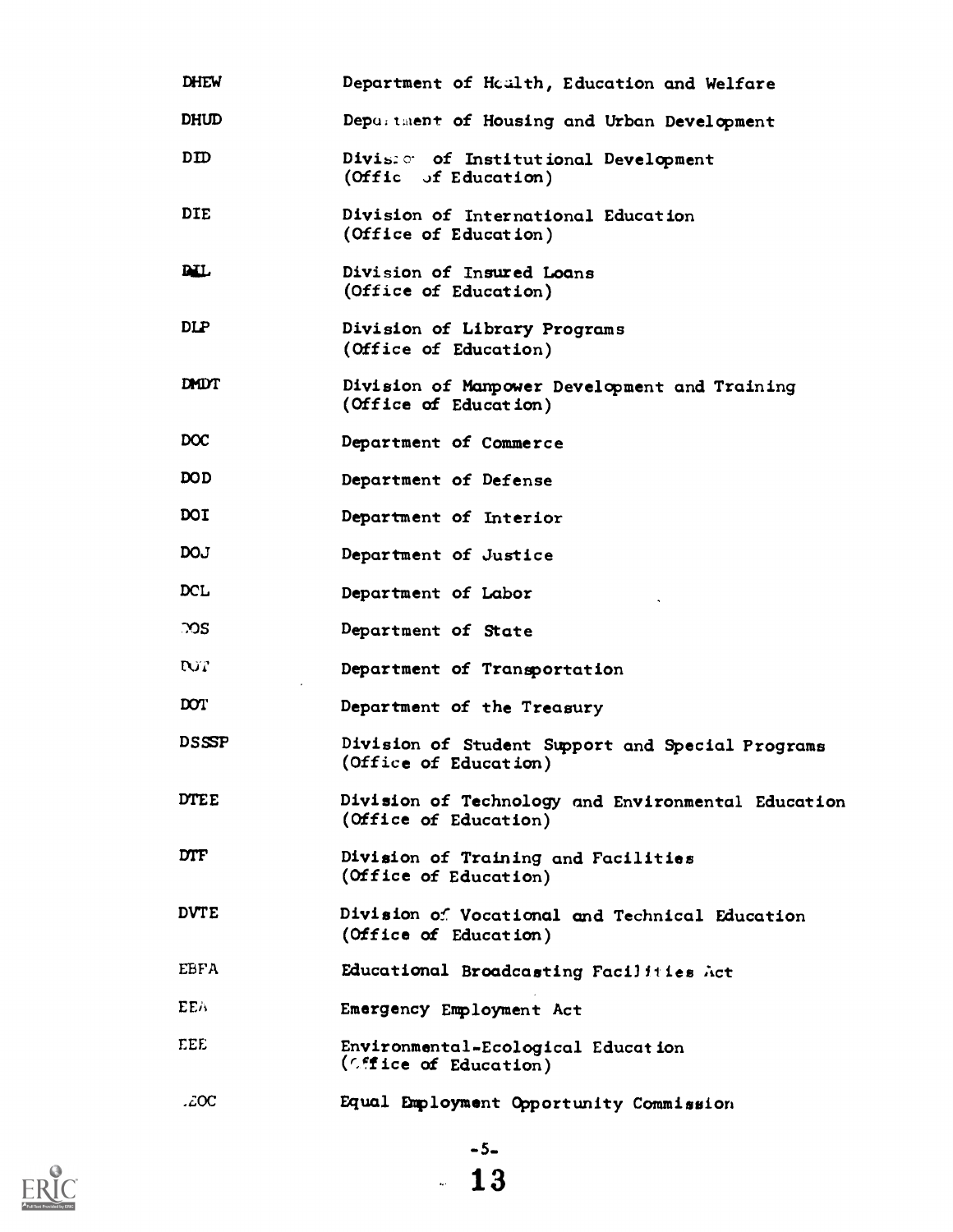| EHA          | Education of the Handicapped Act                         |
|--------------|----------------------------------------------------------|
| <b>EJA</b>   | Emergency Jobs Act                                       |
| <b>EPA</b>   | Environmental Protection Agency                          |
| <b>EPDA</b>  | Education Professions Development Act                    |
| ER DA        | Energy Research and Development Administration           |
| <b>ERIC</b>  | Educational Resources Information Center                 |
| <b>ESAA</b>  | Emergency School Assistance Act                          |
| <b>ESEA</b>  | Elementary and Secondary Education Act                   |
| ETS          | Educational Testing Service                              |
| <b>ETV</b>   | Educational Television                                   |
| <b>FAA</b>   | Federal Aviation Administration                          |
| <b>FAR</b>   | Federal Assistance Review (Program)                      |
| <b>FCC</b>   | Federal Communications Commission                        |
| <b>FDA</b>   | Food and Drug Administration                             |
| <b>FEA</b>   | Federal Energy Administration                            |
| <b>FIPSE</b> | Fund for the Improvement of Postsecondary Education      |
| <b>FRS</b>   | Federal Reserve System                                   |
| <b>FRS</b>   | Foundation Research Service                              |
| <b>FTC</b>   | Federal Trade Commission                                 |
| <b>FTS</b>   | Federal Telecommunications System                        |
| <b>GAO</b>   | ٠<br>General Accounting Office                           |
| <b>GSA</b>   | General Services Administration                          |
| <b>HEA</b>   | Higher Education Act                                     |
| <b>HEFA</b>  | Higher Education Facilities Act                          |
| HEFC         | Higher Education Facilities Commission<br>(State agency) |
| <b>HEGIS</b> | Higher Education General Information Survey              |
| HPSL         | Health Professions Student Loans                         |
|              |                                                          |

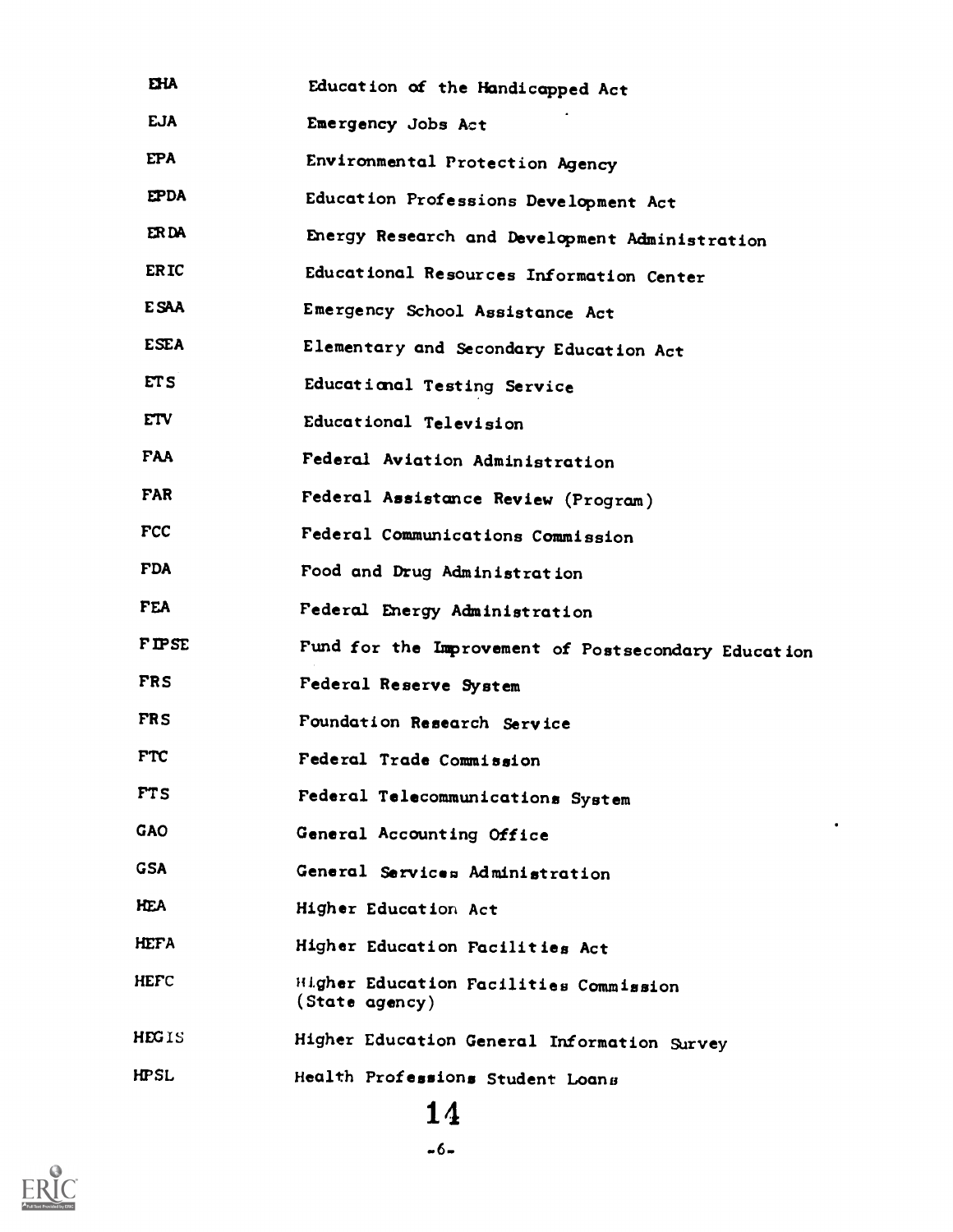| HSMHA            | Health Services and Mental Health Administration                            |
|------------------|-----------------------------------------------------------------------------|
| <b>ISEP</b>      | Instructional Scientific Equipment Program<br>(National Science Foundation) |
| <b>ICC</b>       | Interstate Commerce Commission                                              |
| <b>JCET</b>      | Joint Council on Educational Telecommunications                             |
| LEAA             | Law Enforcement Assistance Administration                                   |
| LEEP             | Law Enforcement Education Program                                           |
| <b>LSCA</b>      | Library Services Construction Act                                           |
| <b>MDTA</b>      | Manpower Development and Training Act                                       |
| <b>MSA</b>       | Medical Services Administration                                             |
| <b>NACUA</b>     | National Association of College and<br>University Attorneys                 |
| <b>NACUBO</b>    | National Association of College and<br>University Business Officers         |
| <b>NAEB</b>      | National Association of Educational Broadcasters                            |
| <b>NAS</b>       | National Academy of Science                                                 |
| <b>NASA</b>      | National Aeronautical and Space Agency                                      |
| NASM             | National Association of Schools of Music                                    |
| NASPA            | National Association of Student Personnel Administrators                    |
| <b>NASULGC</b>   | National Association of State Universities<br>and Land Grant Colleges       |
| NCA              | National Commission on Accrediting                                          |
| <b>NCEA</b>      | National Catholic Educational Association                                   |
| <b>NCEC</b>      | National Center for Educational Communications                              |
| NCE <sub>S</sub> | National Center for Educational Statistics<br>(Office of Education)         |
| <b>NCICU</b>     | National Council of Independent Colleges<br>and Universities                |
| NC LJC           | National Council of Independent Junior Colleges                             |
| <b>NDEA</b>      | National Defense Education Act                                              |

 $\frac{1}{2}$  ,  $\frac{1}{2}$ 

# 15



 $\mathbf{r}^{(1)}$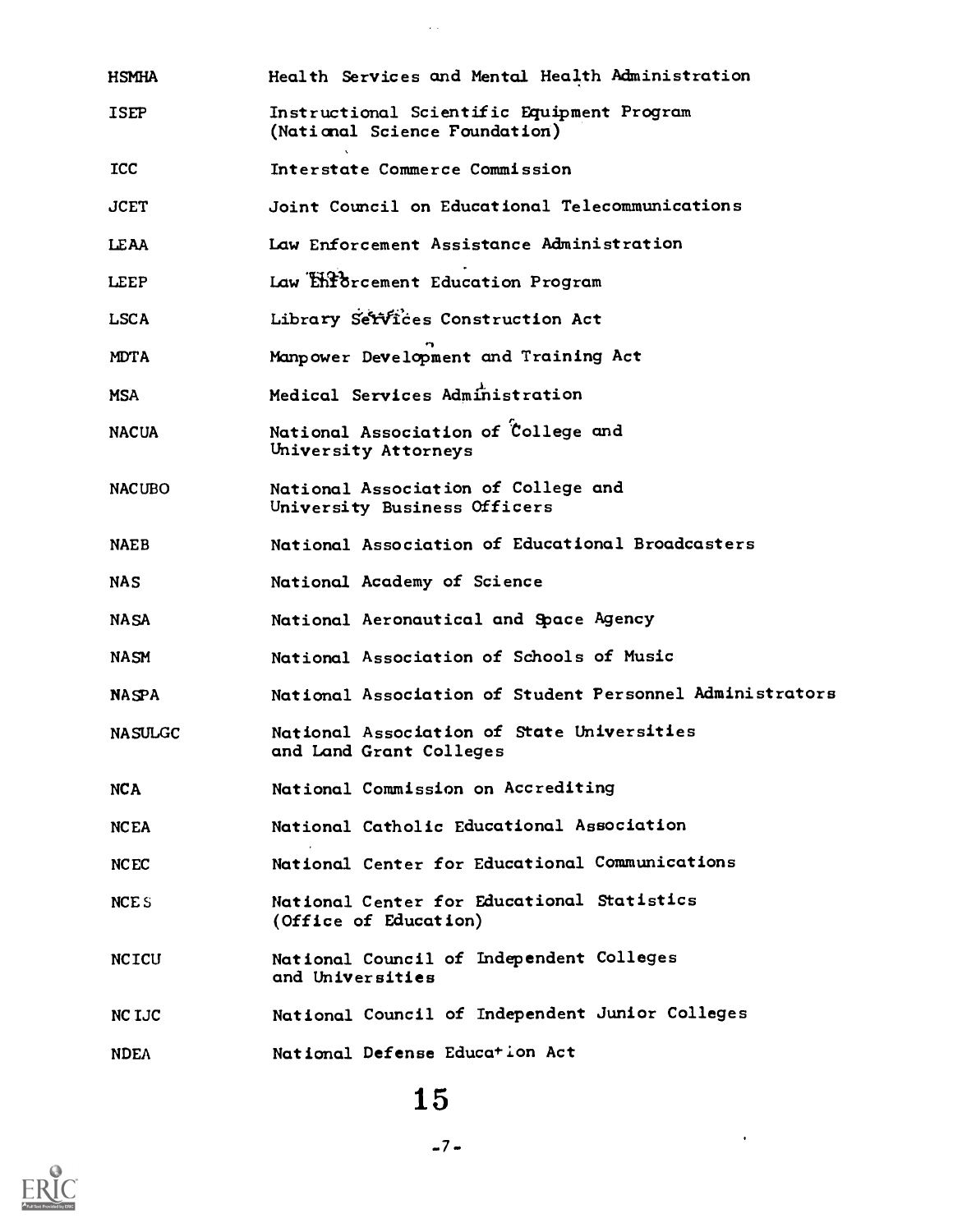| <b>NDSL</b>   | National Defense Student Loans                                                         |
|---------------|----------------------------------------------------------------------------------------|
| NEA.          | National Education Association                                                         |
| <b>NEA</b>    | National Endowment for the Arts                                                        |
| <b>NEH</b>    | National Endowment for the Humanities                                                  |
| <b>NEPA</b>   | National Environmental Policy Act (1969)                                               |
| <b>NFK</b>    | Networks for Knowledge                                                                 |
| <b>NHLI</b>   | National Heart and Lung Institute                                                      |
| <b>NIDR</b>   | National Institute of Dental Research                                                  |
| <b>NTE</b>    | National Institute of Education                                                        |
| N IH          | National Institute of Health                                                           |
| NIMH          | National Institute of Mental Health                                                    |
| <b>NLRB</b>   | National Labor Relations Board                                                         |
| N S C         | National Security Council                                                              |
| NSF           | National Science Foundation                                                            |
| <b>NUEA</b>   | National University Extension Association                                              |
| <b>NYC</b>    | Neighborhood Youth Corps                                                               |
| <b>OAA</b>    | Older Americans Act                                                                    |
| <b>OAVTME</b> | Office of Adult, Vocational, Technical<br>and Manpower Education (Office of Education) |
| Œ             | Office of the Commissioner                                                             |
| <b>OCA</b>    | Office of Consumer Affairs                                                             |
| <b>OCD</b>    | Office of Child Development<br>(Office of Education)                                   |
| <b>OCE</b>    | Office of Career Education<br>(Office of Education)                                    |
| <b>OCR</b>    | Office of C vil Rights                                                                 |
| Œ             | Office of Education (Also USOE - United States<br>Office of Education)                 |
| <b>OEO</b>    | Office of Economic Opportunity                                                         |

# 16



 $\sim 10^{11}$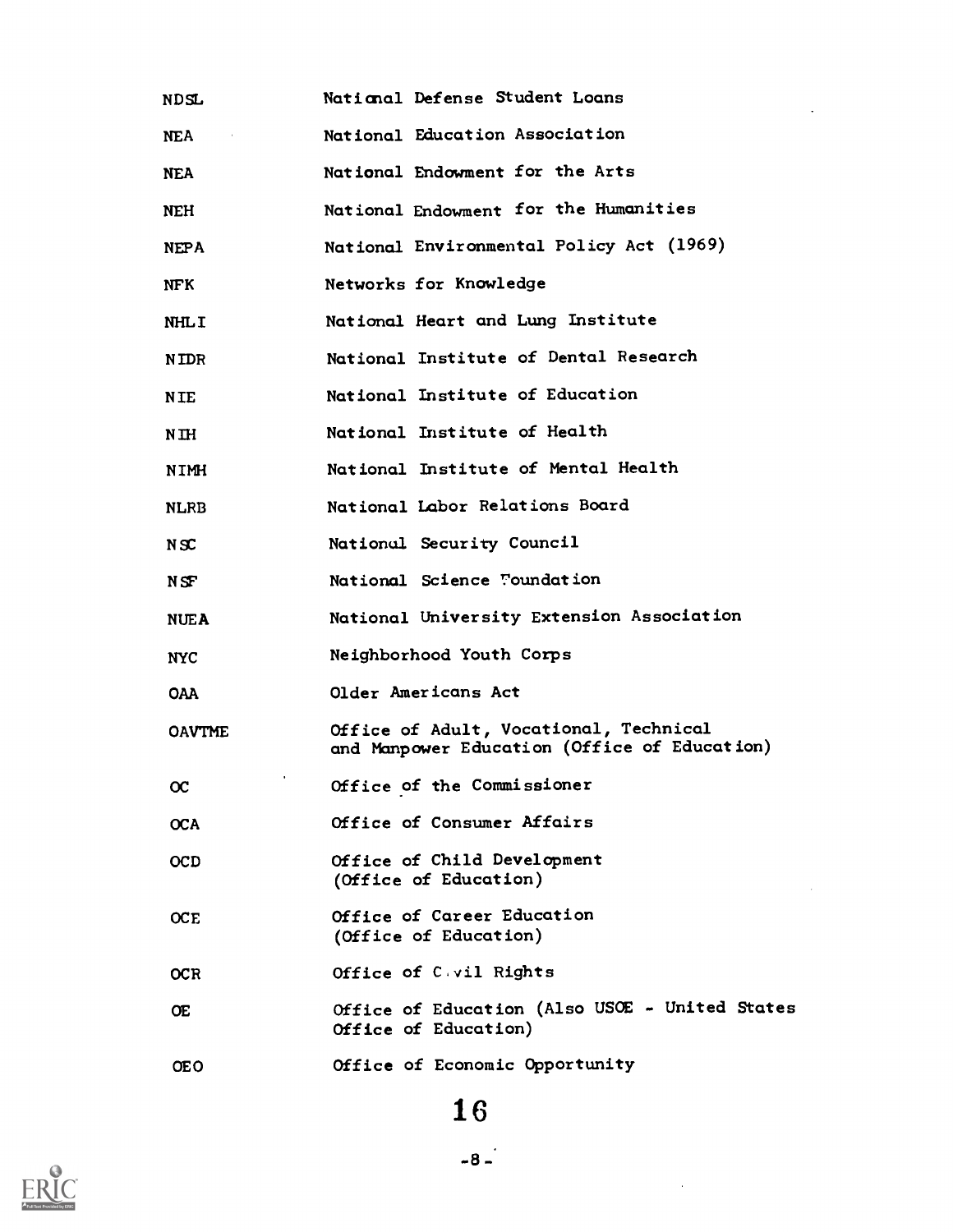| <b>OEP</b>   | Office of Emergency Preparedness                                                         |
|--------------|------------------------------------------------------------------------------------------|
| <b>OHD</b>   | Office of Human Development                                                              |
| <b>OIDIE</b> | Office of Institutional Development<br>and International Education (Office of Education) |
| <b>OIE</b>   | Office of Indian Education<br>(Office of Education)                                      |
| 0L           | Office of Legislation                                                                    |
| <b>OLC</b>   | Overseas Liaison Committee<br>(American Council on Education)                            |
| <b>OM</b>    | Office of Management                                                                     |
| OMB.         | Office of Management and Budget                                                          |
| <b>ONC</b>   | Office of New Careers<br>(Office of Education)                                           |
| Œ            | Office of Planning                                                                       |
| <b>OPA</b>   | Office of Public Affairs                                                                 |
| <b>OPBE</b>  | Office of Planning, Budgeting and Evaluation                                             |
| OPH.         | Office of Programs for the Handicapped                                                   |
| <b>OS</b>    | Office of the Secretary                                                                  |
| <b>OSA</b>   | Office of Student Assistance                                                             |
| <b>OSHA</b>  | Occupational Safety and Health Administration                                            |
| <b>OST</b>   | Office of Science and Technology                                                         |
| <b>OWRR</b>  | Office of Water Resources Research<br>(Department of Interior)                           |
| <b>PBS</b>   | Public Broadcasting System                                                               |
| <b>PEP</b>   | Public Employment Program                                                                |
| <b>PGIS</b>  | Program Grant Information System                                                         |
| <b>PHS</b>   | Public Health Service                                                                    |
| <b>PREP</b>  | Pre-Discharge Education Program                                                          |
| <b>PSCP</b>  | Public Service Careers Program                                                           |
| <b>RANN</b>  | <b>Research Applied to National Needs</b><br>(National Science Foundation)               |



 $\label{eq:2} \frac{1}{\sqrt{2}}\frac{1}{\sqrt{2}}\frac{d\theta}{d\theta}$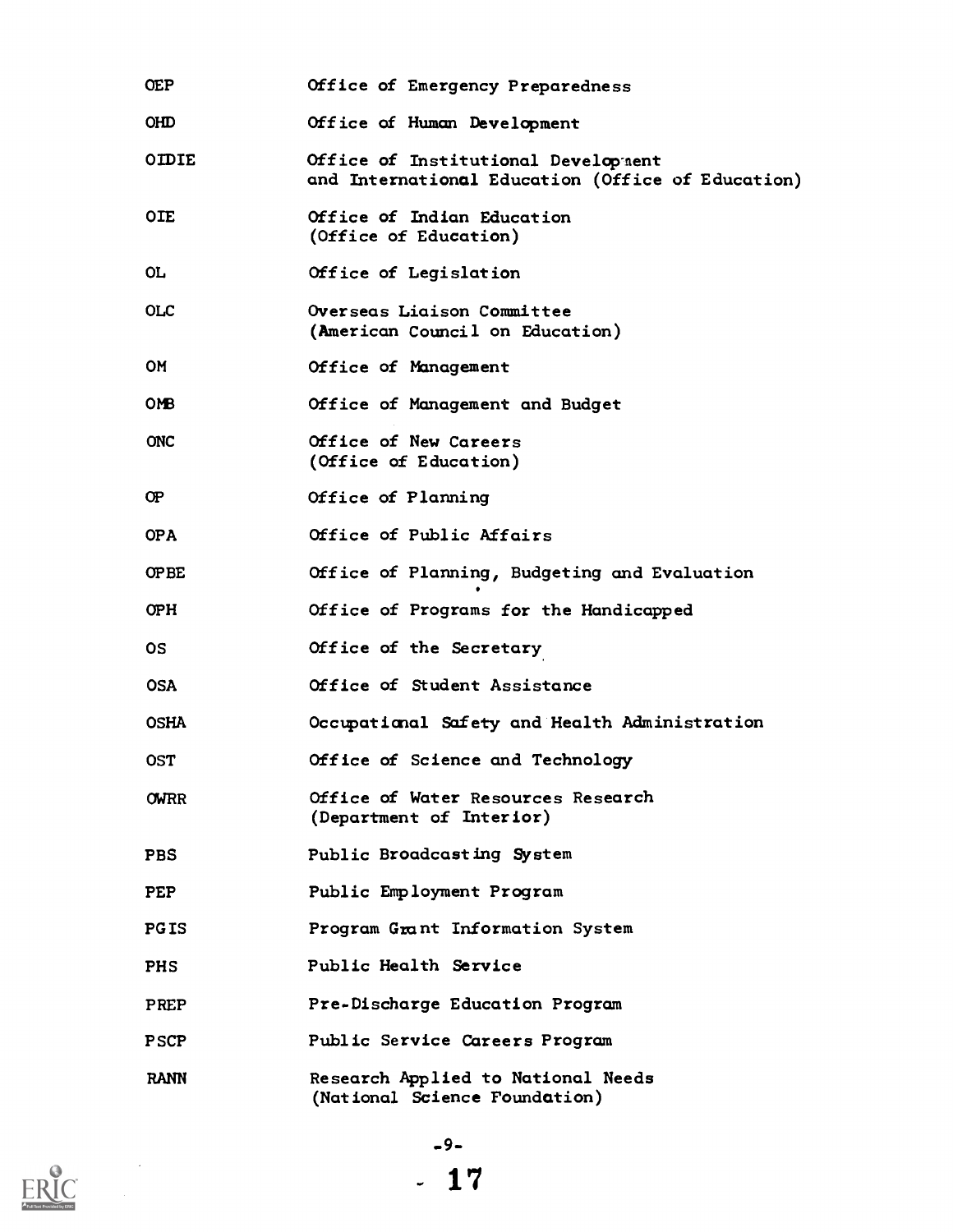| <b>RFP</b>   | Request for Proposal                                              |
|--------------|-------------------------------------------------------------------|
| <b>RSA</b>   | Rehabilitation Services Administration                            |
| R SP         | Recreational Support Program                                      |
| <b>RSVP</b>  | Retired Senior Volunteer Program                                  |
| <b>SBA</b>   | Small Business Administration                                     |
| <b>SCORE</b> | Service Corps of Retired Executives                               |
| <b>SEC</b>   | Securities and Exchange Commission                                |
| <b>SEOG</b>  | Supplementary Educational Opportunity Grants                      |
| SR S         | Social and Rehabilitation Service                                 |
| <b>SSA</b>   | Social Security Administration                                    |
| <b>SSTP</b>  | Student Science Training Program<br>(National Science Foundation) |
| <b>SYTC</b>  | Summer Youth Transportation Corps                                 |
| <b>TTDI</b>  | Teacher Training in Developing Institutions                       |
| <b>USIA</b>  | United States Information Agency                                  |
| <b>USDA</b>  | United States Department of Agriculture                           |
| VA           | Veterans Administration                                           |
| <b>VEA</b>   | Vocational Education Act (1963)                                   |
| <b>VC IP</b> | Veterans Cost-of-Instruction Program                              |
| WIN          | Work Incentive Program                                            |

with permission of NCRD. Reprints are not allowed except

PERMISSION f0 REPRODUCE THIS MATERIAL HAS BEEN GRANTED BY NCRD

TO ERIC ANO ORGANIZATIONS OPERATING<br>UNDER AGREEMENTS WITH THE NATIONAL IN-<br>STITUTE OF EDUCATION FURTHER REPRO.<br>DUCTION OUTSIDE THE ERIC SYSTEM RE-<br>QUIRES PERMISSION OF THE COPYRIGHT<br>OWNER "

 $\hat{\mathbf{v}}$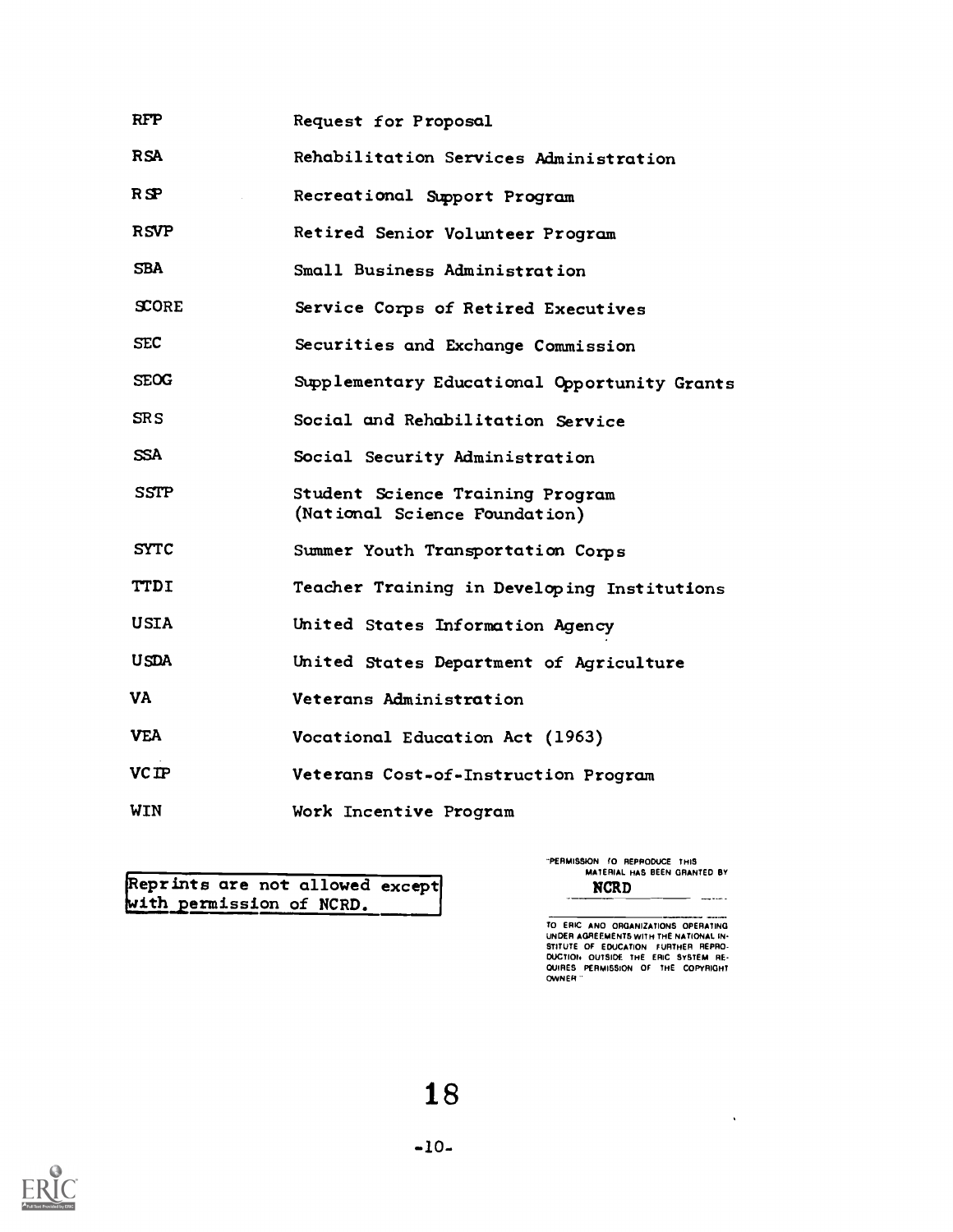## RESOURCE PAPER NO. 6

## SPECIAL PROJECTS

Sanford Schneider Director of Development Burlington County College Pemberton, New Jersey

Published for its members by the National Council fot Resource Development



zh an an

National Council tor Resource Development Suite 410 One Dupont Circle, N.W. Washington, D.C. 20036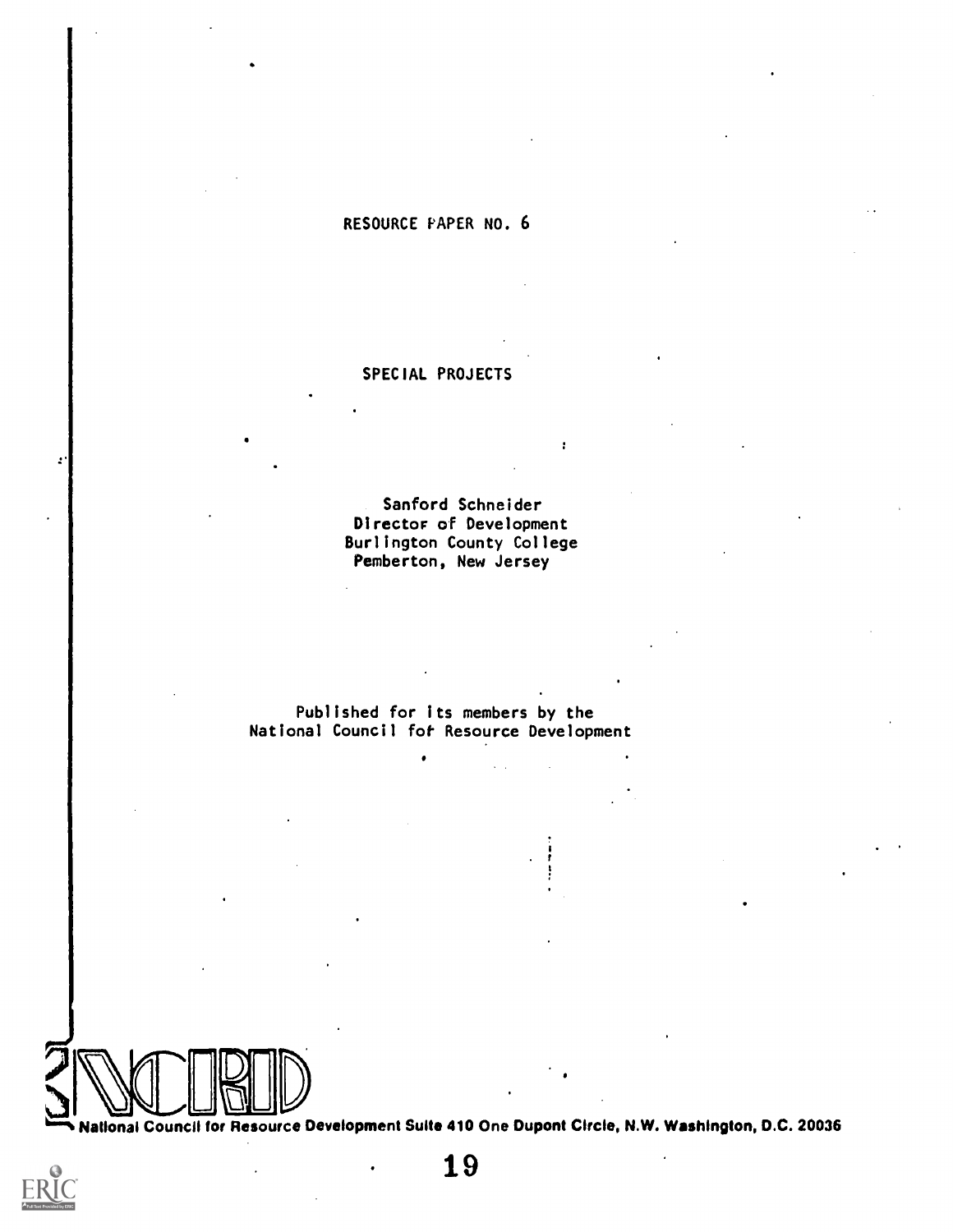Editors Note: In an effort to delineate procedures necessary for appropriate working relationships, through adequate flow of information, inter-office communication and for the clarification of fiscal and administrative operations, the following was developed by Sandy Schneider, Director of Development, Burlington County College, Pemberton, New Jersey. The Board of the National Council for Resource Development has reviewed the procedures paper and recommends it to you as a working model for an institutional development office in handling special projects.

## "SPEC/AL PROJECTS"

INTRODUCTION: The purpose of this procedure is to define the terms, establish a planning process, describe the steps to be taken in securing grants and set forth the means to be taken in administering special programs.

- I. DEFINITION: For the purposes of this paper, "Special Projects" are those programs that are externally funded by federal, state, county or local governments and/or agencies. Special Projects may also be funded by  $\cdot$ private sources. The revenue may be in the form of a grant, a contract, a special financial arrangement or a cash reimbursement for a special purpose. The special project will usually require the submission of a proposal that includes a budget and covers a specific time period.
- II. RESPONSIBILITIES: The responsibility for approving, administering and coordinating all efforts in the area of sponsored grant funds rests with the President. The Director of Development is the college official designated by the President to functionally direct all of the sponsored grant programs.

Specifically, the responsibilities of the Director of Development include:

- A. Identifying funding sources
- B. Obtaining program information
- C. Maintaining a current grants information file
- D. Disseminating this information on a regular basis
- E. Assisting in the developing of a proposal
- F. Budget construction
- G. Editing the proposal to conform to agency requirements
- H. Completion of any necessary forms
- I. Submitting the proposal
- **J.** Keeping official grant files<br>**K.** Negotiating with agency officia
- Negotiating with agency officials on the final terms of a grant ')roposal
- **L.** Approval of all expenditures from grant funds
- M. Establishment of appropriate accounting records and procedures (with the accounting department)
- N. Project Directors should keep the Director of Development informed when they make any contact with agency personnel. Copies of letters and notes of phone messages should be sent to him for the placement in the grants file.

 $2\, 0$ 

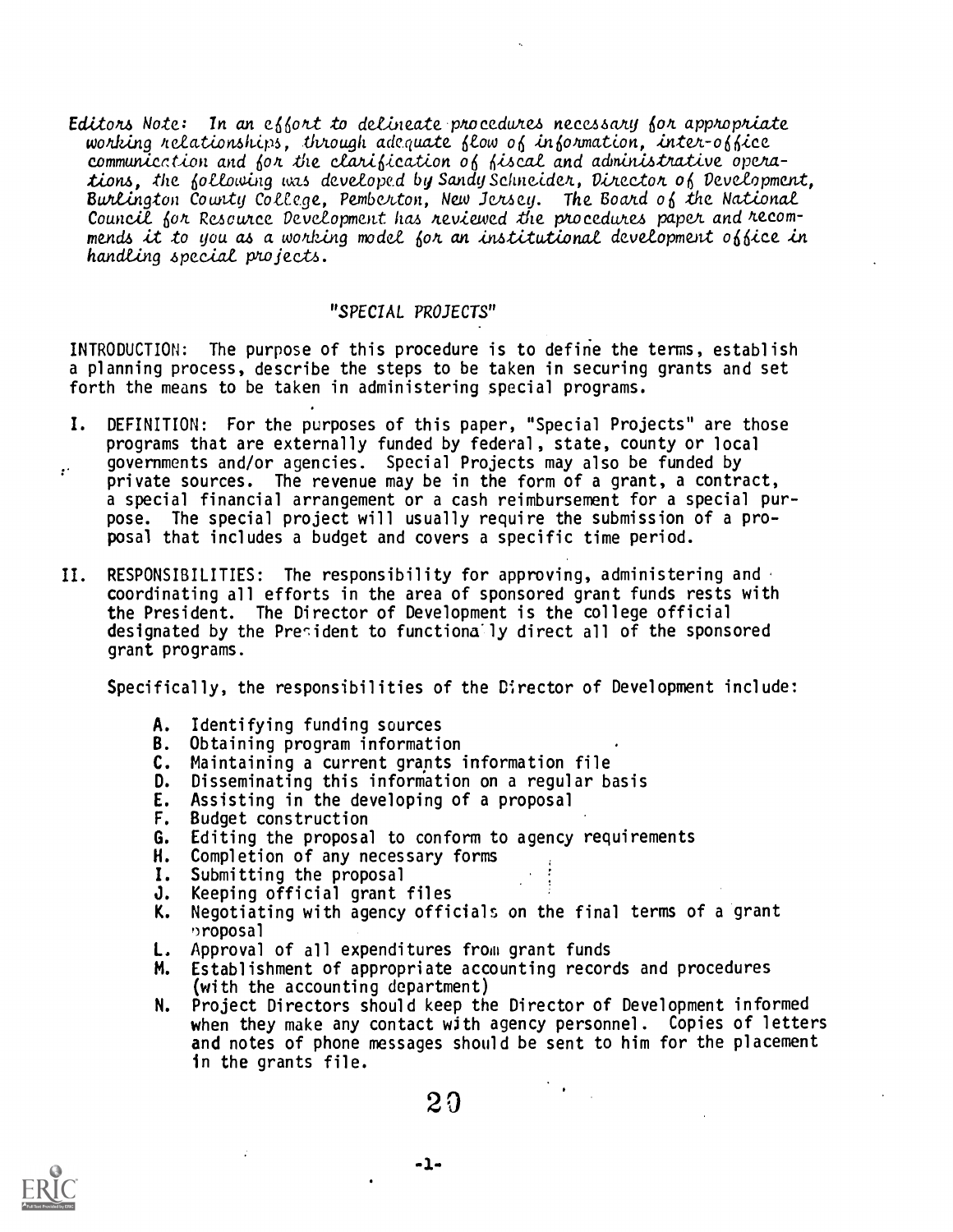III. POLICY AND PLANNING: It is recommended that the administrative cabinet of an institution authorize a standing sub-committee of the cabinet to determine policy and establish a plan for resource development within the institution. The sub-committee should consist of the following people:

> Director of Development - Chairman 2 Associate Deans of Instruction Director of Institutional Research Chairman, Division of Social Science

The specific responsibilities of the sub-committee should include:

- A. Assessment of existing special projects
- B. Establishment.of goals and objectives for future development of special projects (establish a long-range plan)
- C. Evaluation of special project ideas that are originated and proposed for funding
- D. Recommendations or rejections of program ideas
- E. Provide regular reports to the cabinet :
- F. Assistance in proposal writing
- IV. PROJECT DEVELOPMENT: After approval has been obtained, the responsiblity for developing a viable proposal rests with the Office of Development. The actual writing and allocation of tasks will depend upon the nature of the program. The originating source will take the major responsibility for. writing the proposal since that person is probably most familiar with the content and design. The Director of Development will take responsibility for completing forms, assisting with construction of an appropriate budget and final editing and submission of the proposal. When appropriate, members of the special projects policy committee (sub-committee of the cabinet) will be asked to assist in propoal development.
- V. THE PROPOSAL: The proposal is the basic document used as the vehicle in cerning the project based upon the material included in the proposal. Therefore, this document must be comprehensive and of a high quality. All aspects of the proposer's idea should be included. Depending upon the program, each proposal may contain a number of different parts; the three most important being the narrative, the budget, and the application forms.

Developing the proposal is the joint responsibility of the staff member who conceived the project idea and the Director of Development. The initial proposal draft should be written by the staff member after consultation with the Director of Development and prior approval of the appropriate division chairman and/or dean. After completion of the initial draft, the Director of Development will then assist with the editing in order to tailor the proposal's style and design to conform with generally accepted agency standards.

Once this narrative has been written, the Director of Development and the staff member should construct a budget which translates the program ideas into dollars.



 $\mathbf{r}^*$ 

. 21

-2-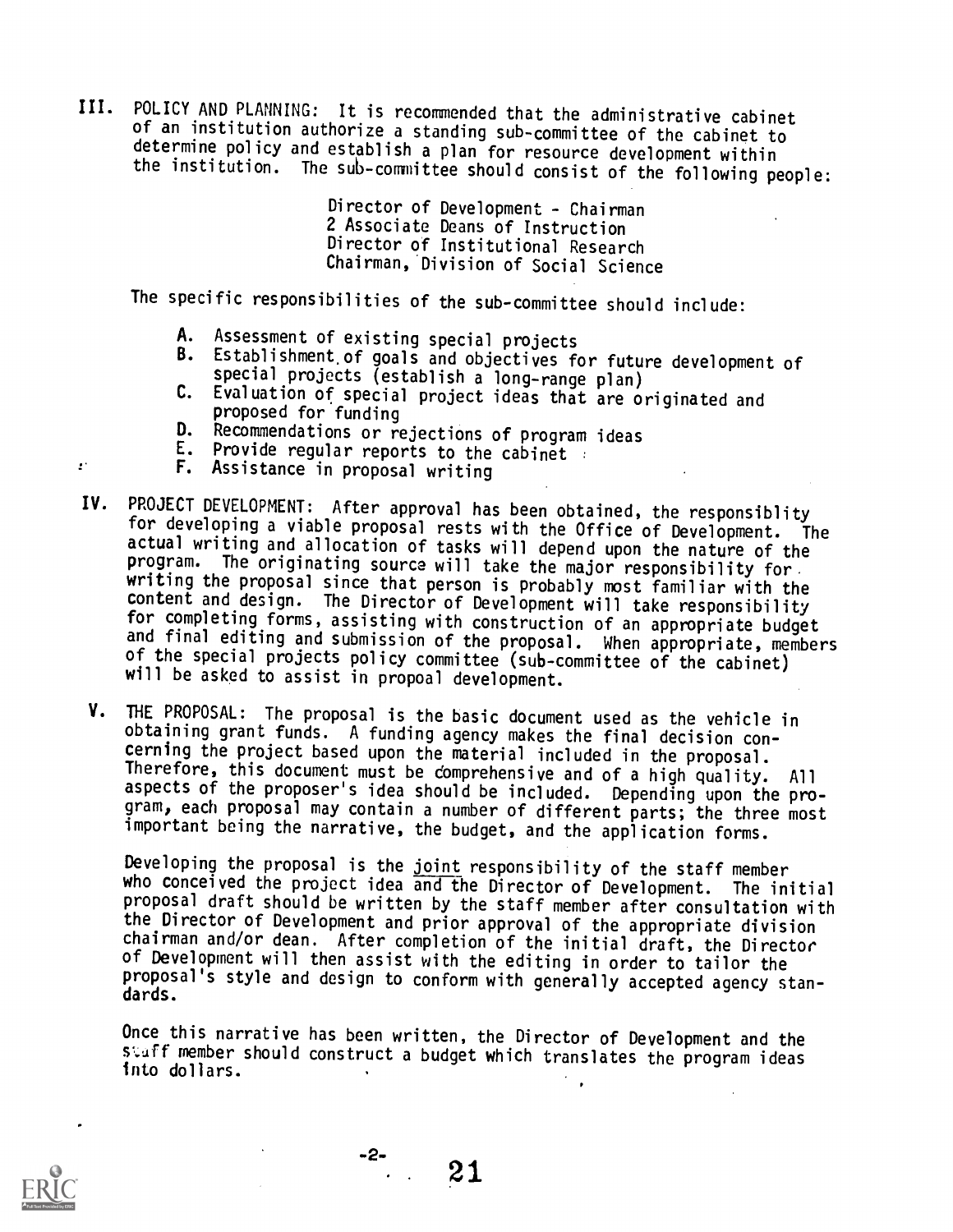

ا<br>يا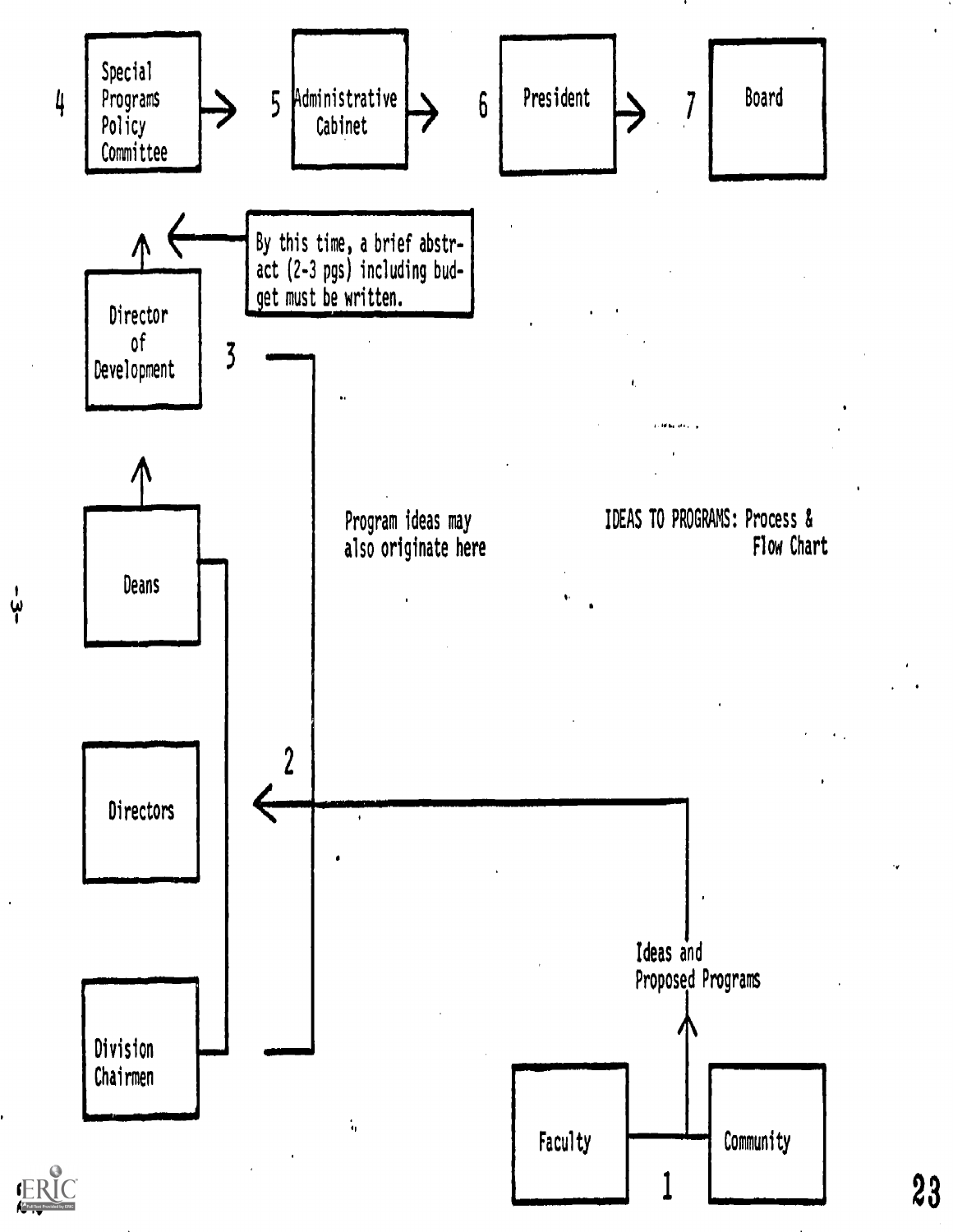- VII. SUBMISSION: The actual submission will be made by the Director of Development. Each staff person who is involved in the project will receive a copy of the final signed proposal document. البراز
- VIII. FUNDED PROJECTS: Administering the Grant
	- A. The college will receive a Notice of Grant Award when a project has been funded. The Notice of Grant Award is the formal document that sets forth the beginning and ending dates of the projected and budget periods, the amount of the award, the approved budget for the current budget period, the future support recommended for each budget period of the project,,and any 'special conditions or restrictions affecting the avard. As a grantee, the college has now been awarded funds on the basis of an approved application and assumes legal and financial responsibility and accountability for use and disposition thereof.

 $\cdot$  .

The Notice of Grant Award is sent to the President who must formally accept the money on behalf of the institution. This is necessary since the money is not awarded to any individual, but to the college. The President is, therefore, the orly one authorized to accept the grant.

- B. Upon receipt of the official notification, the Project Director (the individual designated by the institution and identified in the proposal as the person actively responsible for the overall conduct, direction and supervision of the project), the Director of Financial Operations and the Director of Development should meet to determine the specific details needed to administer the grant properly. Among the steps that must be taken are:
	- 1. Placement of the money into a restricted account.
	- 2. Establishment of an'internal budget with appropriate codes that coincides with the major budget categories as approved  $\bullet$  by the funding agency.
	- 3. Establishment of procedures and timetable required to requisition the cash from the sponsoring agency. The implementation will be the joint responsibility of the Director of Development and the Director of Financial Operations. Functionally, the Director of Financial Operations will take care of the necessary details with the Director of Development monitoring the process.
- C. Authorization and payment from grant funds
	- 1. The Project Director has the authority to initiate all.action for payment upon a request over his signature. A second approv is necessary in order to complete the payment procedure. This second signature by the Director of Development is in order to verify that the funds are being spent as stipulated under the terms of the grant. This approval does not indicate program approval or disapproval; such judgements are under the control of the Project Director.



 $\mathbf{r}$ 

-4-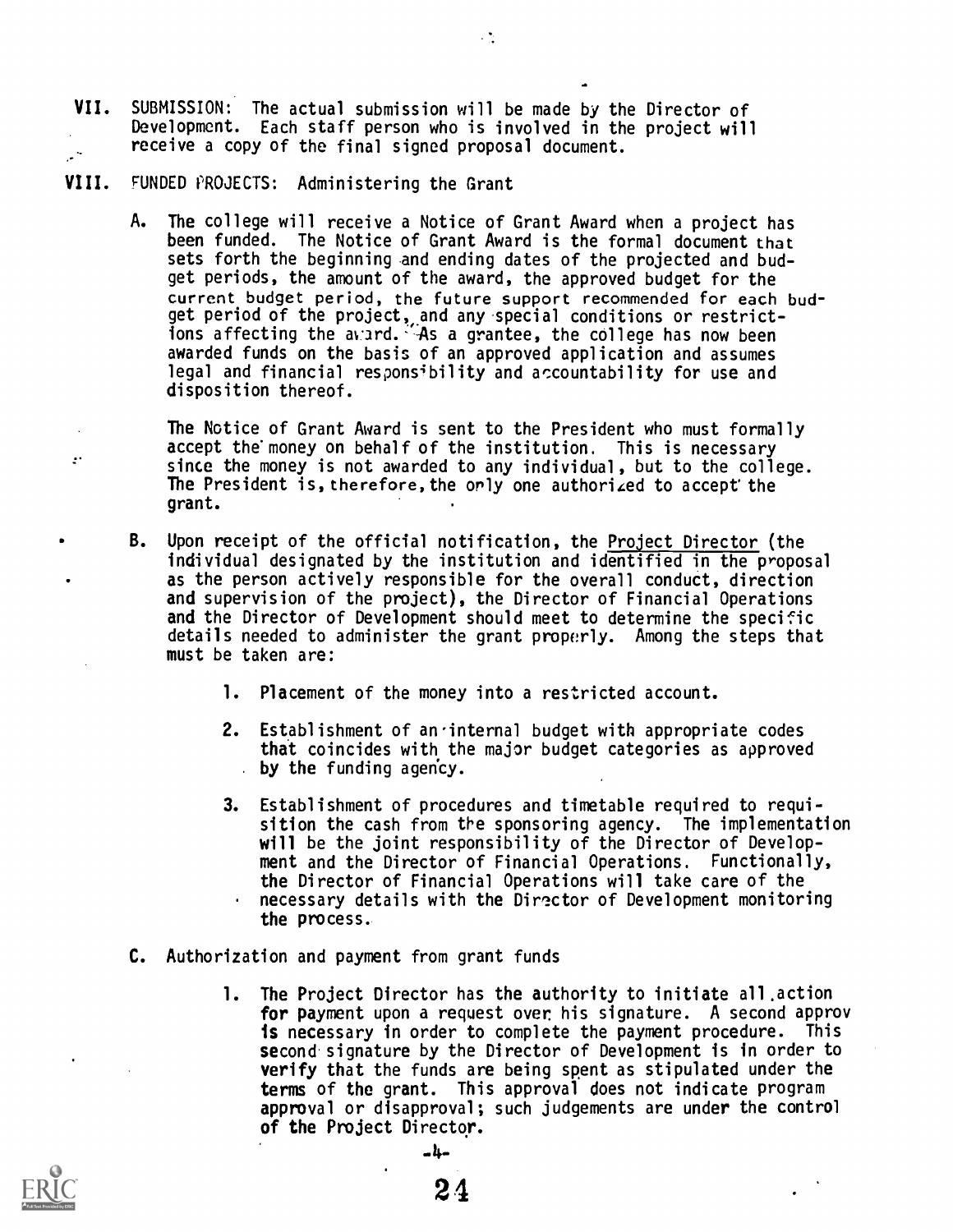- 2. All payments from federally funded programs to individuals on the college staff must conform to the following:
	- a. Agency and/or program guidelines
	- b. College policy
	- c. Grants Administration Department Staff Manual (NEW TN 68.1 (5/3/68) and circular A-21 OMB September 20 - 1970)

In general, professional employees may not earn in excess of their regular college salary while under contract as a full-time employee. Exceptions to this rule must have the prior written approval of the funding agency and the President of the college.

- d. This procedure also applies to payments made to individuals, organizations and companies not associated with the college.
- e. In the case of private or foundation grants, expenditure of fund. w<sup>11</sup> be consistent with guidelines set forth by the particula. organization and in accordance with existing college pulicy.
- f. When a question arises concerning the interpretation of a procedure or a regulation, the Director of Development should contact the appropriate agency in order to clarify the situation. The matter would then be brought to the attention of the President who will make the final decision since he is the college official finally responsible for the grant and is fiscally accountable.
- D. Communications, Records and Reporting

In order to continue close coordination between the principal parties involved in grant programs, the following steps are necessary:

- 1. At the beginning of each grant period, the principal parties (Project Director, Director of Financial Operations and Director of Development) should meet and set up the initial budget categories and procedures to be followed.
- 2. A monthly meeting should take place between the same people to continue dialogue and work out any potential problems, budget transfers and any other unusual characteristics peculiar to the subject.
- 3. Initiation of all expenditures from the Project Director. Final authorization from the Director of Development.
- 4. Maintenance of d complete set of administrative records by the Director of Development.
- 5. Maintenance of a complete set of fiscal records by the Director of Financial Operations.<br>25



 $\mathbf{r}^*$ 

-5-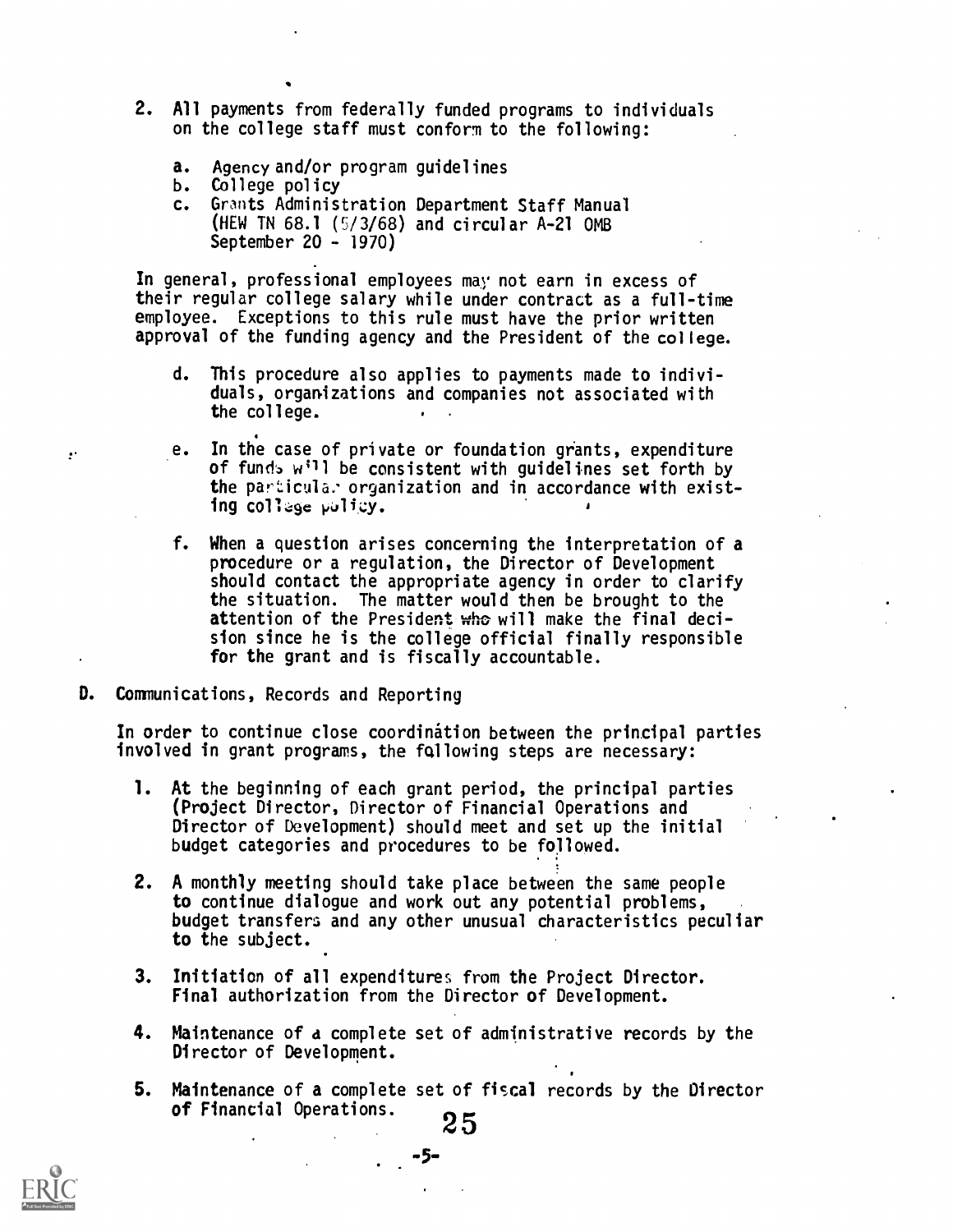- 6. Program materials will be the responsibility of the Project Director.
- 7. All contacts with the granting agency must be cleared through the Director of Development.
- 8. The Director of Development will coordinate reporting efforts by ensuring that the required reports are filed by the Project Director and the Director of Financial Operations.

## Reprints are not allowed except with permission of NCRD.

 $\mathbf{r}$ 

 $\{A_{\alpha},A_{\beta}\}_{\alpha\in\mathbb{Z}}$ 

J.

 $\mathbb{R}^3$ 

"PERMISSWIN TO REPRODUCE THIS MATERIAL HAS BEEN GRANTED BY **NCRD** 

TO ERIC AND OFGANIZATIONS OPERATING UNDER AGREEMENTS WITH THE NATIONAL IN- STITUTE OF EDUCATION. FURTHER REPRO-<br>DUCTION OUTSIDE THE ERIC SYSTEM RE<br>QUIRES FERMISSION OF THE COPYRIGHT OWNER

 $\sim$ 



 $26$ 

 $\mathcal{L}$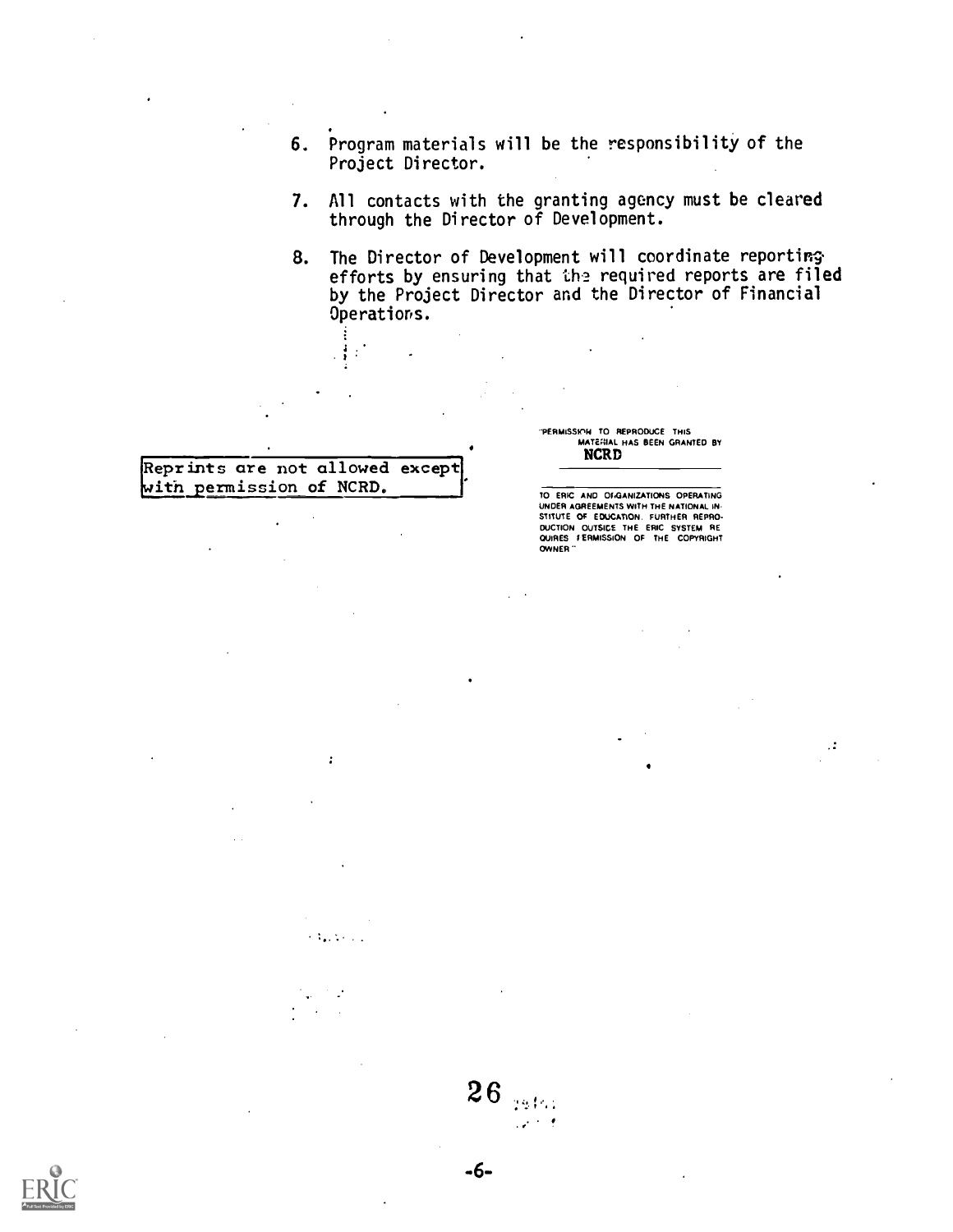## RESOURCE PAPER NO. 7

## THE ROLE OF THE PROFESSIONAL EDUCATOR AS THE COLLEGE DEVELOPMENT OFFICER

#### by

## Dr. James L. Wattenbarger

Director of the Institute of Higher Education and Chairman of the Department of Educational Administration College of Education University of Florida Gainesville, Florida

March, 1976

Presented April, 1975 at the first annual meeting of the Florida Council for Resource Development



 $\mathbf{v}_{\mathrm{in}}$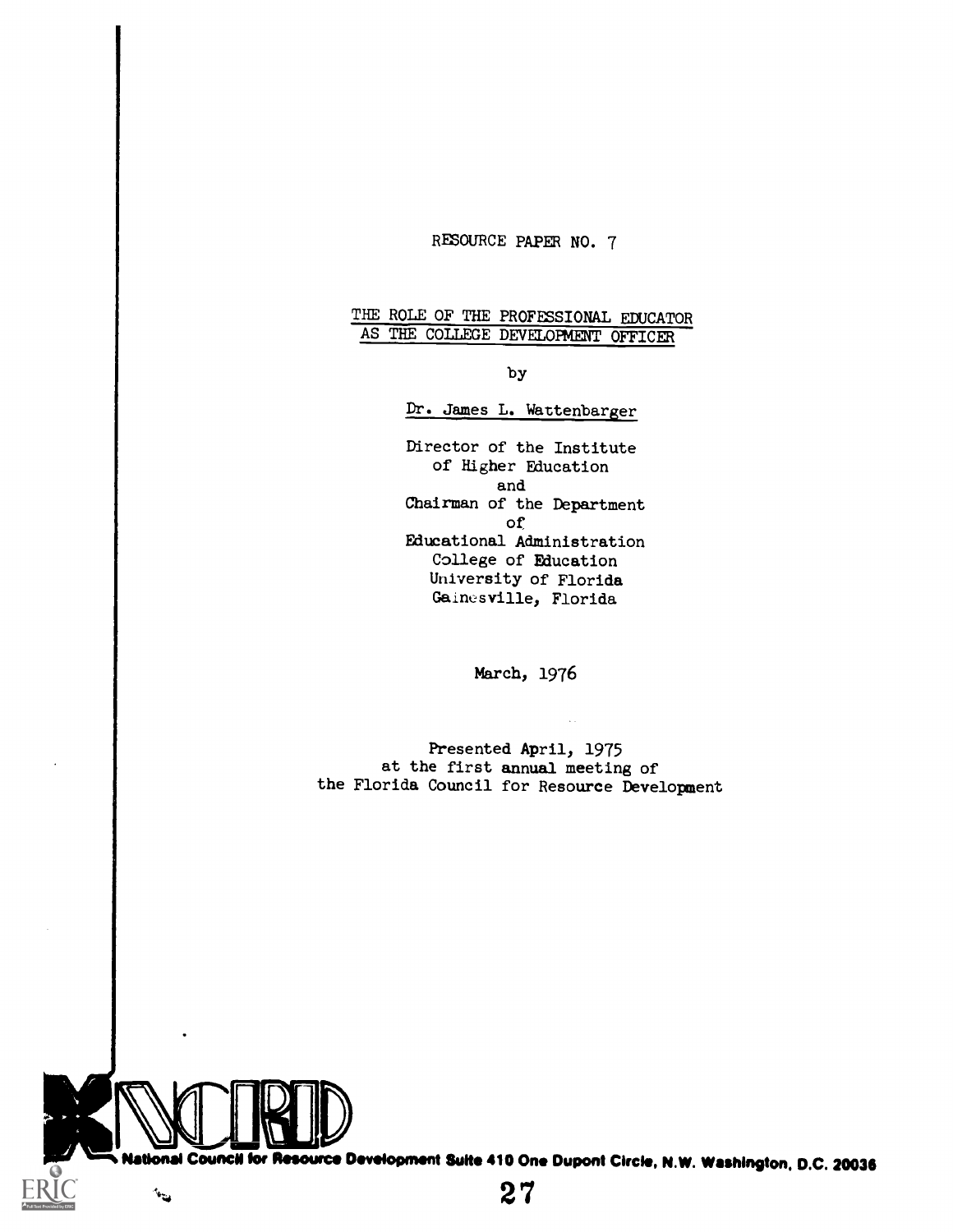## THE ROLE OF THE PROPESSICNAL EDUCATOR AS THE COLLEGE DFVELOFMENT OFFICER

This is an grea in which I nave a great deal of interest, perhaps from a different point of view than that of the points you have been talking about during the hast ceuple of days. This is what I really want to talk about: a different point of view. As Harvey Sharron and I talked about the topic I should discuss, it appeared to us that I really ought to have some opportunity to emphasize your role as a professional educator. You aren't a hustler; you aren't a huckster; you aren't a moneyraiser; you are really a professional educator and that is the basis on which these remarks are developed.

Those of you who have studied college administration are well aware of the fact that thcre are basically five functions which must be accommodated if you are going to administer a college or university. These functions are found in any institution. They include, first of all, the executive function which normally is centered in the President or the President and his closest advisors. This is a necessary function for the operation of any institution, whether it be educational, business, military, governmental, or any other kind of organizational structure.

Then there are four other functions which really are peculiar in many ways to the operation ol' an educational institution. One of these is the instructional function, the activic function. This is a definable function which is usually centered in symeone who is called Dean or Vice President for Instruction.

There is the student development function which is designed and centered around providing services to students - services they need outside of class - helping them to get registered, helping them to find out what needs they have in order to carry out their educational activities.

Then there is a business operations function which we usually center in a Vice President for Administration or the Business Manager who, in some instances, may think that the institution revolves around that function but, in other instances, recognizes the function as a service to the college student.

The final function is one which is usually neglected in most institutions: the college development function, the function which is designed to develop the college as a total institution. This is really what your major responsibility should be, although quite often it is not clearly defined in the descriptions of the job that people carry out.

If you sit described rapidly that they function is accomfinalyze these five functions, it will appear to you very relationship with each other and the manner in which each ! has becn the subject of concern to many who seek to improve the operational mang-ment of colleges and universities. This has been especially true during the past ten to fifteen years.

Starting with Rourke and Brooks and their important little volume on The Managerial Revolution in Higher Education, and then continuing on with Millet, Richardson, Blocker and Bender, Lehti, Kerr, as well as many others with whom you are familiar, we have had increasing emphasis placed upon the revolution in college management. Line and staff relationships have been analyzed continuously. The varying concepts of bureaucratic management have been pulled apart and put back together again. They have been criticized and supported. Boxes and solid-lines have been exchanged for circles and dotted lines, overlapping and superimposed. Etsioni, Likkert, Herzberg,

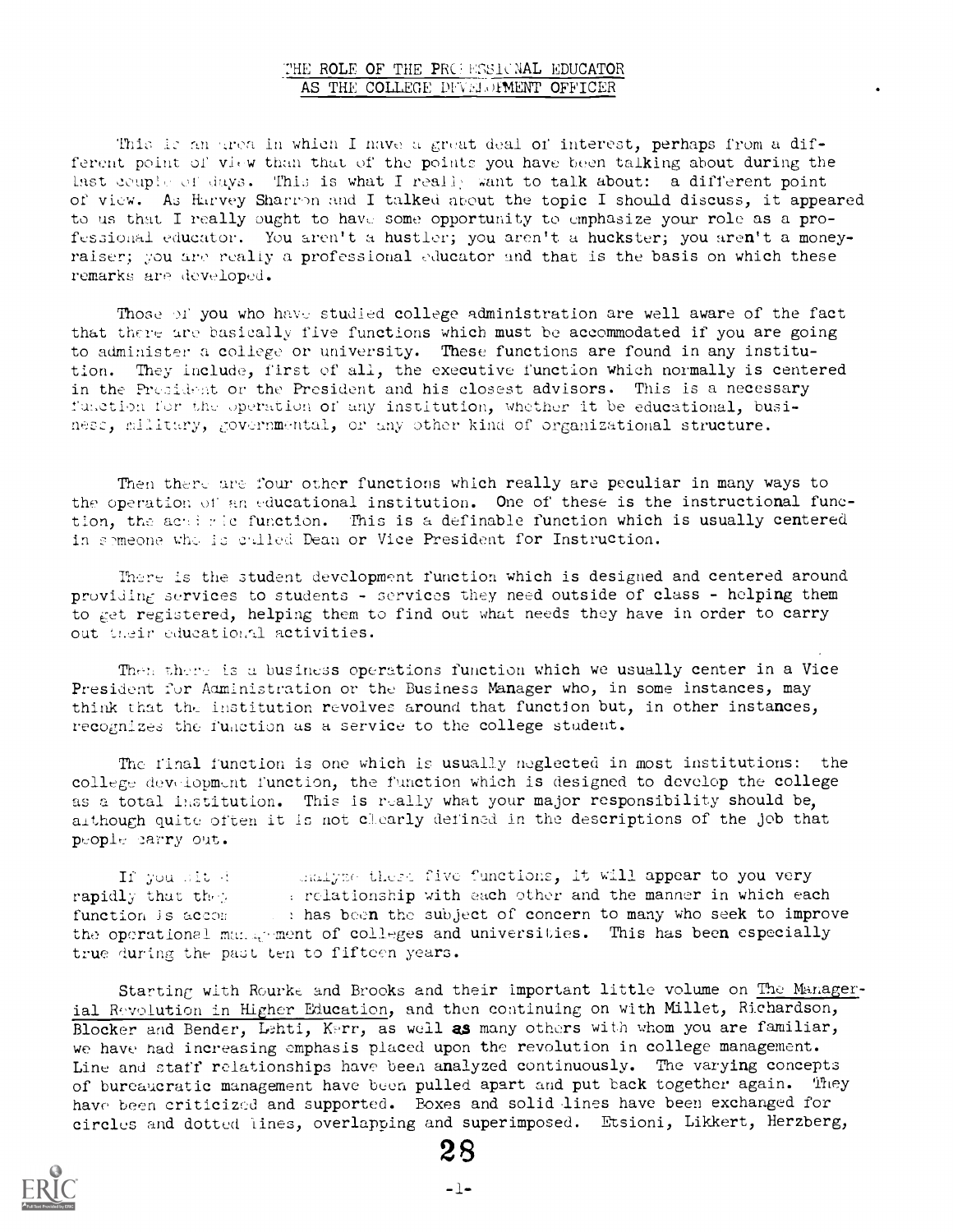Simon, Avantzavich, McGregor, Drucker, all of these saints of modern management theory, have been consulted and their ideas have been used in trying to develop a better way of managing an institution of higher education. Emphasis upon quality has been sought through focus upon the concept of quality control, through accreditation, and through evaluation involving procedures for achieving a better accountability as well as improving operational activities through a systems approach to administration. We must all admit that improved college management is a worthwhile goal and it is achieved through the use of techniques developed through modern management theory as well as through the application of well-proven procedures related to the systems approach and organized quality control. We must also recognize, however, that people still constitute the key to any administrative team and that it is essential to know that a college is not an industrial corporation, nor is it a "production line" operation. A college must have personnel who can apply the principles of management theory to a collegiate situation in an appropriate way.

The administrative team must be constituted then of educators who understand that a collegiate institution is based on some goals such as these:

First, the concept of accountability may be instituted by defining outcomes, by differentiating processes and by evaluating results for all the undertakings of the institution. This is not an easy thing to do. One of the little volumes I was reading in connection with preparing for this paper was New Directions in Institutional Research which is published by Jossey-Bass through the Association for Institutional Research. I guess this was one of the first volumes they published on evaluating institutions. There is an article by Howard Bowen in which he outlines very specifically (and I think very cogently) the difficulties which are involved in evaluating institutions through the process of accountability, e.g., defining outcomes, inputs, costs benefits, as well as the kinds of problems associated with doing these things for an educational institution. If we are really serious about the concept of accountability, we need to begin by this process of defining outcomes and this is a part of the concern of the Development Officer as a member of the total administrative team.

Second, the educational program will be provided through a process which accomodates individual differences in learning rates, aptitudes, and prior knowledge. There is probably no institution that should be more conscious of this than the community college. Many of the kinds of projects and concerns that you have in getting that little extra bit of money which makes all the difference in a quality institution and a namty-pamby one is dependent upon getting the money to help you do some of these things which do not come through ordinary resources.

Third, an institution should be developed to the total environment is dedicated to learning and is open to those who desire to learn. Another concept which is very much involved in the operation of the community college, and which we tend sometimes to forget, is the concept that all students are important. The first things that people start to discard in times of stress are the things that really make the institution special, differ-nt, and important. This fall, I'll bet that some of the Florida colleges will be quite willing to discontinue in this time of stress the things they are doing for students who are not the ordinary type cf student, for the students who need special help. This will happen just as we are beginning to get a better and more equitable representation of the minority students and of women and older people. We will in all likelihood curtail faculty development programs and institutional research. We are going to begin for the first time, in a few institutions, a limited enrollment policy which will probably use high school senior placement test scores for admission quotas.

I understand and I emphathize with the problems we have in serving all the students who should be served, but I think that when we back down on some of the



 $-2 - 29$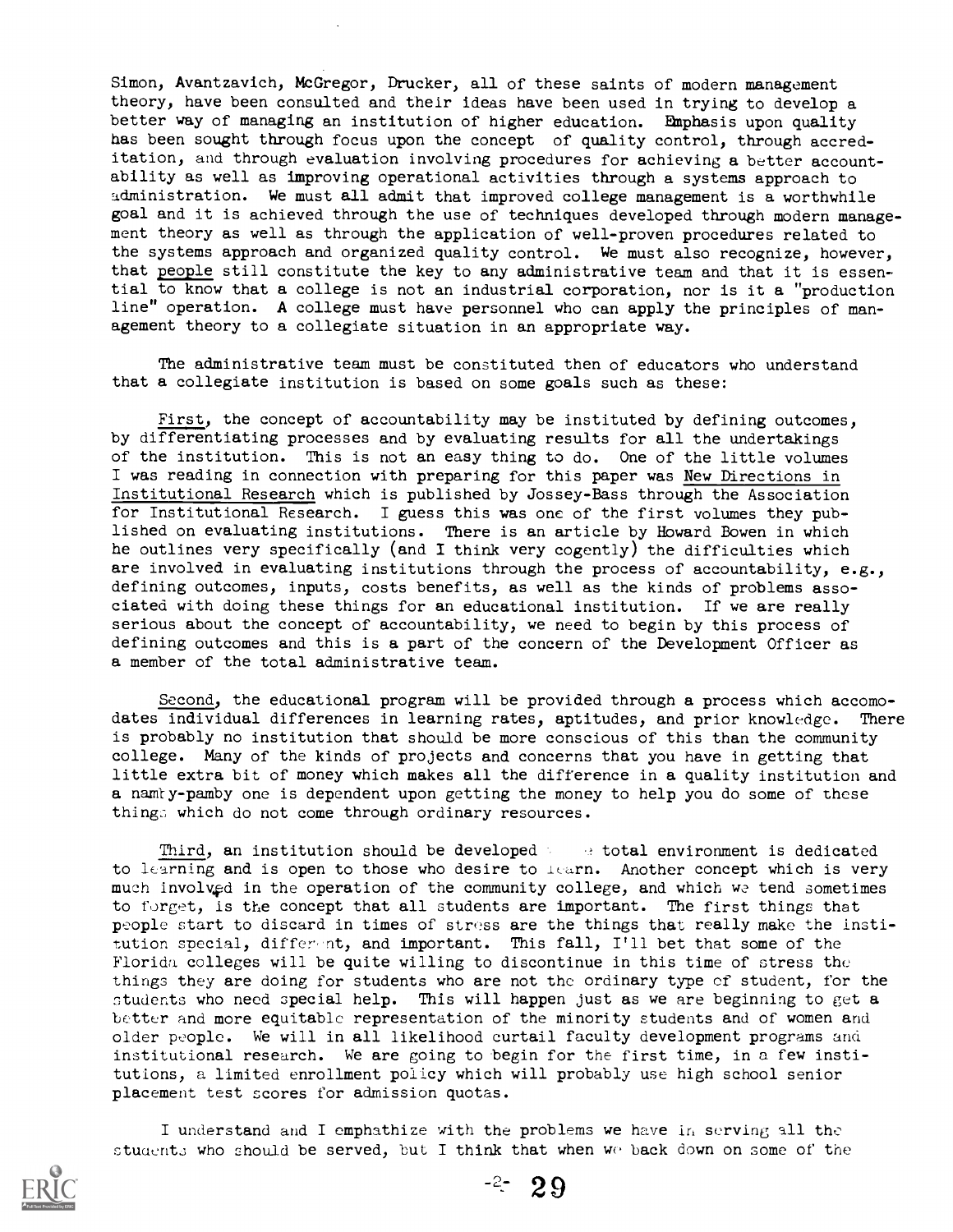basic principles on which the institutions were established, then we are in the process of destroying the institution as it was originally conceived.

A fourth goal is that the total community should be utilized as a laboratory for learning. This is something to which we have given little attention, something to which the Resource Officer, the Development Officer must give particular attention because he may be the only one on the administrative team who is conscious of this.

Fifth, a program for continuous institutional evaluation must be developed and implemented. In other words, we must provide for evaluation of all the programs in the institution.

Sixth, an institution must be developed which  $i\epsilon$  administered with due consideration for rational management that allows the individual to grow and develop within the organization and provides for appropriate participation in the governance of all the constituent groups.

A seventh goal is that the educational program provided in the institution prepares students for entry into and appreciation of actual careers, not some imagined career or something we think ought to be høppening in the community, but what actually is happening in the community.

Eighth, an educational program is provided that facilitates human development.

Ninth, an educational program is provided that facilitates the development of a broadly educated person.

Tenth, an educational program is provided than engenders in each student a concern for excellence and a desire for continuous leaguing.

And finally, programs and activities are designed and implemented that contribute to the educational, economic, social and cultural development of the host community.

Now, it may occur to you that these are the goods which are not of particular concern to the college Development Officer, but this is the point I want to make most strongly in this speech: these are goals which are of concern to you. Your concern is not in getting money for the institution, but in finding ways of implementing the goals described above. If it takes more resources  $t \circ$  implement some of these gcals, then that fits into the total pattern as a part of  $\sqrt{2}$  responsibilities, but not as the center and focus of your responsibilities. The particular goals which I have outlined were used in Brookdale, New Jersey, and have been the basis for their management by objective development there. You can zee how it might be very appropriate for anyone such as yourself to develop your  $_0$ Wn management objectives in line with the goals of your institution. These goals are important to each member of the administrative team and they are important to the  $t_0$ tal faculty. If everyone sees their job in the perspective of the goals of the in $s$ titution, then you have started in the right direction.

It is particularly important that the Business Managers and Development Officers be recruited from the areas of occupations which have education as a professional background. There have been suggestions of late that it might be easier if the Board of Trustees had a Business Officer reporting directly  $t \circ t$  them for business and an Educational Officer reporting directly to them for the educational program. I would suggest that this sort of divided administrative structure is not one that is sound and solid because it would create a divided institution in which business.operations, for example, would become the major purpose of the Business Officer and educational problems the major purpose of the Educational Officer. Somebody would still have to be



 $-3-30$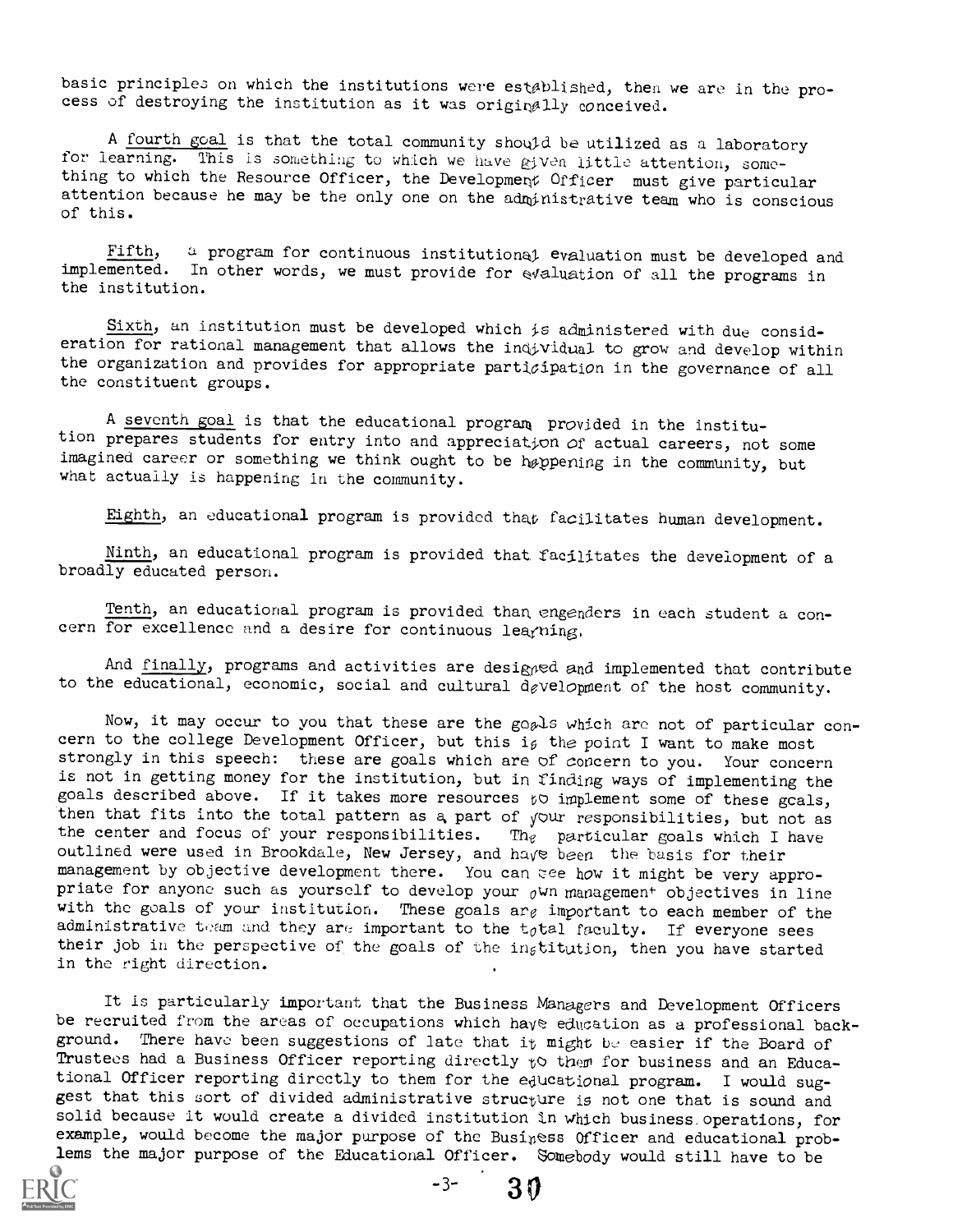President and that individual should not be Chairman of the Board which would be the obvious result if the total goals of the institution are not being considered by the total administrative team.

Ayers and Russel in their 1962 analysis of the organization and administration of colleges and universities noted that the officer in charge of development should do the following things:

First of all, the officer in charge of development should be responsible for developing an integrated program which defines, popularizes, and secures acceptance of the major goals and objectives of the institution and for relating them to the institution's various policies. Even back in 1962 they were talking about a uevelopment and public relations officer who was sensitive to the major goals and objectives of the institution.

Second, he should be responsible for keeping before the college officials and the general public a list of the most specific current and long-range educational, fiscal and financial objectives and programs approved by the Board of Trustees, together with means and techniques for achieving them.

Third, he should be responsible fof developing and putting into effect policies and procedures for maintaining information and news services of excellence and for providing a supervisory arrangement for the release of information through the mass media. Emphasis once again is on providing information to the public.

Fourth, he should be responsible for formulating policies that govern the content, form, scope, and distribution of all college publications of a promotional character,. and, in cooperation with other major officials, supervising the production of the annual catalog, student publications and similar publications.

Fifth, he should be responsible for developing means and techniques for promotion of a strong bond of loyalty and friendhsip between the institution and its alumni, the parents of students, the college sponsors, and similar special interest groups.

Sixth, in close cooperation with others he should develop and execute policy for the guidance of campus and facility plaAning and provide for its supervision.

Seventh, in close cooperation with the President, he should be responsible for presenting the needs of the institution to philanthropic organizations, to individuals, to industrial and commercial corporatioas, to the sponsors of the institution, and to the prospective donors for capital costs of operating the college. (You notice that item 7 says in cooperation with the President; the others say the officer in charge of development will be responsible. Item  $\hat{\tau}$  ties the officer up with the President as do items  $8$  and  $9.$ )

Eighth, under the direct supervision of the President and in close cooperation with the Business Manager, he should asaist in the interpretation of the current financial program of the institution to the Board of Trustees and other pertinent individuals and officials. أوالعبرانية

Ninth, as directed by the President, he should promote the interest of the institution before agencies such as those in the Federal government with resources for financing desirable programs.

Tenth, he should be the administrator of the department and the resources of his department in the college.



Well, as you know, these were written in 1962 before very many Federal bills for  $\mathbf{3}_{24}$ .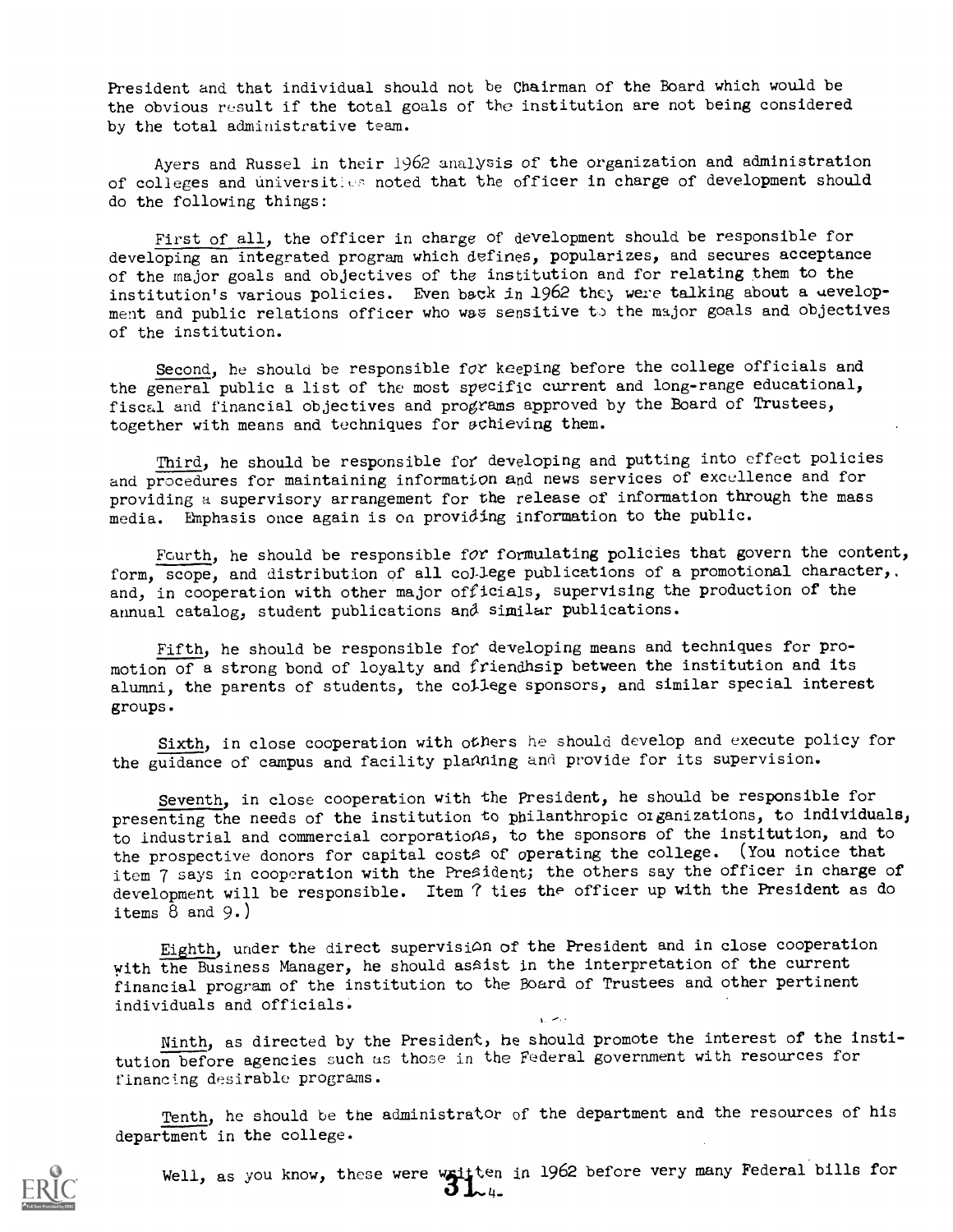support of higher education in particular had been developed. More recently, in 1973, Bender, Richardson, and Blocker described the Director of Developmental Services in five specific and direct statements: he should arrange for location of Federal funding; he should assist the President in increasing state support; he should prepare and carry out proposals to foundations; he should encourage private giving; and he should be in charge of alumni affairs and ways of tapping this source of funds.

The change from what Ayers and Russel said in their summary and what Bender, Richardson, and Blocker said in theirs is mainly a change from an interest in interpreting and helping the development of the total face of the college to the public, to a concentration almost entirely upon developing sources of funding. I think there is probably a place somewhere in between this that I would really prefer to see assigned as the responsibility to this officer. The Federal laws that were developed through 1962-65 in particular have changed the emphasis in this particular office from the interpretation of goals and carrying out general duties that were outlined by Ayers and Russel to these more specific relationships with sources of funding. It is, however, more important than an individual be on the administrative team which understands the professional obligations, responsibilities, and commitments which are required in carrying out the goals of the college program.

Ed Gross in his dissertation at the University of Florida examined the effects of Federal funds upon an institution and he noted that it is important the the funds brought into the institution under Federal grants have some very special relationship to the total program of the institution. Here I go back to what seems to me the most important responsibility which you may have and one to which you need to be particularly sensitive. If you cannot find support in keeping with the goals of the institution and if the ways of supporting the institution from sources other than the ordinary sources do not fit into the goals or mission of the institution, then you are barking up the wrong tree. You are hindering, not helping, the college. The funds which come from sources other than the ordinary sources must enhance the existing program and must provide for continuing services to programs which are already in existence. They must be used to start new programs which can be absorbed into the regular on-going college responsibilities. Funds should be obtained in such a way that tney will provide for continuing services in areas, with appropriate wind-down activities so that the programs will not be left high and dry and unsupported when the funds are gone. They should involve the faculty in planning as well as in the implementation of all requests or proposals for gifts and grants.

In other words, there kinds of activities can only be carried out effectively by one who is a professional educator, who understands the responsibility of the college, and who is an accepted member of the total faculty. He cannot be an entrepreneur; he cannot be a hustler; he cannot be someone who operates outside the college goals and purposes. It is the duty and responsibility of this individual to be a professional educator first, a part of the team who understands the total college program.

> "PERMISSION TO REPRODUCE THIS MATERIAL HAS BEEN GRANTED BY NCRD

Reprints are not allowed except with permission of the National Council for Resource Development\_

**EXAMPLE THE ERIC SYSTEM READERS PERMISSION OF THE COPYRIGHT**<br>3. OWNER "<br>2. OWNER " TO ERIC AND ORGANIZATIONS OPERATING UNDER AGREEMENTS WITH THE NATIONAL IN- STITUTE OF EDUCATION FURTHER REPRO. OWNER

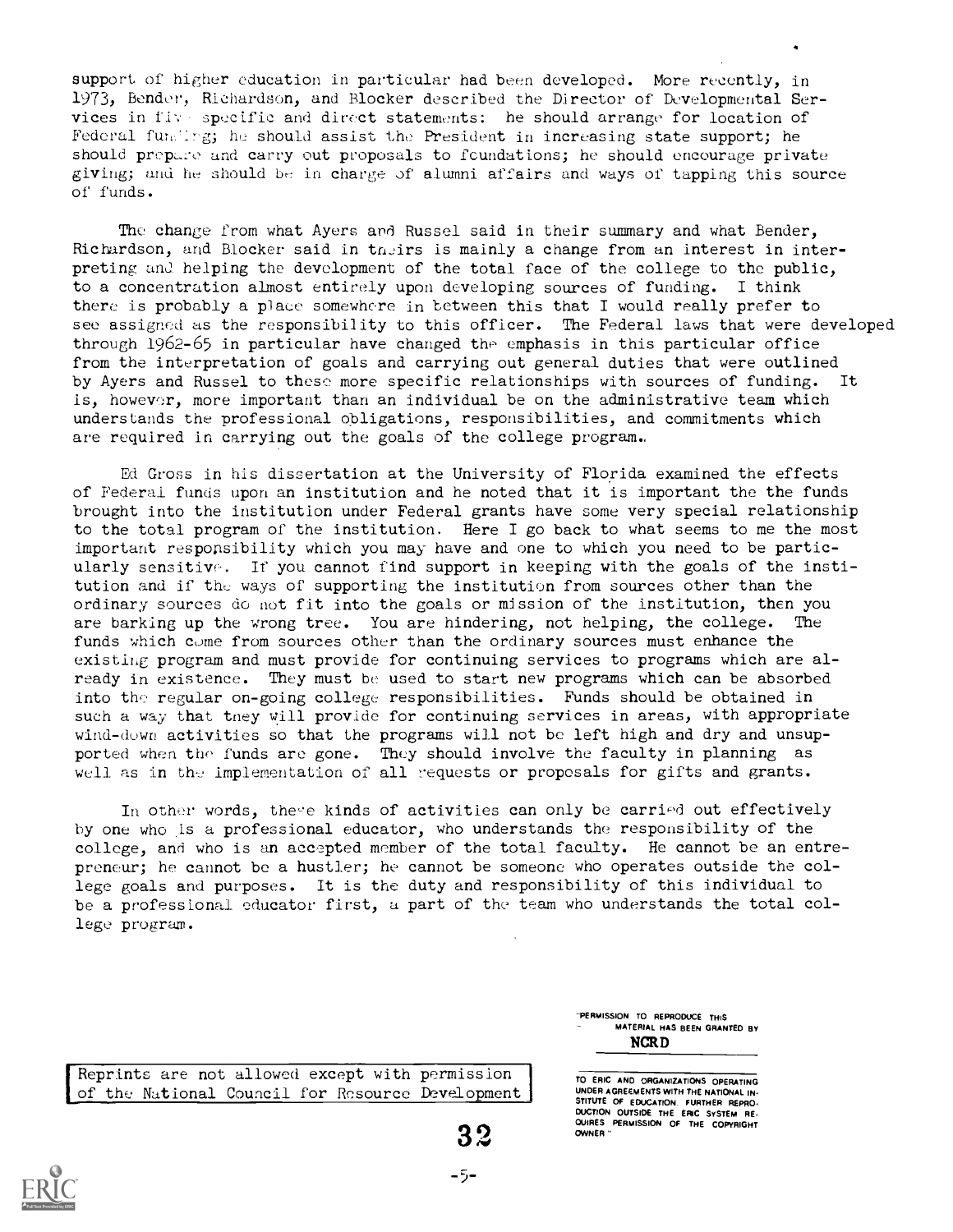RESOURCE PAPER NO. 8

## PROFILE OF FEDERAL PROGRAMS ADMINISTRATORS IN MULTI-UNIT COMMUNITY COLLEGES

Anthony D. Calabro Administratitive Assistant to the President Community College Division University of Nevada System Reno, Nevada

(Formerly - Director of Special Programs Community College of Denver Denver, Colorado)

March, 1976

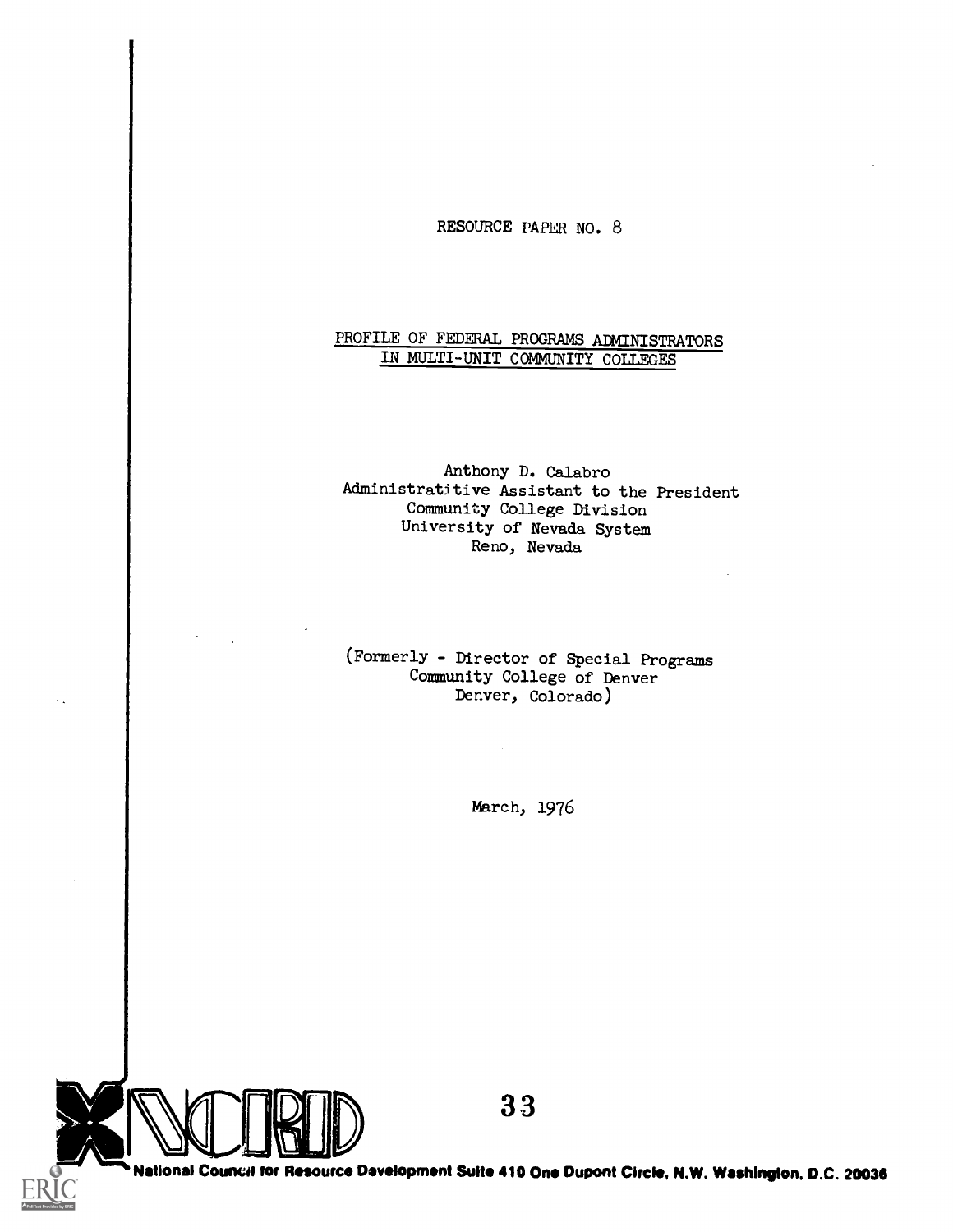#### PROFILE OF FEDERAL PROGRAMS ADMINISTRATORS IN MULTI-UNIT COMMUNITY COLLEGES

The rapid growth of community colleges has resulted in diverse organizational and management structures. As an educational institution with the expressed goal of responding to community educational needs, the community college has been creative in organizing for its task.

Concurrent with accelerated growth has been increased competition for funding. In addition there are more requirements for fiscal and program accountability. This keen competition and emphasis on accountability has also resulted in community colleges seeking external fundi g through Federal and private grants.

There is a need to assess the role and status of resource development in community colleges. As competition for Federal funds and other external funding sources becomes more critical, the community college must improve its competencies in grantsmanship. Skills must increase in order to effectively compete with the more experienced four-year colleges and universities.

In order to relate the development function to the organizational structure of multi-unit community colleges, an informal questionnaire was sent to colleges defined as multi-unit community colleges according to the American Association of Community and Junior Colleges. This list included seventy-six colleges. These colleges were made up of 213 campus units. As of October, 1974 they represented an enrollment of  $1,082,759$  students. The responses to the questionnaire were compiled as of October, 1975. In addition, job descriptions and other information the respondents considered appropriate were also solicited. Forty-nine out of seventy-six questionnaires were returned  $(64.5$  per cent).

The questionnaires included five items:

- 1. Federal programs officer job title.
- 2. Administrator to whom the federal programs officer reports.
- 3. Primary functions.
- 4. Additional duties and responsibilities for federal programs officers.
- 5. Job titles of individuals that the federal programs officer supervises.

The survey was informal in nature. The questionnaire was not validated as a technical instrument. Rather, it was an inquiry of colleagues in community college resource development regarding their positions within the multi-unit management structure.

All responses indicated assignment of the grants development and management function within the administrative structure. However, in 65.3 per cent of the cases the job title reflected grants as a primary function.  $34.7$  per cent had other titles that indicated grants as a secondary responsibility. Five responses indicated that ponsibility rested with division chairpersons, and no centralized respon- $.4s$  assigned.

A complete a' phabetical list of titles of federal programs officers follows:

Administrative Assistant Administrative Assistant for Personnel and Federal Programs

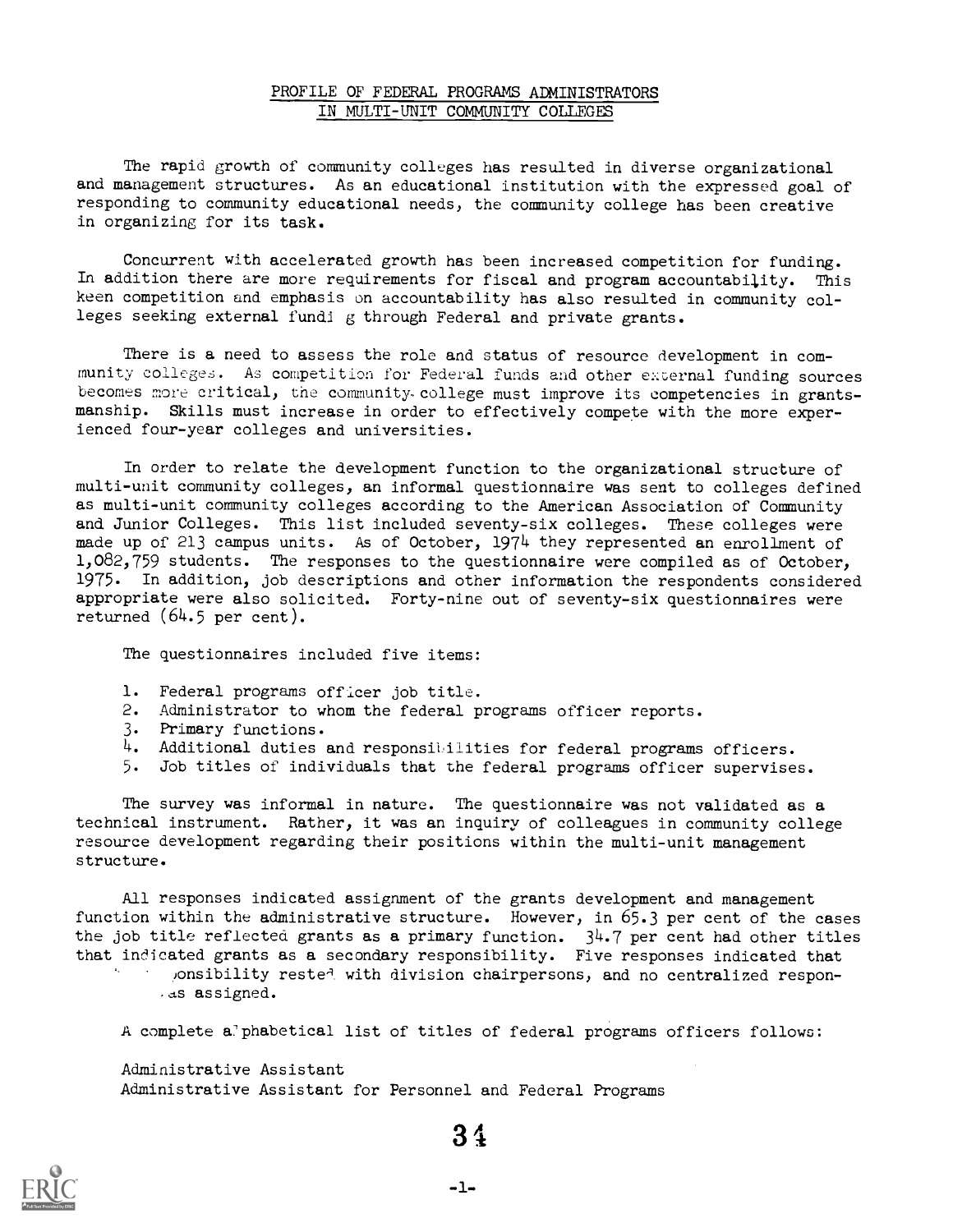Administrator, Office of Gifts, Grants and Contracts Administrator, Research and Development Assistant Coordinator of Planning and Development Assistant Superintendent of Instruction Assistant to the President Assistant to the Superintendent, Instruction Assistant Dean of Administrative Affairs Associate Dean, Student Services Chairman, Federal Projects College Development Officer Coordinator of Federal Grants, Reports and Budget Coordinator of Grants Coordinator of Placement and Financial Aids Coordinator, Planning, Research and Development Coordinator of Research and Development Coordinator of Special Projects Dean for Development Dean of Research and Development Dean of Students Development Officer Dean of Student Affairs Director of Development Director of Development and Federal Programs Director, Federal Vocational Programs Director, Governmental Affairs Director, Grants and Contracts Director of Program Development Director of Research Director, Resource Development and Student Personnel Services Director of Special Services and Governmental Relations Director of Financial Operations and Business Services District Director of Vocational Education District Resource Development Officer Federal Funds Accountant Federal Projects Coordinator Grants Coordinator Instructional Resources Consultant Project Development Specialist Resource Development Officer Research and Development Officer

One indicator of position in an administrative structure is the title to which a position reports. The questionnaire information on this topic can be viewed from two perspectives:

- 1. A listing of all job titles to which federal program offficers report.
- 2. A grouping of administrative levels of the various positions with the number of federal program officers within each group.

The complete list of job titles of supervisors of federal program officers follows:

Superintendent Assistant Superintendent, Business Area Vice President, Administrative Services Special Staff Assistant, State and Federal Relations  $\begin{matrix} \texttt{President} \end{matrix} \begin{matrix} \texttt{35} \end{matrix}$ 

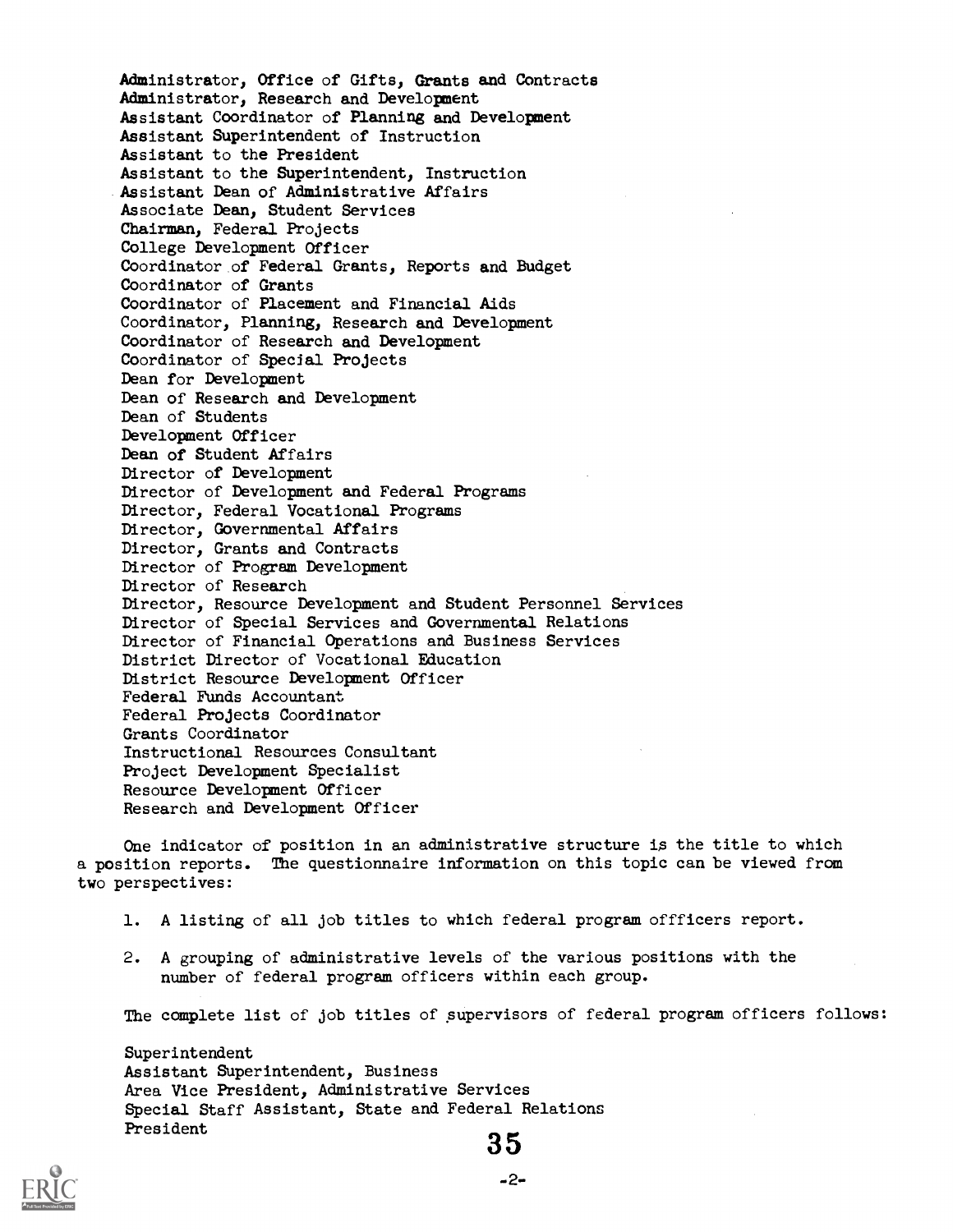District Director Coordinator of Planning and Development Dean for Administrative Affairs Dean of Students Assistant Director, Research and Planning Director of Financial Services Assistant Superintendent, Student Personnel Services Assistant Director, Operations Instructional Services Director Assistant Chancellor, Instructional and Student Services EXecutive Vice President Vice Chancellor, Educational Planning and Development Dean of Instruction Chancellor Comptroller Assistant Director, Financial Operations Vice President for Development Assistant Director, Instructional Operations Director of Resource Development Director of Planning

The supervision of federal programs officers is summarized as follows:

|                                                                         | Number | Per cent of Total                 |
|-------------------------------------------------------------------------|--------|-----------------------------------|
| Chief Executive Officer<br>Vice President, Vice Chancellor or Assistant | 17     | 38.6%                             |
| Superintendent                                                          | 12     | 27.2%<br>$\overline{\phantom{a}}$ |
| Dean                                                                    | 4      | 9.1%                              |
| Director                                                                | 8      | 18.2%                             |
| Other                                                                   |        | 6.9%                              |
|                                                                         |        |                                   |

TWenty-nine or 65.8 per cent of the federal programs officers report to the two levels of adninistration.

The functions and responsibilities of their position as reported by federal pro-'ams officers were very consistent. The functions could easily be classified as mmon to the individuals responding to the survey. However, the federal program ties were not as clearly established when Federal programs were secondary to some ;her administrative function.

The reported functions are summarized as follows:

- 1. Search and inquiry for programs and funding sources. This includes foundations as well as government sources.
- 2. Dissemination of program information and notification of college staff.
- 3. Maintain a grants library. This includes agency information and other literature related to grantsmanship. A master file of projects and information sources was also reported as part of the library.
- 4. Monitor and service funded projects. This responsibility was emphasized because of concern with accountability in meeting grant terms and conditions. The responses were more detailed for this function. The emphasis was on financial accountability. For example, maintaining supplementary accounting

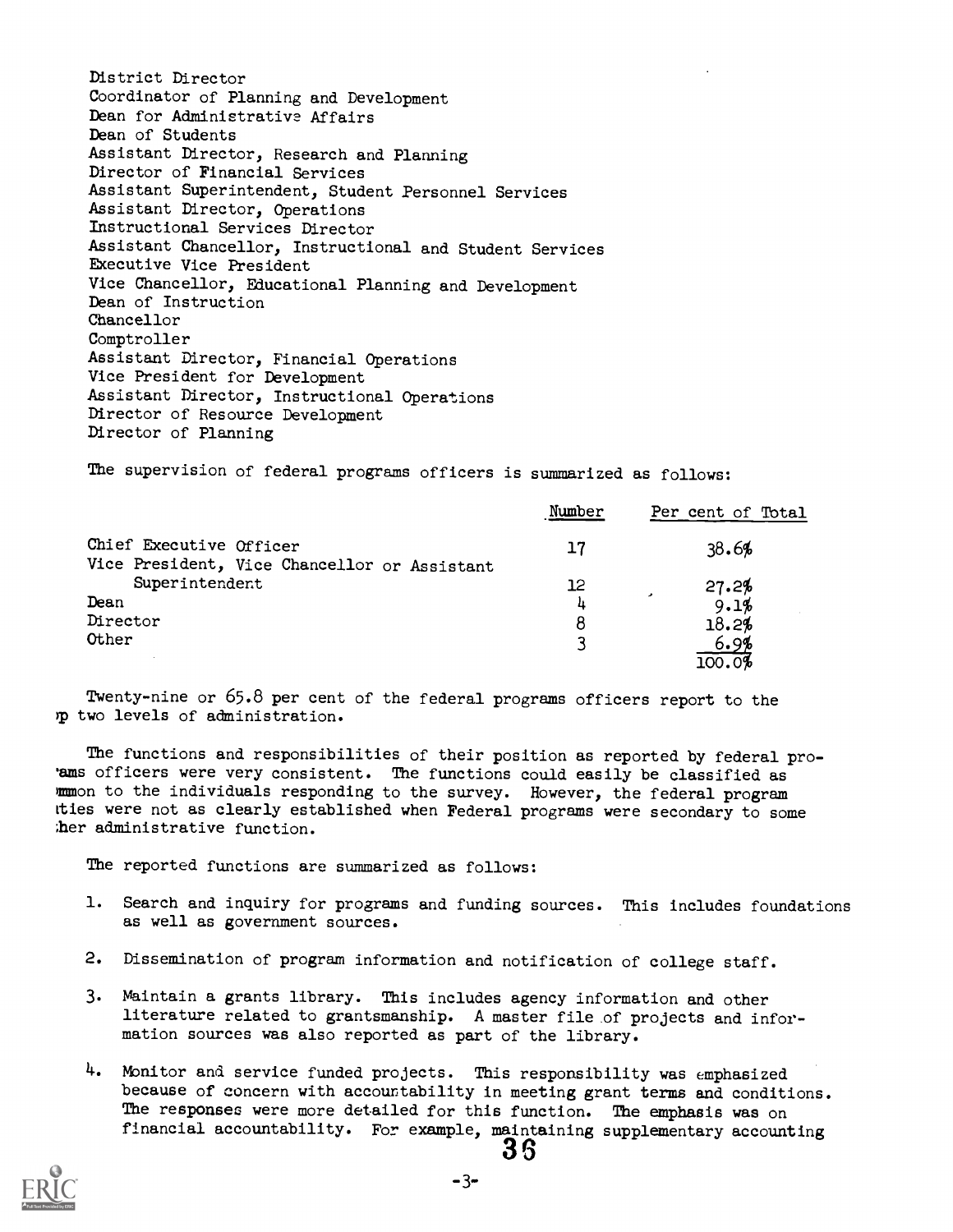records and review and approval of project expenditures were reported as critical responsibilities.

- 5. Liaison with funding agencies. Funding agencies are defined as state and local as well as Federal. Private industry and non-profit organizations are also involved in liaison with community colleges.
- 6. Coordination and negotiation of contracts with agencies. If the federal programs officer does not directly negotiate for educational services) he or she is reportedly involved in coordination of negotiation efforts.
- 7. Technical assistance in proposal development and writing selected proposals. The respondents emphasized soliciting proposals from college staff and assisting staff in proposal writing. Proposal writing by federal programs officers is reportedly limited to selected proposals.
- 8. Relate proposals to institutional goals and development. The respondents presented this function as a screening of proposals to insure projects will be accepted that are within the scope of the institution.

The other duties assigned were more variable than the primary functions. In the case of a Dean of Students or Director of Financial Aid 102VIng as the grants officer, the federal projects' functions were expressed in very general terms, and secondary to their other responsibilities.

The other areas of responsibility are summarized as follows:

Personnel Administration Career Education Director Institutional Research Staff Development Public Relations Institutional Planning Financial Aid Capital Construction Budget Development Student Services Management Advisory Service to President Student Follow-up Curriculum Development Local Vocational Coordinator College Inventory Control Foundation Management Monitoring Attorney General Decisions Represent Institution on Committees and at Conferences Accounting Supervision

The most often reported other functions were associated with institutional research and long-range planning and development.

The responses to the question regarding individuals reporting to federal programs officers indicates that this function is generally carried out with minimal assistance. Out of the forty-two respondents whose primary responsibility was for grants:

Twelve or 29 per cent had staff assistants. This ranged from one to six staff members.  $37$ 

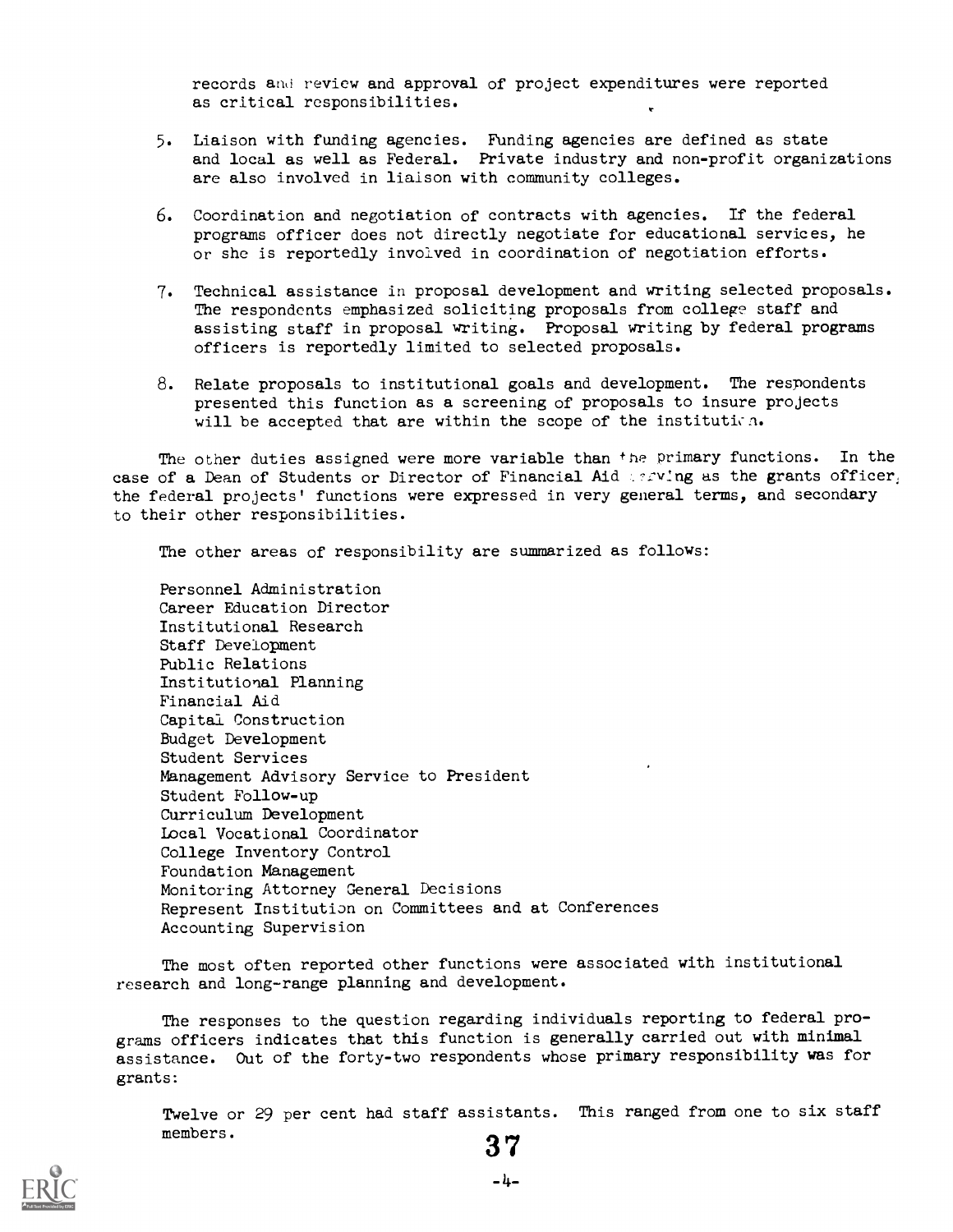Thirteen or 31 per cent indicated that they supervised secretaries. The number of secretaries ranged from one to three.

According to the information requested, there are definite trends in the characteristics of the grants function in community colleges.

The grants function is most often assigned as a primary responsibility to an administrator. The most common job title assigned is "Director". The placement of "Director" in administrative hierarchies is variable. However, the grants administrator is likely to report to the chief administrative officer or to a second level administrator. The administrator probably supervises a secretary. The prime responsibilities are grants management, technical assistance in proposal development, and liaison with agencies. Additional responsibilities are variable but there is a trend toward assignments in institutional research and development.

Finally, the responses indicate that the function is recognized as vital in serving community college students.

Reprints are not allowed except with permission of the National Council for Resource Development

"PERMISSION TO REPRODUCE THIS . MATERIAL HAS BEEN GRANTEO BY

NCRD

SUIRES PERMISSION OF THE COPYRIGHT TO ERIC ANO ORGANIZATIONS OPERATING UNOER AGREEMENTS WITH THE NATIONAL IN- STITUTE OF EDUCATION. FURTHER REPRO.<br>DUCTION OUTSIOE THE ERIC SYSTEM RE-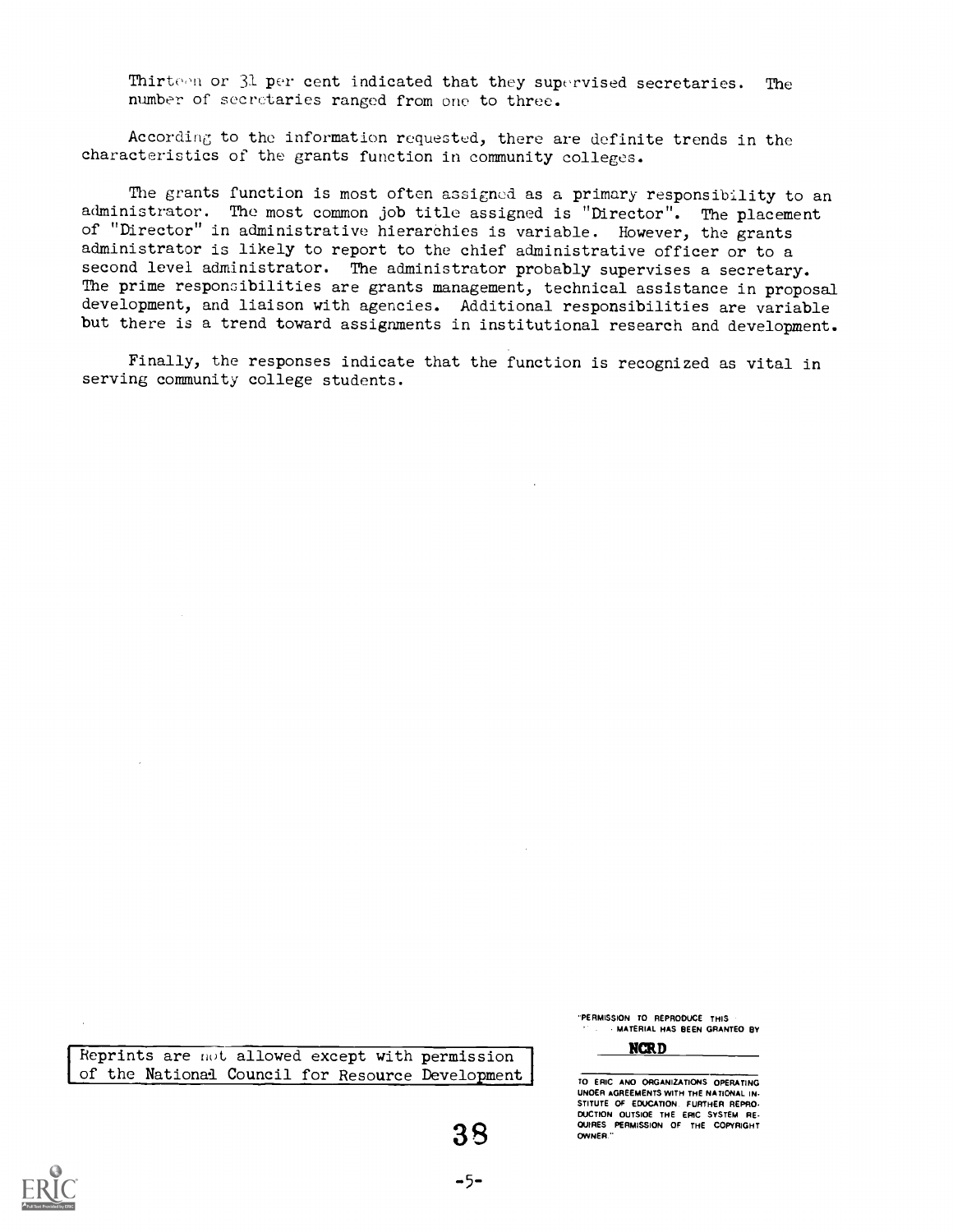RESOURCE PAPER NO. 9

## THE SMALL COLLEGE AND FEDERAL FUNDING

By

Dr, Bonny Franke Director Division of Development South Carolina State Board for Technical and Comprehensive Education

September, 1976

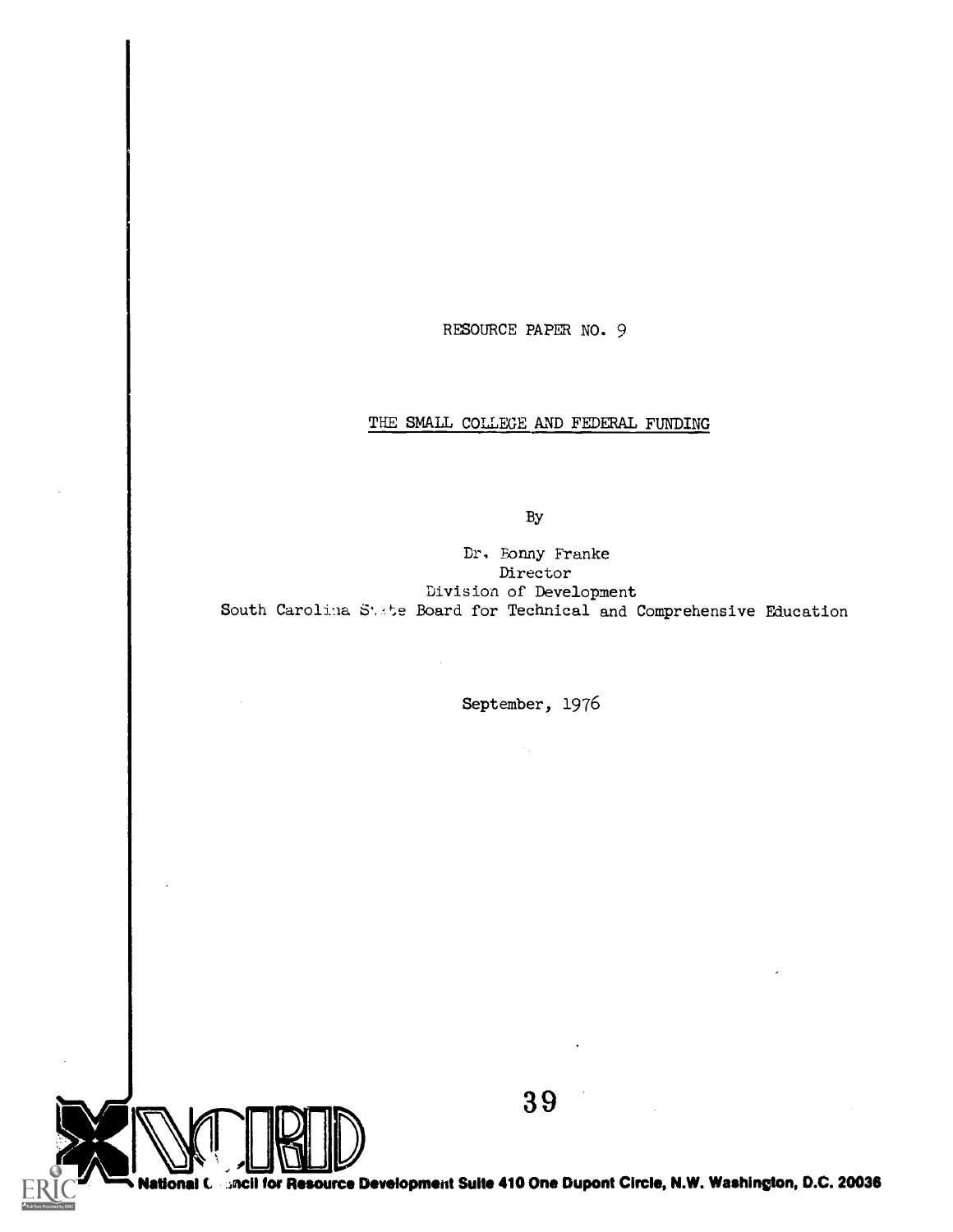#### THF WALL COLLEGE AND FEDERAL FUNDING

The Federal mystique which often associated with larger institutions' abilities to tap Federa! resources is often somewhat overwhelming to the smaller institution whose administrators, faculty and staff carry a much larger proportion of the responsibility for 'he total institution's on-going efforts.

It is important to realize, however, that the smaller institution, the rural institution, is often only a microcosm of the larger urban institution. As such, the similarities (and differences) are not necessarily mandatory to the success of your institution in its involvement with Federal agencies and their fund disbursements.

Operating within this microcosm (if that is indeed an appropriate analogy), a small institution has many strengths upon which to draw. Recognizing that all generalities are false, let us deal in generalities for a moment and identify some of the particular strengths of a smaller rural institution. First, you are a close integral part of your community with a recognized leadership role. Secondly, you have great potential as a cultural enrichment center within your community. Thirdly, you have an opportunity to directly serve your area as an initiator facilitator of economic development.

There are, of course, other strengths--a long list of them--but how do you relate these to additional funds for your institution, and then translate those strengths into a formula for action?

You have probably identified at one time or the other those activities which you consider to be first and foremost needs. Being an integral part of your larger community, the probability is that you have also identified needs that you could meet for the community per se.

The list of funds that are available to you to assist in meeting your needs is long and varied. Identified needs, then, are the first part of a formula for action. I will provide a list of potential sources, but suffice it to say at this point, that the second part of the formula would be needs flowing into sources. The third part is an obvious one, and that is the matching of the needs with the potential sources. Once you have been able to do this, then you can proceed towards action. You can proceed with conceptualizing  $i$  s which have as their thrust the meeting of your basic needs. Following the identification of ideas, it is up to you to make contacts in order to get input into the validity and workability of any one idea.

The next step (and one which is frequently overlooked) is the explanation of the idea or plan to your community leaders in order to solicit their support.

When I suggest broad sharing discussion (and the request for input into a project or plan of action) it always reminds me of the story that I was once told about a school superintendent. In working with a new principal, the superintendent gave the principal some advice. It seemed the principal's hardest task at the time

 $\mathcal{L}^{\text{eff}}_{\text{eff}}$ 

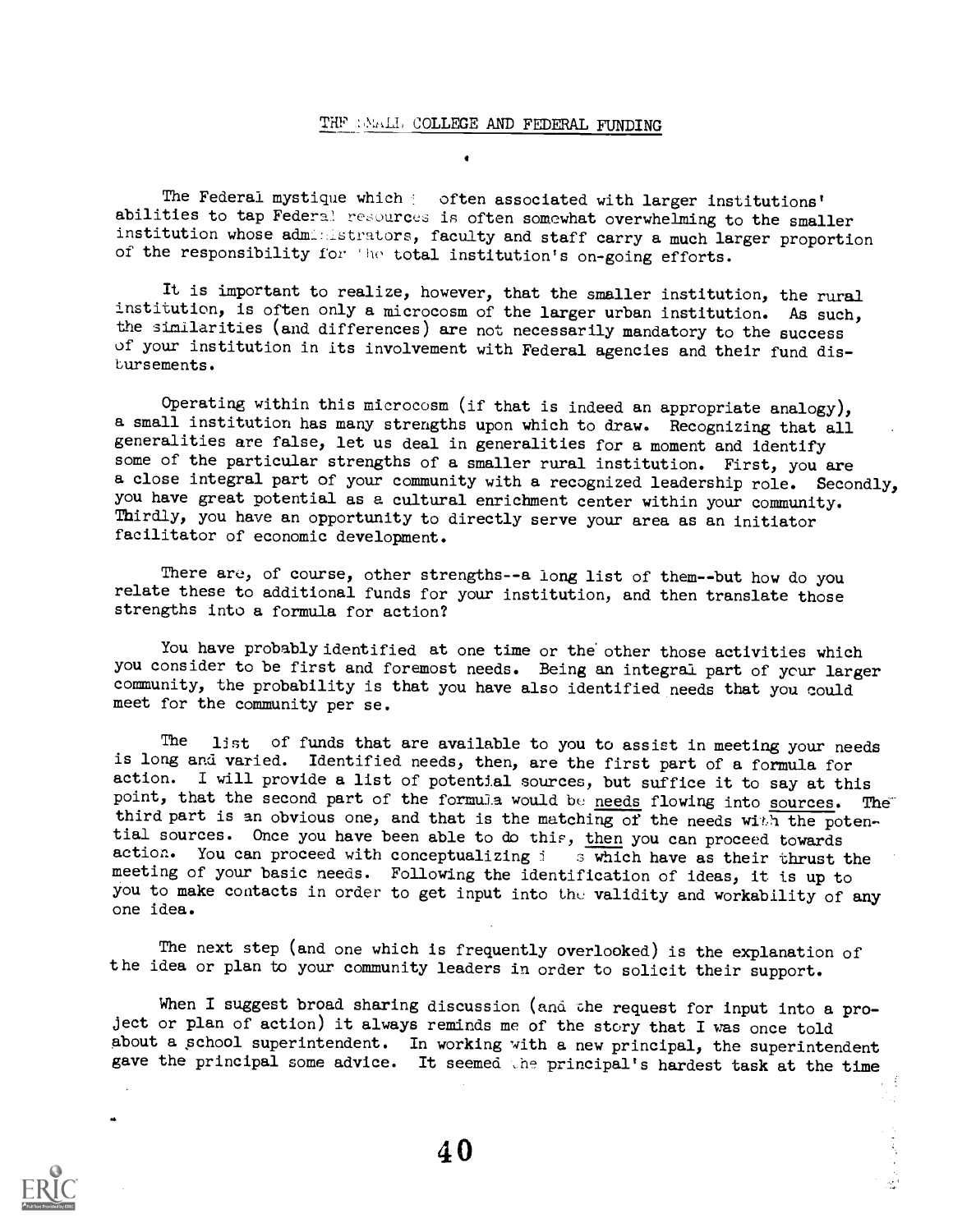was to present a request for funds to the school board, and to appear before the community funding hierarchy with new program requests. The school superintendent advised him that before he sent anything to anybody, that he ought to pay a visit with the school janitor and let him hear the plan and respond to it. The superintendent's point was that the janitor, who had lived his entire life in the town, had a far more sensitive finger on the pulse of public opinion than did either the principal or the superintendent himself. And, the superintendent added, the only time that the janitor had ever given him bad advice was when the man's desire for a new furnace outweighed his knowledge about the townpeoples' attitude about an increase in spending.

The story makes two points. The first one is that too many good ideas have been defeated because the sponsors did not take the time to explain their plans and to get the support of the community leaders. And the second point is that the initiator of a plan always must weigh opinions of others against his or her own perception of the situation.

If the request for funding does not fly, it may mean that the initiator has simply not done an adequate job , sencribing the importance of the need, and/or that the program itself does not  $r$ ,  $1y$  answer that need, or, he or she has not talked to the right people.

The key factor in any formula for action related to Federal grantsmanship or the receipt of Federal funds is communication and coordination. The Federal legislative base for the majority of the funded programs has a state level, and in many instances) a local regional planning level that must be contacted in order to secure Federal support for individual projects.

But where do you start in examining appropriate legislative bases? Most of you are very familiar with a wide variety of Federal programs which have impacted on your institutions.

If they were categorized in a simple listing, the chances are you will have had dealings with several. For our purposes, however, let me review with you my list) with the possibility that you have not considered several sources which may hold potential for your intitution.

- 1. The Department of Agriculture
- 2. The Department of Commerce
- 3. The Department or Defense
- 4. The Department of Health, Education and Welfare<br>5. The Department of Housing and Urban Development.
- The Department of Housing and Urban Development. Community development projects may be financed under new Federal revenue sharing legislation. The main exception is that no construction of college facilities are allowable.

Enacted January 1,  $19/5$ , the Housing and Community Development Act replaces a number of older programs includlng Urban Renewal) Model Cities) Water and Sewer Facilities) Open Space Land. and Rehabilitation and Public Facilities loans.

The local regional planning districts and the local government units are involved. But proposals are being entertained from twoyear colleges for services offered.

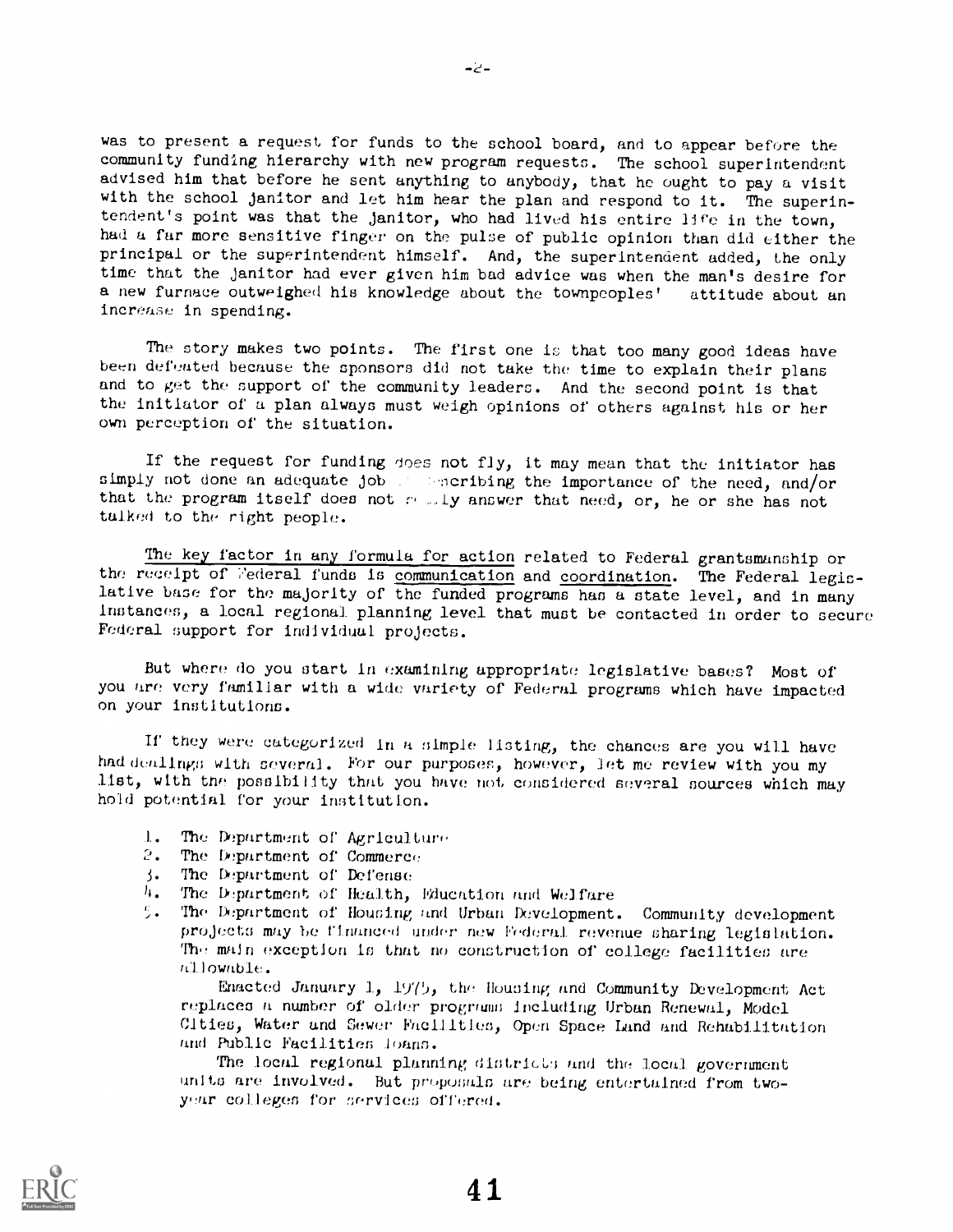- 6. The Department of the Interior
- 7. The Department of Justice
- 8. The Department of Labor<br>9. The Department of Transm
- The Department of Transportation
- 10. The Appalachian Regional Commission
- 11. The National Science Foundation
- 12. The Water Resources Council
- 23. The Environmental Protection Agency

In order to discriminate effectively between available sources of funds, it is helpful to have a series of questions or basic procedures which will serve as a basis of decision-making, if in no other way than by providing a process of elimination. The following series of procedures or questions should provide an indication as to whether or not the particular funding source being approached is the best potential supporter of educational needs:

- 1. Study the legal base. Initial questions usually are answered by a study of the actual law which mandates the availability of the funds. Copies may be obtained from local Congressional representatives' offices in the case of governmental funds. Foundations and other private sources have similar legal or corporational guides which control their fund releases.
- 2. Guidelines. Study the published guidelines (available at no cost from the individual governmental agencies) for limitations, data/research requirements, the format of the actual writing, etc. A description of the intent of the law is ordinarily provided as well as any restrictions, requirements for qualifications, limitations of funds, personnel and/or activities. Federal, regional and/or state program officers may be indicated for advisory purposes.
- 3. Find out the total funds available. In the case of governmental funds, it is important to distinguish belween the amount legislated and the amount appropriated. If the total funds available to a particular agency are limited, this usually will determine the size of the average grant. It is also helpful to know the percentage of awards in relation to the number of requests made to the agency in order to judge the competition factor.
- $h$ . How are funds allocated? Are they formula or discretionary grants? Are they awarded through state agency or directly to the institution from a Federal agency? Is there regional or state control? Does a state educational agency have sign-off responsibilities?
- 5. What is the usual funding time\_period? Is the usual length of time one year, three years, five years?
- 6. Requirements for matching funds. The level of Federal or governmental support may impose restrictions on the institution and may create more financial problems than the grant will offset. Some Federal grants require as much as fifty per cent matching funds from local or state sources. Others have no matching requirements. If there is a matching requirement, is it actual outlay, in kind, etc.?

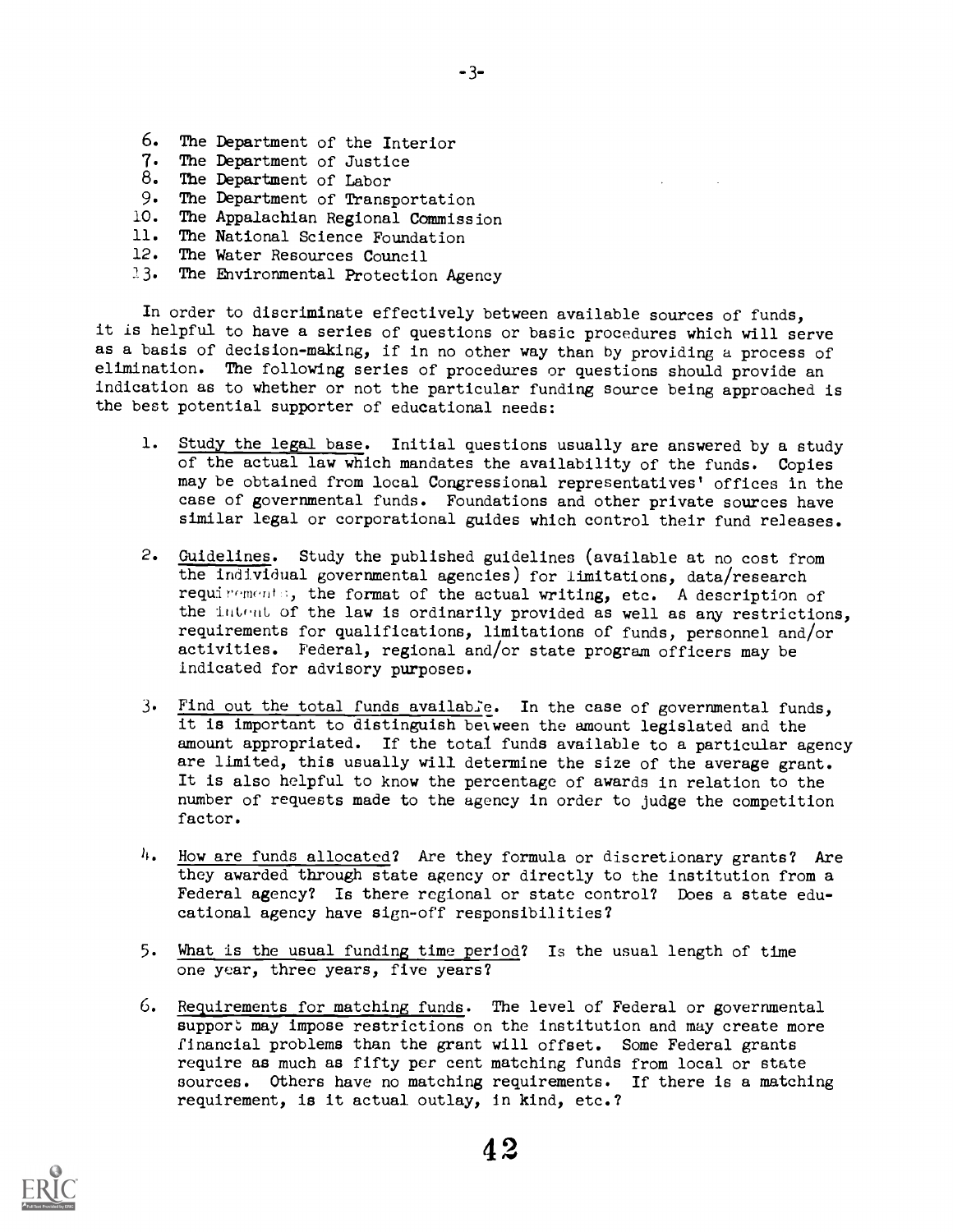- 7. Size of the average award. If the typical grant is \$10,000 and the project under consideration is calculated at \$100,000, a different source of support should be sought, obviously.
- 8. Grant awardees. Most of the Federal agencies, and many of the private foundations publish a listing of the current year's grant recipients. It is advisable to study the characteristics of the institutions.and the titles of their funded projects as an aid in determining the appropriateness of the project and individual institution's comprehensive possibilities. The agency priorities are often reflected rather clearly in the descriptions of the typical grant and its recipient.
- 9. Deadlines. The final date for proposal or application submission should be checked early. The actual writing of the project description may only take a few days of concentrated effort, but planning, information collection and the totality of the decision-making inherent within the proposal development may require many months.
- 10. Budget and allocation of funds. Since budgeting is a prime consideration, it is important to know when and how much of the total  $pr$  ant will be available to the grantee. Delays in receipt of funding are not unheard of, and if this possibility is anticipated and the length of delay is included in the planning, large initial costs to the institution may be avoided. Consider the Federal agencies' budgeting procedures. Accounting procedures are often complex or inflexible to the point that an extremely large project may be unwieldly in the demands it places on the institution's business office.
- 11. Continuation of programs. One of the initial considerations should be the feasibility of underwriting the program after a funding announcement has been received and contractural agreements fulfilled. The institution must evaluate its ability to provide funds from other sources to support the continuance of the program, or see its way clear to assume the continued support, assuming the nature of the project is such that it is to be an on-going effort.
- 12. Interrelated sources. Dependent upon the nature of the project under consideration, it may be feasible to solicit and receive support from multiple sources simultaneously. This approach has several inherent problems. If, for example, the total request involves separate but interrelated proposals from multiple sources, there will be a difference in deadlines, in the application procedures and the award dates. The success of the project may be in jeopardy if it is dependent on funds from three sources, for example, and only two (or one) of the agencies review the proposal favorably and award the funds.
- 13. Contact the funding agency program officers. This may be the single most effective means of determining whether or not the project idea is compatible with any one particular source of support. While they will not be able to assure actual funding, they are usually willing to provide technical assistance and give indications of funding priorities if approached well in advance of deadlines.

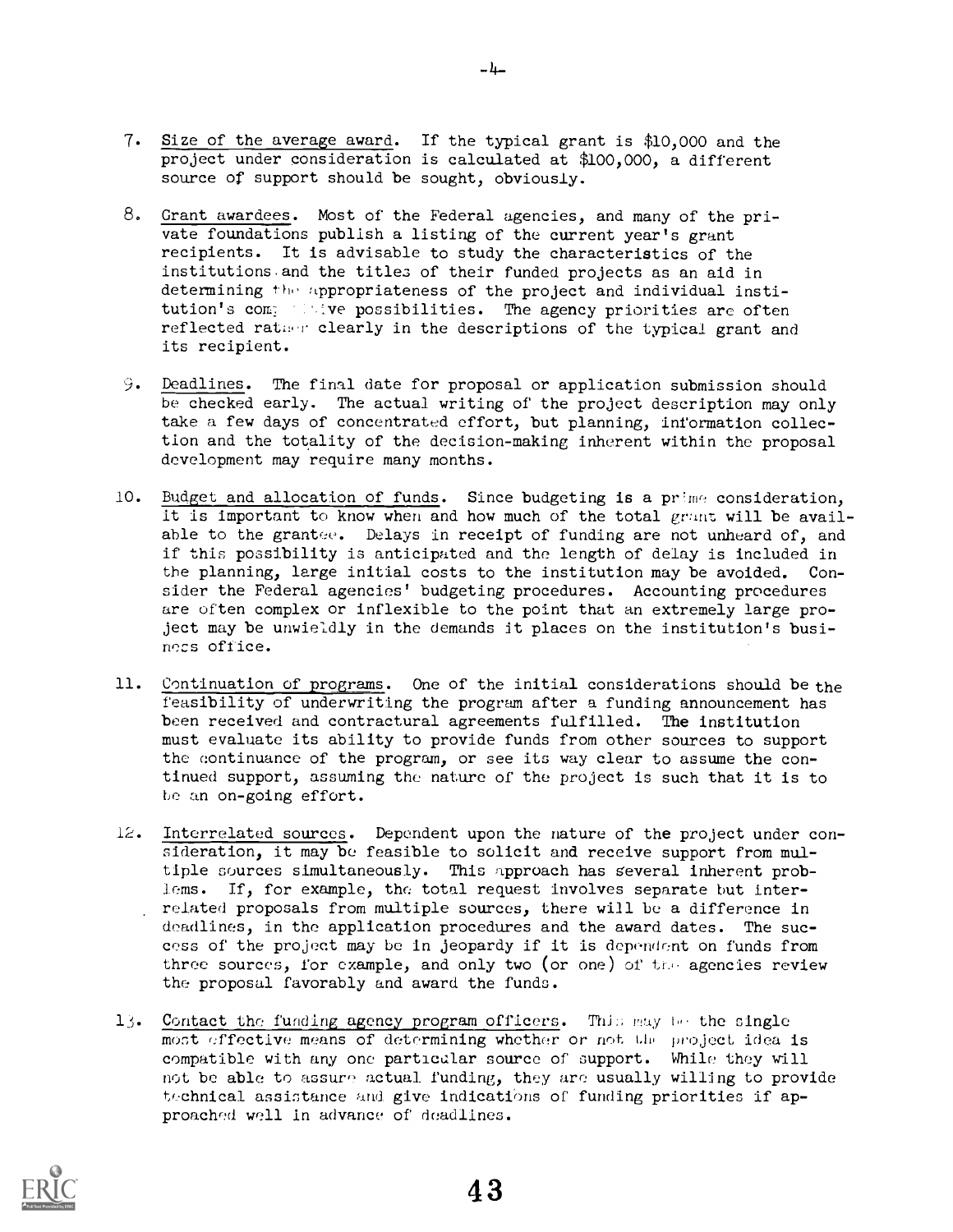## RESOURCE PAPER NO. 10

N.

**Contractor** 

## GOVERNMENT RELATIONS IN COMMUNITY AND JUNIOR COLLEGES: SOME PERSPECTIVES

By

Dr. Robert J. leo Director of Special Services Dallas County Community College District

September, 1976



4 4

National Council for Resource Development Suite 410 On $\bm{s}$  Dupont Circle, N.W. Washir، $q$ ton, D.C. 20036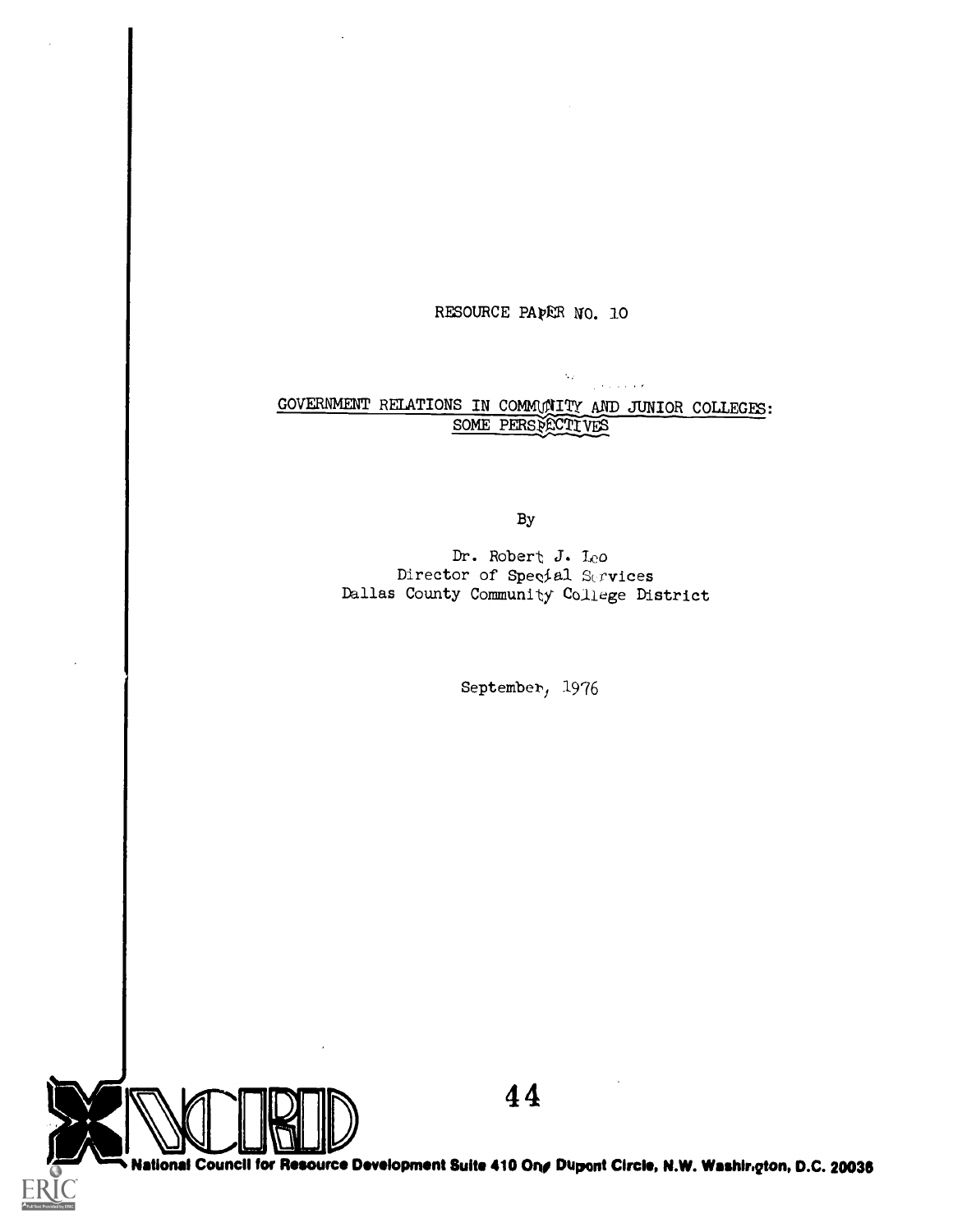## GOVERNMENT RELATIONS IN COMMUNITY AND JUNIOR COLLEGES: SOME PERSPECTIVES

Governmental relations has emerged as a relatively new phenomenon in community colleges. The impetus for thia sudden emergence can be attributed to several interrelated factors: 1) the vast dollar investment of the Federal government, either through direct grants to institutions or through the channelling of funds through state agencies, 2) the pattern of state funding, 3) the increasing amount of legislation at  $p$ oth levels,  $4$ ) the complexities of Federal and state organization including structure, communications and personnel, and 5) a desire by community colleges to gain their "fair share" of Federal and state funds.

Coupled with these factors is the demand for more extensive educational services and a proportionate decrease in the availability of local public and private money to fund programs. With such a decrease, the over-burdened tax and endowment dollar is stretched to its limits, giving rise to the desirability of more governmental involvement and investment in education at the post-secondary level. Involvement and investment create a partnership between government and the institution - a partnership which requires mutual awareness, understanding and responsiveness.

It is the purpose of this discussion to explore some general approaches to governmental relations for c mmunity and junior colleges and to suggest specific steps an institution can emp... $y$  to inprove its governmental relations program.

In exploring the concept of government relations for the community college, one sees two categories. They are the legislative process and agency functioning; both are found at the Federal, state and local levels.

## The Federal Level - Legislative Process

The involvement of the institution in the Federal legislative process occurs individually and in concert with the Merican Association of Community and Junior Colleges (AACJC). Within AACJC its Commission on Governmental Affairs is charged with the responsibility of exercising leadership in interpreting, evaluating and recommending approaches to legislation which affect and benefit two-year colleges. Although the AACJC Commission does work with local and state issues, its primary function is to maintain a national parspective. The state and local issues in many instances simply reflect nationAl concerns, which, when analyzed, can provide framework for resolution of state and iocal problems. Through the Office of Governmental Relations at AACJC, the interests and concerns of two-year colleges are articulated.

In addition to its ties with  $AAGJC$ , the institution should work with its individual representative independently. Contact with legislators is important for several reasons. First, the Congressional representative can be an informational resource. His or her office can provide an individual at an institution with information concerning the atutas of pending or existing legislative programs, the names of personnel to contact at various Federal agencies as well us the current conditions at specific agencies. Further, the legislator's

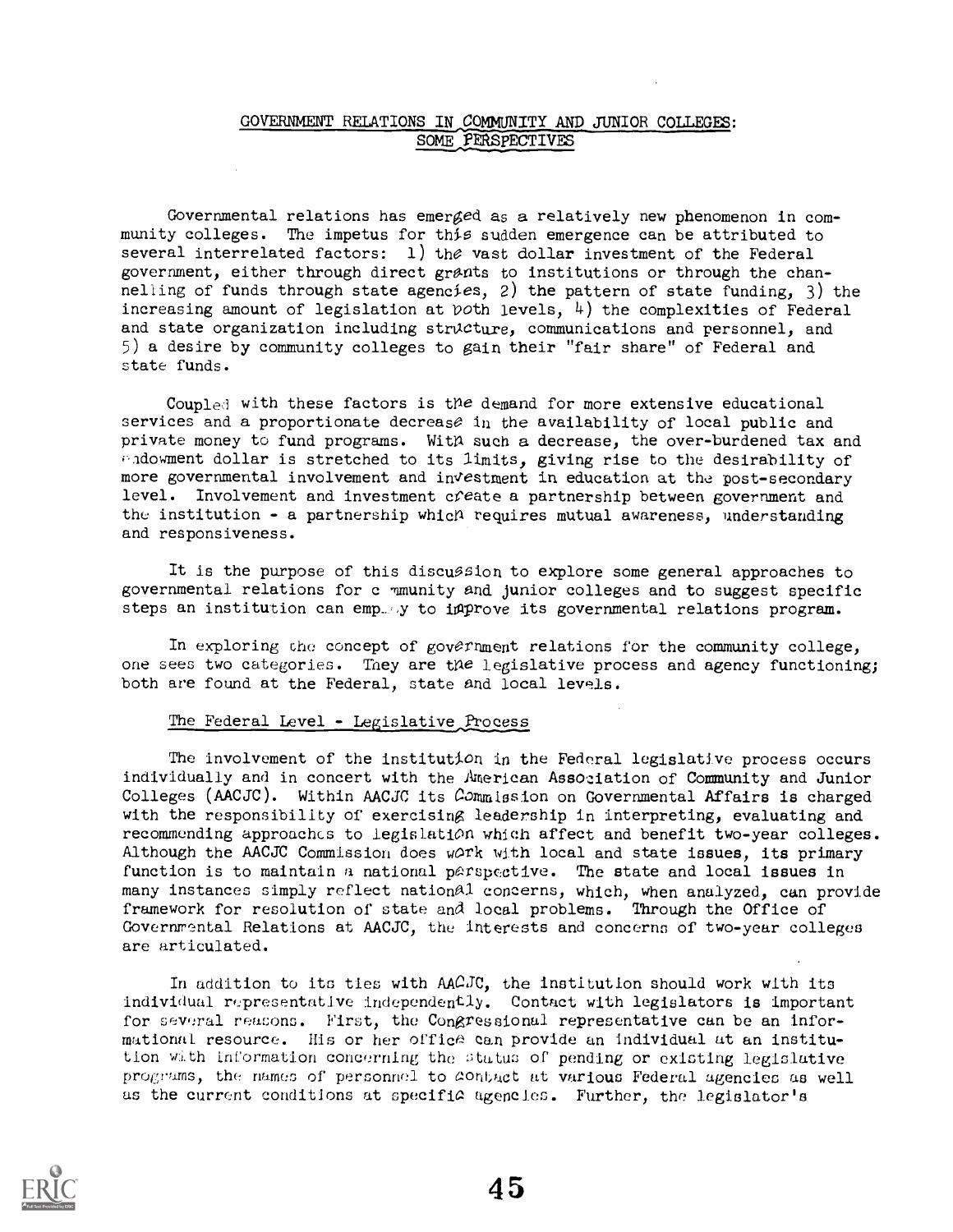office can act as a point of contact for proposals submitted to agencies.

Second, the institution can impact proposed or pending legislation. It should work with its individual representative in order to articulate its position on legislative matters which specifically affect community and junior colleges. Local contact with Congressional representatives is mandated by the fact that the activities of the institution and the Congressional representative affect the same constituency.

Elected representatives serve on committees which propose, develop, modify and recommend legislation. Although the focus of attention has been on the House and Senate Committees on Education, often other committees, such as the Aeronautical and Space Sciences Committee and the Public Works and Transportation Committees, deal with "education" legislation under different rubrics.

#### The Federal Level - Agencies

Congress enacts legislation, but its interpretation and implementation rests with the Federal agencies of the executive branch of the government. The intent of the legislation is carried out through the executive and quasi-executive ugencies such as the Department of Health, Education and Welfare, the National Science Foundation and the National Endcwment for the Humanities. Once legislation is passed and funds are appropriated, the particular agency is charged with the responsibility of developing guidelines and regulations which ensure that the intent of the legislation is carried out. It is at this point that two-year colleges should get involved in framing the program. Too often, Federal agencies have been remiss in not seeking the advice of institutions in the development of guidelines and regulations. The importance of the guidelines and regulations cannot be emphasized enough because these documents will direct the course of funds for specific legislation. Proposed regulations are published in the Federal Register, a daily U.S. Government publication. Comments are invited by a specified date and are usually published in the Register at the time the regulations become final.

Once the regulations are completed and deadlines for submission of applications are set, the college initiates direct contact with the particular agency assigned responsibility for the program to develop a proposal for consideration. The college works through one of the agency's regional offices or directly with the Washington-based agency in order to ensure the proper execution of the application and, eventually, funding.

Most Federal agencies do not have a community and junior college awareness; the number of two-year college experts on the staffs of most agencies is miniscule. However, agencies which are working under manpower ceilings often alleviate this problem by calling in as consultants individuals with community and junior college interest and experience. This is particularly important in the review and evaluation of proposals developed by two-year colleges. Too often, proposals which deal with community and Junior colleges are read by individual's unfamiliar with these post-secondary institutions. College personnel should maintain contact with Federal agencies and make their services as consultants and proposal readers available to them.

Thus, through direct contact in the development of guidelines and regulations and in the review of proposals, the institution can take an active role in agency

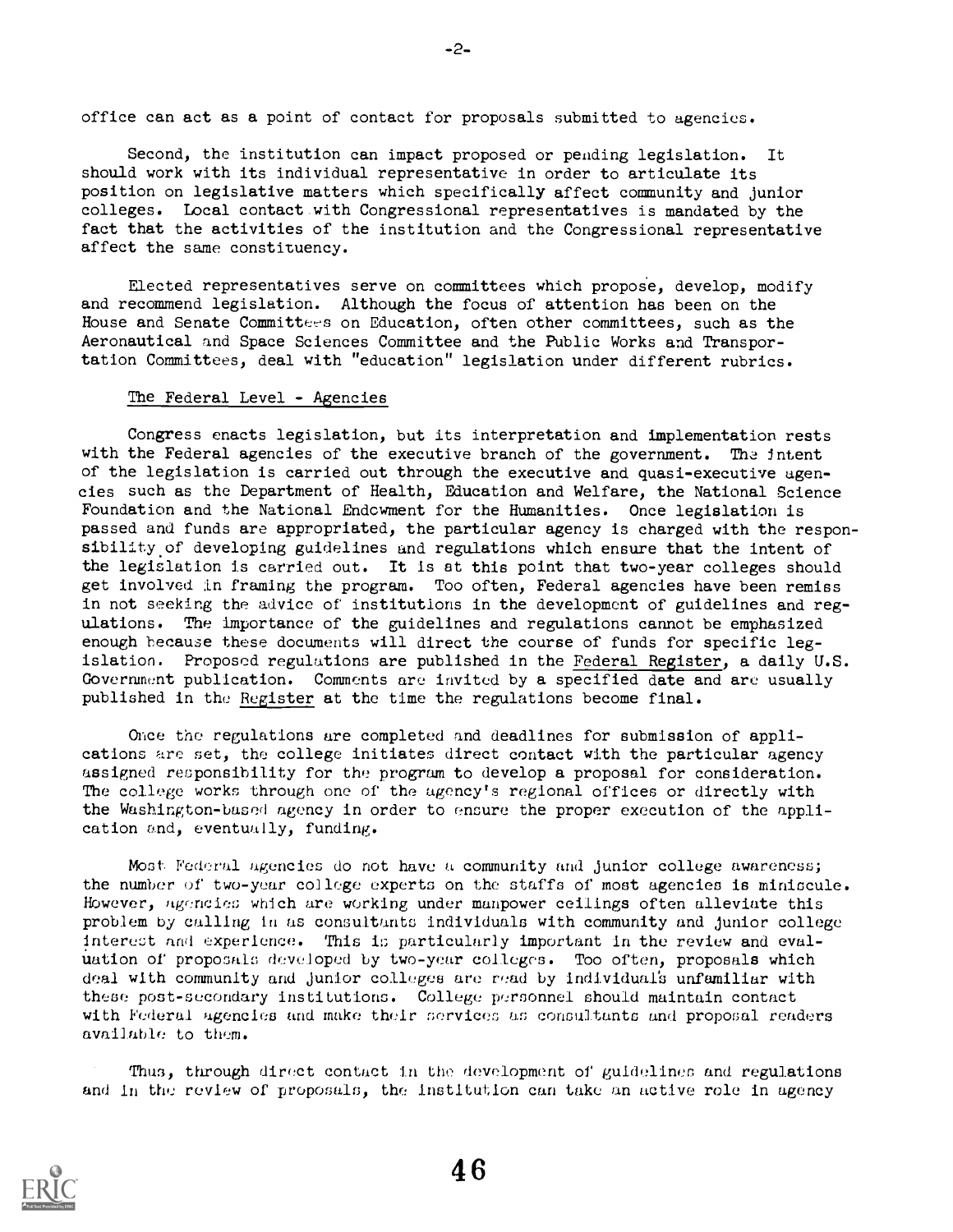functioning at the Federal level.

## The State Level - Legislative Process

In addition to the institution's relationship at the Federal level, it should also be involved with the state legislature. Its involvement with the legislature is, by necessity, on two fronts: 1) with state appropriations, and 2) with acts which affect the community and junior college.

3-

It most states, a portion of the budget of a two-year college comes from monies appropriated by the state legislature. Also, in many states, the legislature does not meet in continuous session. Therefore, if the colleges are to receive adequate funding levels they must make demands and project these demands over an extended period of time. Since the legislators control the "purse strings", the involvement of the college is mandated in pre-session, "continuing" session and  $\,$   $\,$ post-session activities. The community college involvement in the development of state formulas for academic, occupational-technical, adult education or other programs requires that the institution understand its own fiscal operations in order to interpret its needs to the legislature. Too often, at the state level, the legislature does not necessarily carry out the wishes of the state agencies, particularly in planning for new colleges. In this situation, the college should support or criticize its state agency plans in an effort to ensure equitable distribution of funds.

In addition, the comprehensive community college will need to understand the process and priorities of legislative programs other than those directly affecting education. For eyample, those institutions involved in community mental health programs should monitor legislation and appropriations relating to mental health. Any legislative pauxage in this area could affect the college's programs.

The significance of such a situation requires that the college establish linkages with social service agencies, e.g., community councils or governmental agencies or municip '.ities in order to state its case before legislatures and/or state agencies.

As in any legis) tive organism, "pressure groups" play an important role. The local institution, , , ecially in those geographic areas where state organizations are weak, must id- ify the political pressure points, make contact and work to maximite the , e.

#### The State Level - Agencies

The Federal government's approach to financial aid to education has been such that funds are channeled through the states. The state develops a plan for receiving grants from the Federal government and then disburses these funds to local agencies according to that plan. This approach by the national government has been used primarily in elementary and secondary education. However, two significent pieces of higher education legislation using the state plan as a vehicle are the Vocational Education Act and the Higher Education Act, Title I. Institutions should be Involved in the writing and execution of the state plans so that their interests are safeguarded. Suggestions for change should be made through the state agencies.

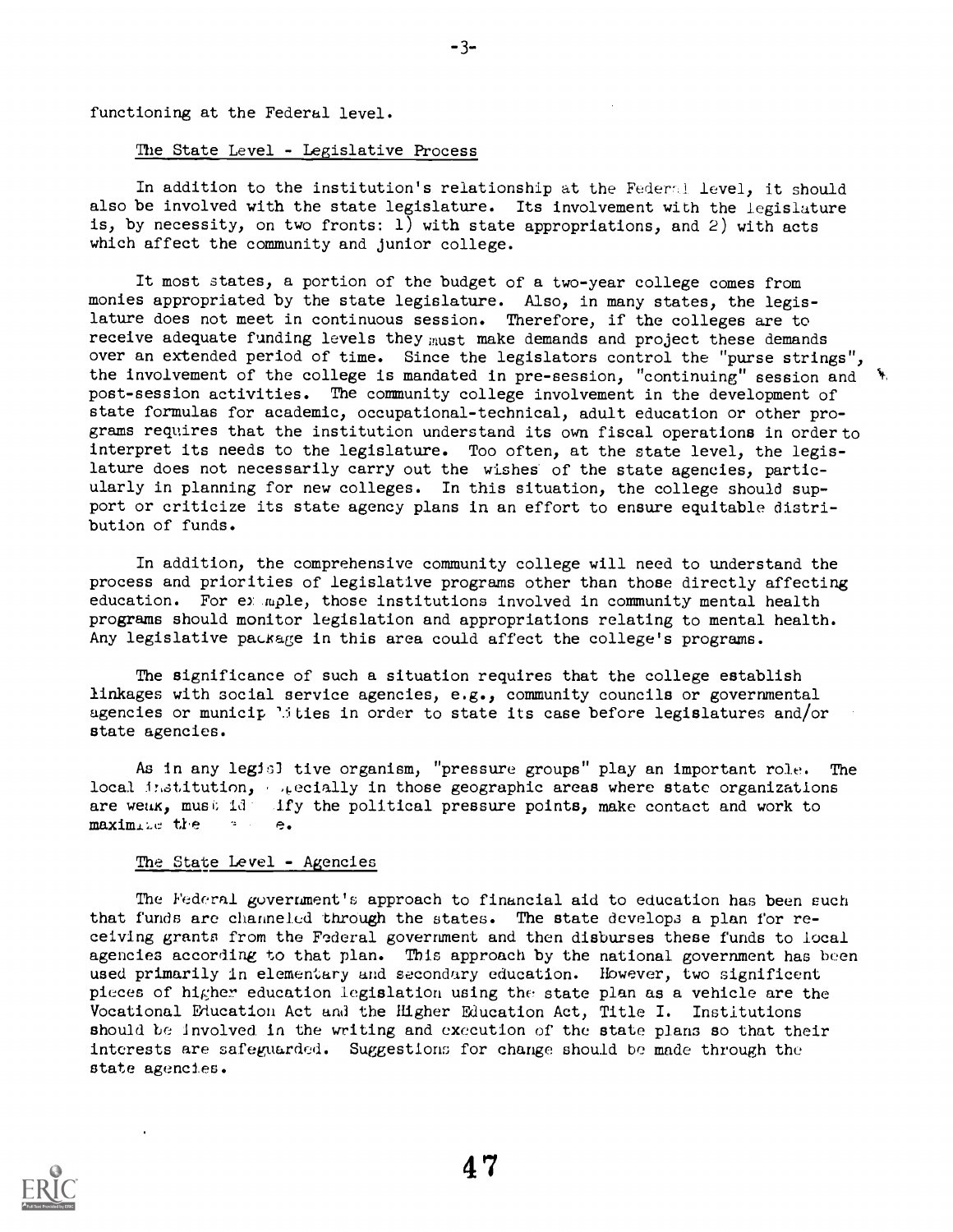In addition to state plans, the state agencies are also responsible for the development of formulas,and the disbursal of state and Federal funds to local institutions. The processes of state agencies should be understood, interpreted and worked with in creating a workable situation for the colleges.

 $-1$ 

#### The Local Government

The shift in legislation to "revenue sharing" and "block grants" for local governments has added another dimension to resource development. Revenue sharing and block grants have incorporated a number of Federal programs and given authority for disbursal of funds for these programs to local jurisdictions. The Comprehensive Employment and Training Act requires that funds be channeled through local governments to agencies and organizations for manpower training and employment programs. The Community Development Act requires that a plan be submitted to the Federal government in order to initiate the flow of funds for programs formerly administered through the Department of Housing and Urban Development. And, of course, general revenue sharing provides wide discretionary funds for local entities. If this trend in funding continues, and at this point there is nothing to indicate that it will be reversed, the specialist's role in the development and implementation of the plans is imperative.

The city or county government units will approve plans for expenditure of funds based on community input. Liaison activities for community college personnel should include the following: 1) early contact with local administrative units,  $P$ ) involvement with community groups to ensure coordination, 3) active participation un local advisory committees, and 4) submission of proposals to garner funds in order to carry out the objectives of the plan.

## Conclucion

Governmental relations is a necessary component of the community and junior college. Implied with the activity is cooperation between the institution and governmental entities. Such cooperation is realized in external relationships which become a precondition for the development and execution of ideas. The Federal, state and local scenes extend the college beyond its immediate boundaries and form a mechanism which is based on mutually responsive actions. The institution must focus on its governmental activities as an extension of its administration in order te capitalize on the flow of funds.

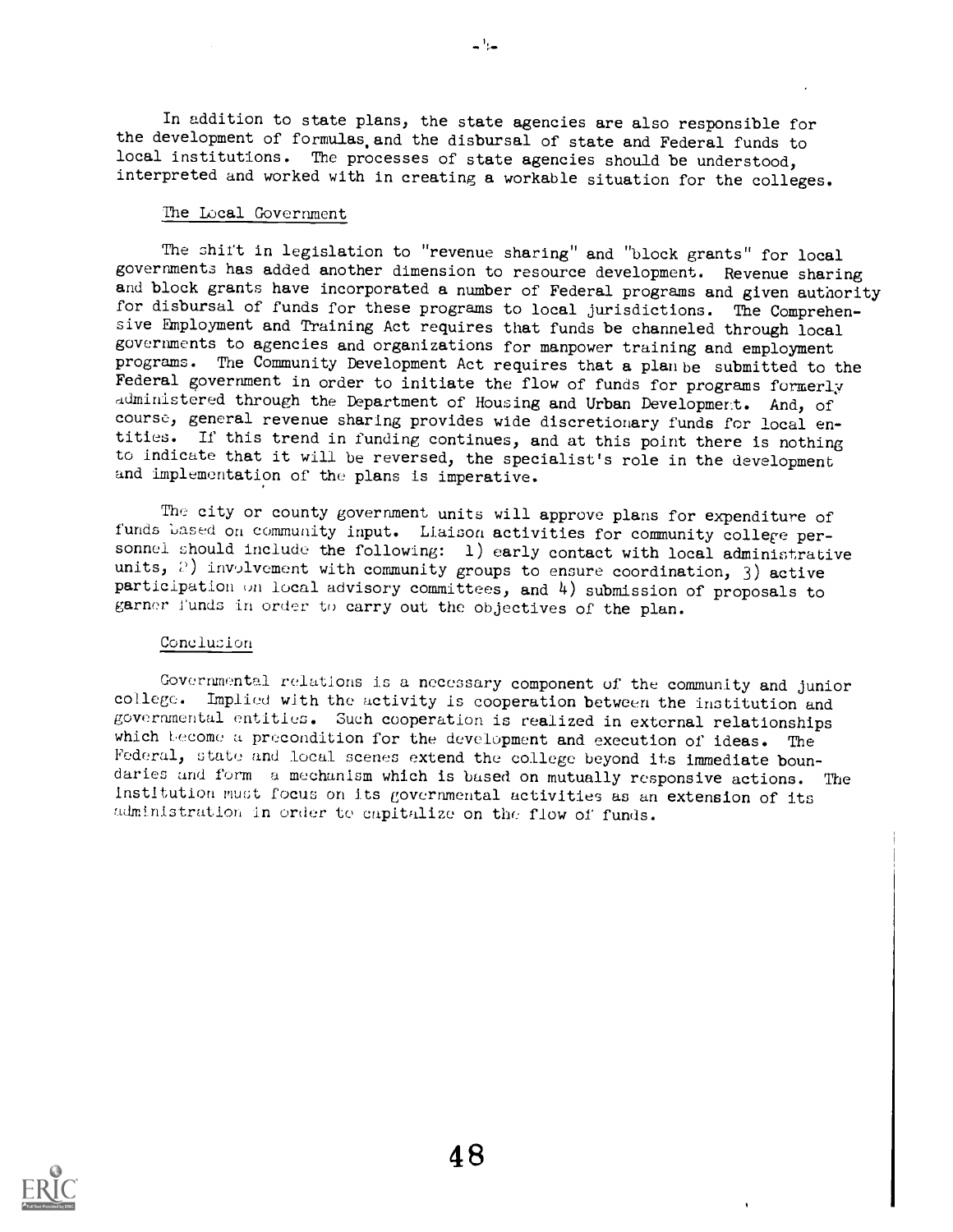## RESOURCE PAPER NO. 11

## HIGHER EDUCATION IN THE AGE OF THE ECONOMIST AND CONSUMER

A Paper Prepared for Discussion At a Regional Conference of The National Council for Resource Development Nashville, Tennessee May 20-22, 1976

by

Carmelo L. Battaglia Assistant Regional Commissioner for Postsecondary Education U.S. Office of Education Atlanta, Georgia

November, 1976



 $\mathbb{Z}^2$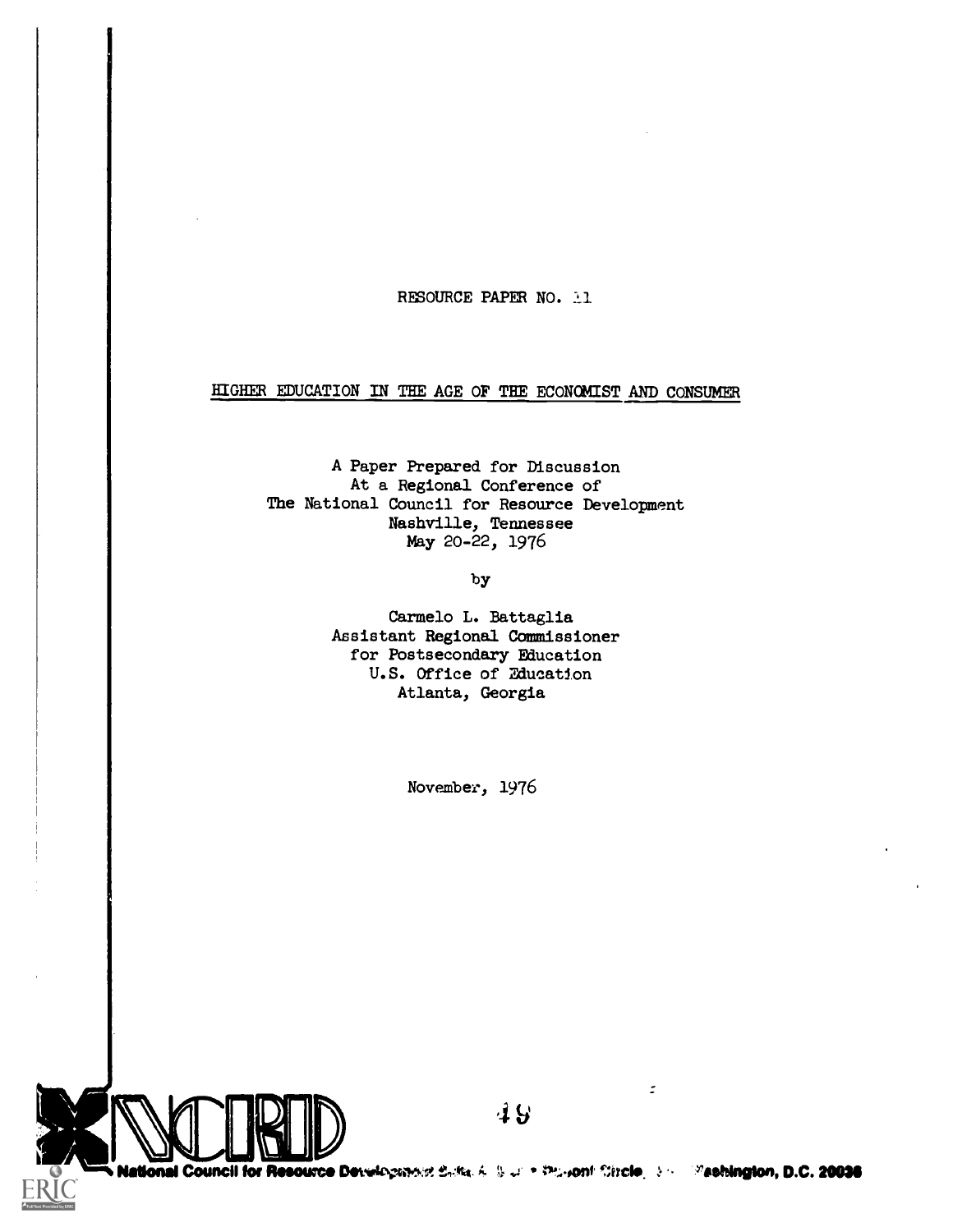## HIGHER EDUCATION IN THE AGE OF THE ECONOMIST AND CONSUMER

It is always interesting to note that history can provide some measure for understanding the past, and it can also be helpful in forecasting the future. Hence, if we consider the 18th century as the Age of Reason and the 19th century as the Age of the Machine, then surely the 20th century will be recorded as the Age of the Economist and Consumer. And the confusion of our times is merely a reflection of the confusion which reigns among economists and consumers. It has even been suggested that when 20th century man dies and ascends to heaven, Saint Peter will quickly brush aside the issues of absolution, good works and repen-<br>tence, and ask the one really important question, which is: "What did you do tence, and ask the one really important question, which is: for the Gross National Product, and how did you use your resources?"

Thus, it is altogether proper and understandable for leaders of the National Council for Resource Development not to discuss the future of the improvements of western civilization, or refinements of the reigning humanities curriculum, or even the relevance of higher education to the needs of students, but rather to assess the vital issues of our educational system. We are asked to assess the combined, impact of two forces which, until quite recently, we had been taught to regard as contrary, opposing and separate tendencies which could never occur simultaneously--namely, inflation and recession.

Unquestionably, these are hard times. No sooner does a prestigious national study commission expend several million dollars and 500 pages of closely-typed prose to reassure us that our is a big, fat, healthy \$30 billion-a-year enterprise, than some wise person from the Council of Economic Advisors reminds us that the GNP is vaulting toward a trillion dollar-a-year level, and that we account for only three per cent of the total, and that we're shrinking. And yet here we are in 1976--a \$30 billion-a-year enterprise in a trillion dollar-ayear economy--confronted with the twin terrors of inflation and recession, and wondering increasingly whether the middle-class taxpayer isn't right when he complains that "the more you get, the less you got", or recalling that old definition of school finance as "the art of passing currency from hand to hand un-<br>til it finally disappears."

Just how did our noble profession come to this rather desperate condition? First, let it be noted (as the late Richard Hofstadter did some years ago) that ours has never been a society which overvalued the intellectual and cultural arts; that the public mind has always been susceptible to the notion that mem bers of the higher education community are essentially time-servers and timewasters who contributed nothing to the Gross National Product; and that public support of education has always been relatively grudging and lacking in enthusiasm. Higher education has never been regarded as a national asset, but rather as an individual advantage. Or, at the very most, as en advantage for large numbers of individuals, supporting their worthy aspriations for upward mobility, which, of course, is a national asset, or at least a national virtue. Education has never been particularly valued as an end in itself, but rather as a means to an end--and whether it was preparing clergy, or doctors, or artists, or computer terminal operators, the educational means retained value only so long as the individual ends also held value. And I'm afraid I do mean economic value.

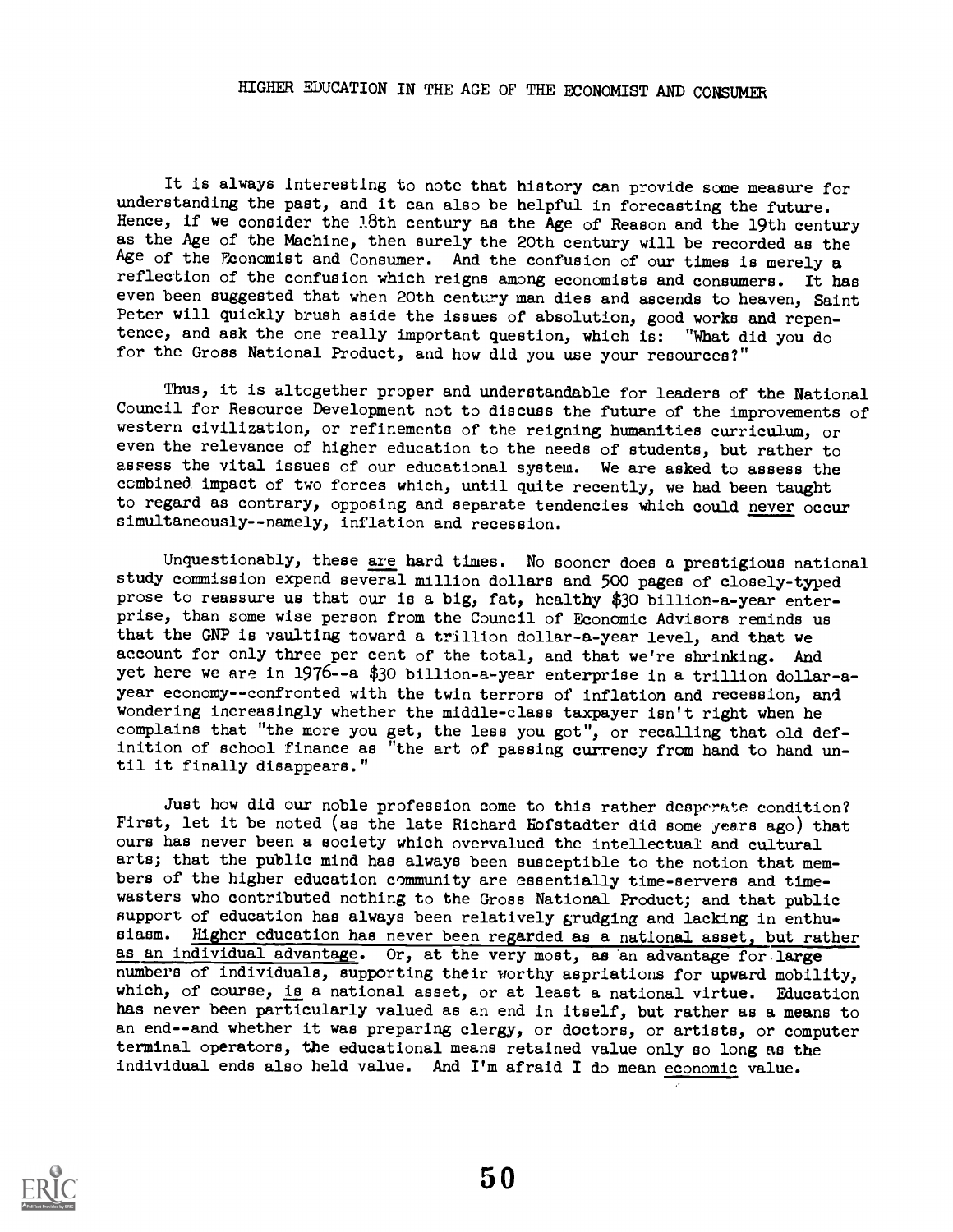To borrow the economists' most basic terms, what I'm suggesting is that the condition of American education has teen a function of demand far more than supply. As a nation, we have never supplied it simply because it was "a good thing," but rather because there was a demand for it--and behind that demand lay a compelling social and economic need to be fulfilled. Or, to take it one step further, education has always functioned largely according to the dictates of the marketplace, whether we have couched our operations in those terms or not. We should be neither surprised nor dismayed when the 1970 parlance of the economist catches up with us, and we find ourselves talking about oversupply, low levels of demand, and labor supply curves!

It is admittedly somewhataggrevating to find members of the academic system employing these crass marketplace terms--describing the facultystudent ratio as the "productivity index," referring to faculty members as "workers," and to contributions from the rest of society as "subsidies." Consider a recent statement made by a Provost of a major private university to a meeting of his academic council:

"If education does not experience increases in productivity then its workers will not share in the real growth of salary and wages common to society, and it will come to depend on a subsidy from the rest of society."

We did not, of course, come to our present condition simply because one or more university provosts told us we had arrived there. What has happened is that inflation and recession have emerged as national problems at precisely the same moment that postsecondary education ended its fantastic 15-year growth cycle fueled by three mutually reinforcing and interlocking forces:

- First, in response to the sense of national peril generated by Russia's great leap forward" into snace, we provided substantial support on both the supply and the demand side of the educational enterprise to increase the production of skilled personnel to meet the scientific and technical requirements of our national society and our national interests;
- Second, in response to the growing recognition of enormous inequalities of opportunity for postsecondary education in our society, we launched massive efforts to correct those inequities with governmentally-supported grants, work, and loan programs, plus corrective counseling and skill development services for disadvantaged students; and
- Third, in response to the assertion of widely-shared cultural values, we engaged in a national preoccupation with the idea of a college education for everyone as the great force for social security, if not social mobility.

The result was the great Education Boom--a 15-year cycle from 1958 to 1973 which created an illusion of constant growth and never-ending f<sub>4</sub> ancial health for the educational enterprise, and which permitted a lot of gross errors to be glossed over or simply covered up.

Since hindsight is 20/20, there is some value in looking backward.



-2-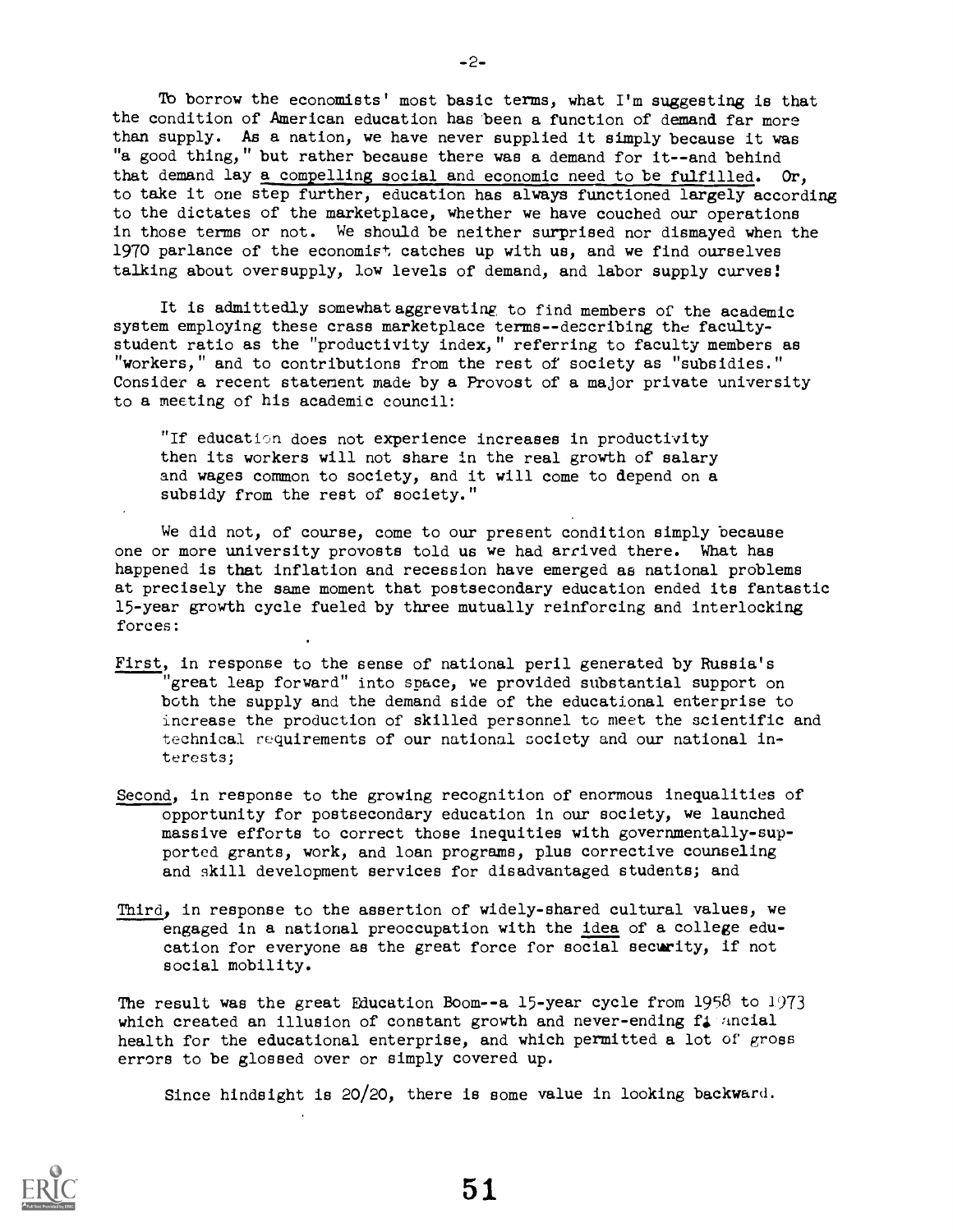It seems to me that the beginning of the end of the boom occurred in the period 1968-71, when student unrest not only brought national public attention to some of our moral and social dilemmas, but also revealed to all the world that our educational institutions and their leaders were not, after all, infallible. Perhaps the boom was bound to end--if not by the simple reality that the products of the postwar baby boom would eventually be exhausted, then surely by the gradually increasing public awareness that the postsecondary education system was not, after all, either the social or personal panacea that it had been cranked up to be. But I think it's also important to bear in mind that when the end of the boom became clearly evident in the stabilizing enrollment statistics for 1973, education had already been knocked off its pedestal relative to public attitudes and perceptions, and educators could no longer rely on either the voters or their elected representatives to give them the kind of automatic support that they Lad begun to enjoy in the previous decade.

At the same time, of course, other social needs were beginning to take on increasing urgency and saliency--and once the Vietnam war was moved from the front of the public mind, we found ourselves worrying as a nation far more about energy, and public health, and environmental protection, and consumer protection, and poverty and transportation, than about education. And just when these social concerns were beginning to come sharply into focus, we ran up against what they call in those Alka-Seltzer ads "tha" ld one-two"--double-digit inflation followed by nearly double-digit unemployment; which forced all of us to start thinking about the basics. . .like the price of bread, and a job to pay for it with- and that's a long, long way from Shakespeare or calculus or a business course, like it or not.

Without question, it is generally recognized that inflation has raised the price of bread and other necessities. At the same time, the amount of other available income required to cover discretionary or deferrable outlays such as education is being reduced. What is perhaps less generally recognized is that inflation has, at the same time, also raised the price of postsecondary education rather dramatically since 1973, and increased the finanacial sacrifices required to pay for it. For example, the average cost of attending a private four-year college as a resident student has increased  $3<sup>1</sup>$  percent in the last three years (from \$3,280 to  $\mathcal{L}_1$ , 391), and the average cost for a student to attend a commuter school has increased  $44$  percent (from  $2,745$  to  $3,950$ ). In the public sector, the average cost of attending a four-year school as a resident student has increased 35 percent in the last three years (from  $31,985$  to  $2,679$ , and the average cost of attending college as a commuter student has increased 29 percent (from \$1,760 to \$2,266). In other words, wherever you look, in the private or the public sector, a college education costs 30 to 45 percent more teday than it did three years ago.

As the increased costs of living collide head-on with the increased costs of education in family budget-balancing, we are seeing some of the more or less predictable results:

(1) Families are coming up with significantly smaller contributions to the cost of their children's postsecondary education than they were even a year or two ago, and government funds are more and more being used to reduce expected family contributions.

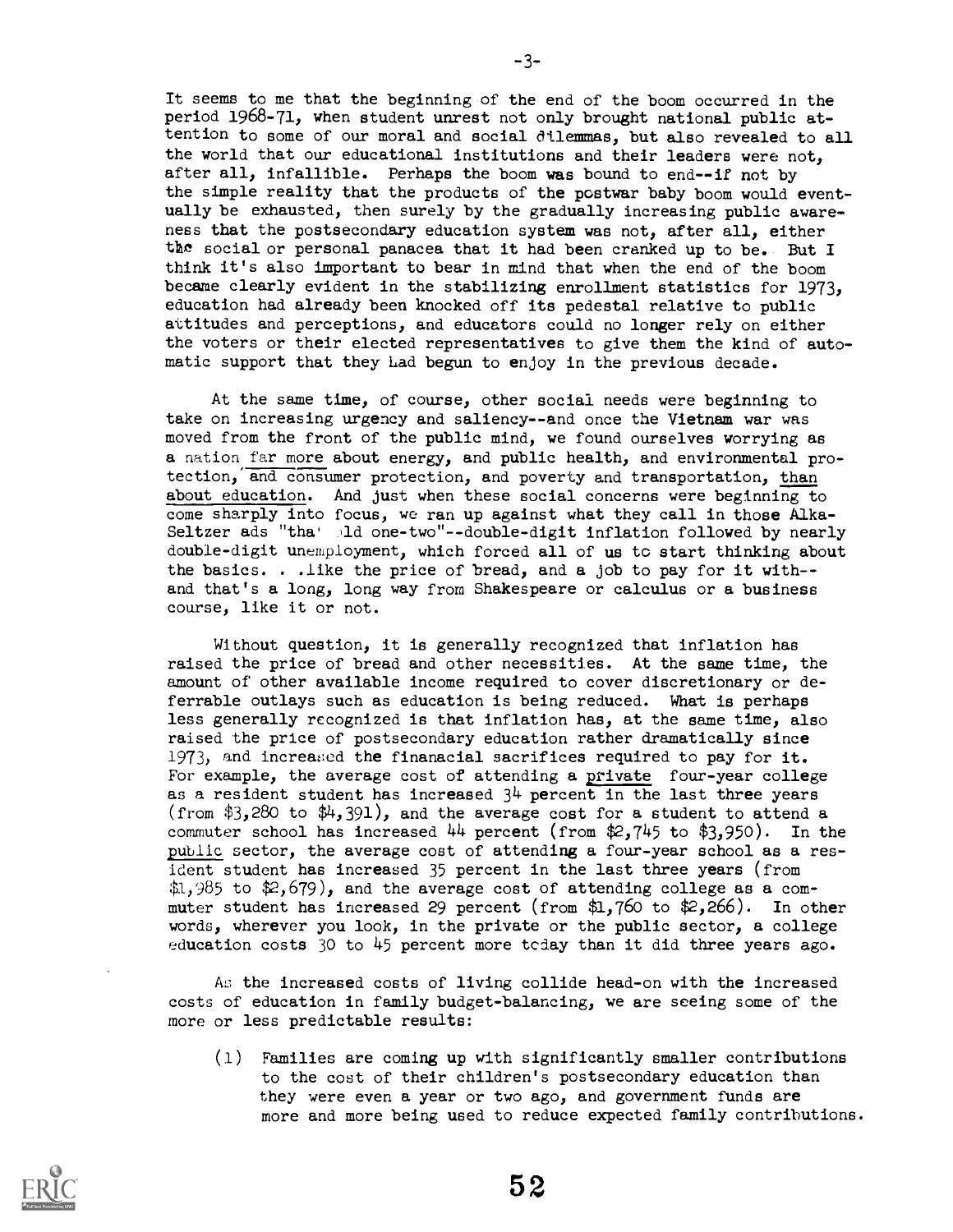(2) Increasing numbers of students are declaring independence from their families (and their families' expected contribution requirements), creating a whole new range of legal and policy problems for governmental agencies (State and Federal) to sort out. (They're apparently taking seriously the New Yorker cartoon of about a year ago which showed a family gathered around the kitchen table, and the father saying, "I've called the family together to announce that, because of inflation, I'm going to have to let two of you go.)

-4-

- (3) With declining contributions from students and their families and the rising costs of education, the traditional need analysis procedures are generating even larger gaps of "need' for student assistance, while widening gaps exist between the aggregate of those needs and the aggregate of the available resources to meet those needs.
- (4) Both the administration and the Congress are struggling to close the gap by making more student assistance resources available, but they, too, are working against the backdrop of inflation and recession, which makes it extremely difficult to agree on just how much and what kinds of student assistance can and should be provided at national expense.
- (5) Students are flooding the marketplace in search of employment and loans with which to finance their unmet educational costs, competing for the jobs and the loan capital that is desperately needed to fuel a national recovery.
- (6) And finally, postsecondary enrollments, already stabilizing as the great boom comes to an end, threaten to slide downward, particularly in the high-cost private sector, leaving the viability if not the survival of many institutions as an open and increasingly troublesome question for public policymakers to contend with.

For reasons that I believe this audience can fully appreciatc, I would like to duck that policy issue for the moment--pending the outcome of the Special Study on Private Colleges which the U.S. Office of Education is currently conducting at President Ford's request--and simply call your attention to another recent New Yorker cartoon, this one showing an executive at his desk giVing instructions through the intercom: "Miss Woodlow, bring me a coffee--black, no sugar--a poppyseed roll, and an idea whose time has come."

Unless we are careful, the continued building of middle-class frustration could easily generate a substantial reduction, or possibly even a complete reversal, of the long-standing national commitment to apply the limited student assistance resources to those students who must need to secure access to postsecondary education. Why? Because, it is argued, this social commitment is having the effect of assuring access to pc secondary education only for the very poor and the very rich, leaving the great bulk of students--those from middle income--to fend for themselves in the face of rapidly increasing educational costs. This logic might suggest

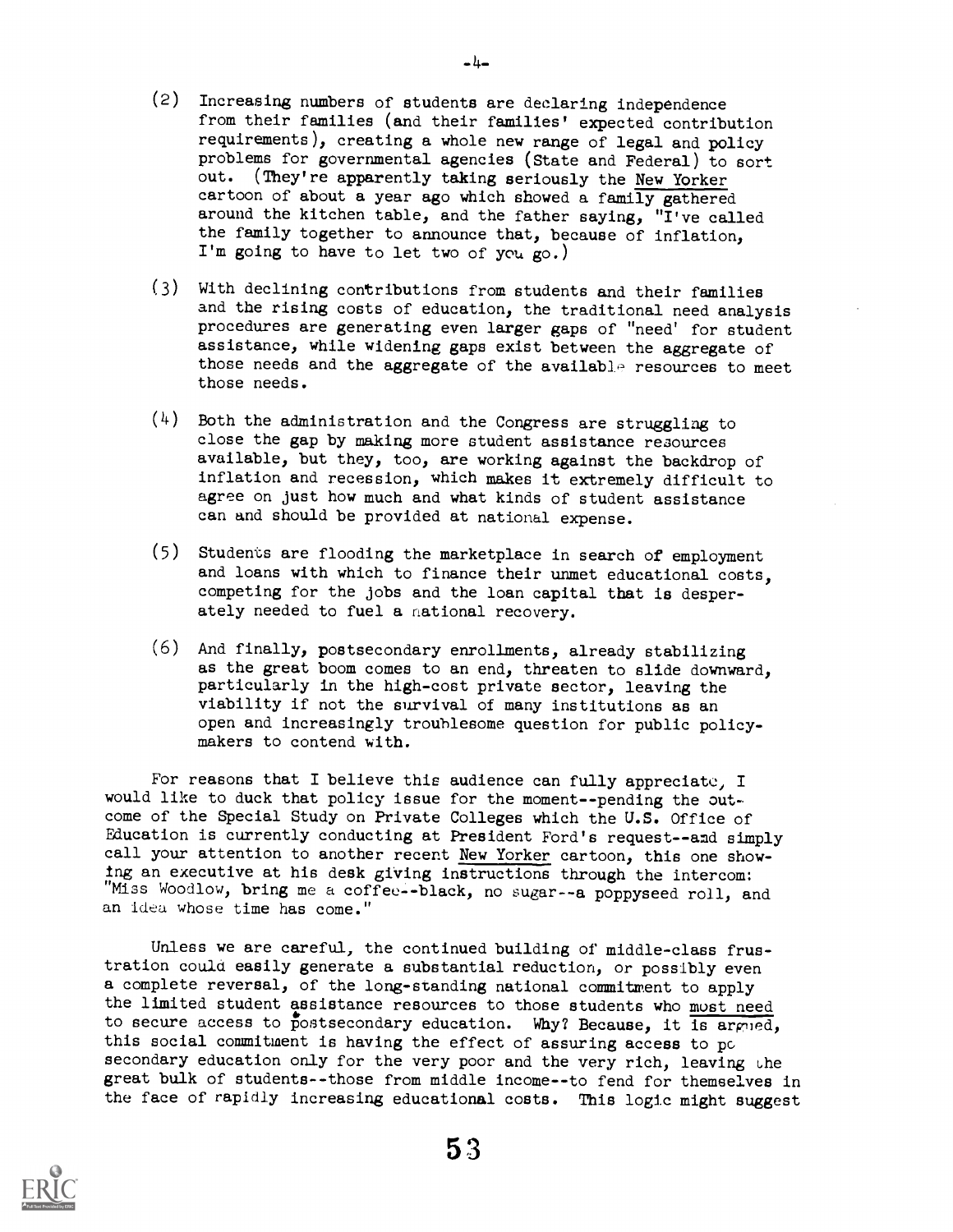that it would be far better to "do something for everybody" than to persist in social policies and procedures which same have described as essentially discriminatory and not democratic.

A finr.1 word on some other vital issues, Regional and National: Tenure as an issue is not new, and it may always continue to be a local rather than a national issue. But, if there is an outgrowth of tenure that does make it a prominent issue--namely, the collective attitude of faculty--then the collective attitudes in the aggregate may have finally become a vital issue worthy of public concern. Yes, unions have come to all segments of education. Today we see them in all areas of society--the private sector of business, the public sector of city and state governments, the elementary and secondary school systems, and now, finally to higher education.

Last month the faculty of the nine state universities in the State of Florida voted to unionize--a landmark event. Now there are some new issues to be considered which may change the traditional roles on a campus. For example, the faculty senate and search and screen committees for hiring new presidents in the past have been very much involved with the selection of presidents. Now, the union/management relationship may alter the course of these relationships and indeed self-governance. The entire reward system for promotions may also become vital issues--publish/ perish, academic freedom, accountability for budgets, tenure definitions, forty-hour week, and accountability for work produced.

Admissions, as I have already suggested, is a vital issue, particularly if you consider our national social policy of "Equal Educational Opportunity," which can be broken down into access, choice, and equality of results.

To date most of the emphasis has been on admissions to ensure that students have equal access and equal choice.

The results part of the policy will probably now be given more attention by the Office of Civil Rights (Pratt decision), State Legislatures--cost effectiveness/CAPS on enrollment, Federal agencies Who have responsibility to implement programs for the low income and disadvantaged, the public, and consumer protection groups.

The third and last issue focuses on not who should be educated but for how long. Twelve versus sixteen years of education as a right is a vital issue according to Senator Claiborne Pell, Chairman of the U.S. Senate subcommittee on Education. He will be seeking to enact legislation which guarantees sixteen years of education for every American who wants it. But let me quickly add, that may not mean more students for Higher Education.

In the 1972 amendments to the Higher Education Act, the term Higher Education was replaced by the term "POstsecondary Education." The significance of that change is now beginning to be more clearly understood. Consider the following: In this Region of eight States (Alabama, Florida, Georgia, Kentucky, Tennessee, North Carolina, South Carolina, and Mississippi) we have over 840 postsecondary institutions, of which less than 590 are in the category called "higher education."



-5-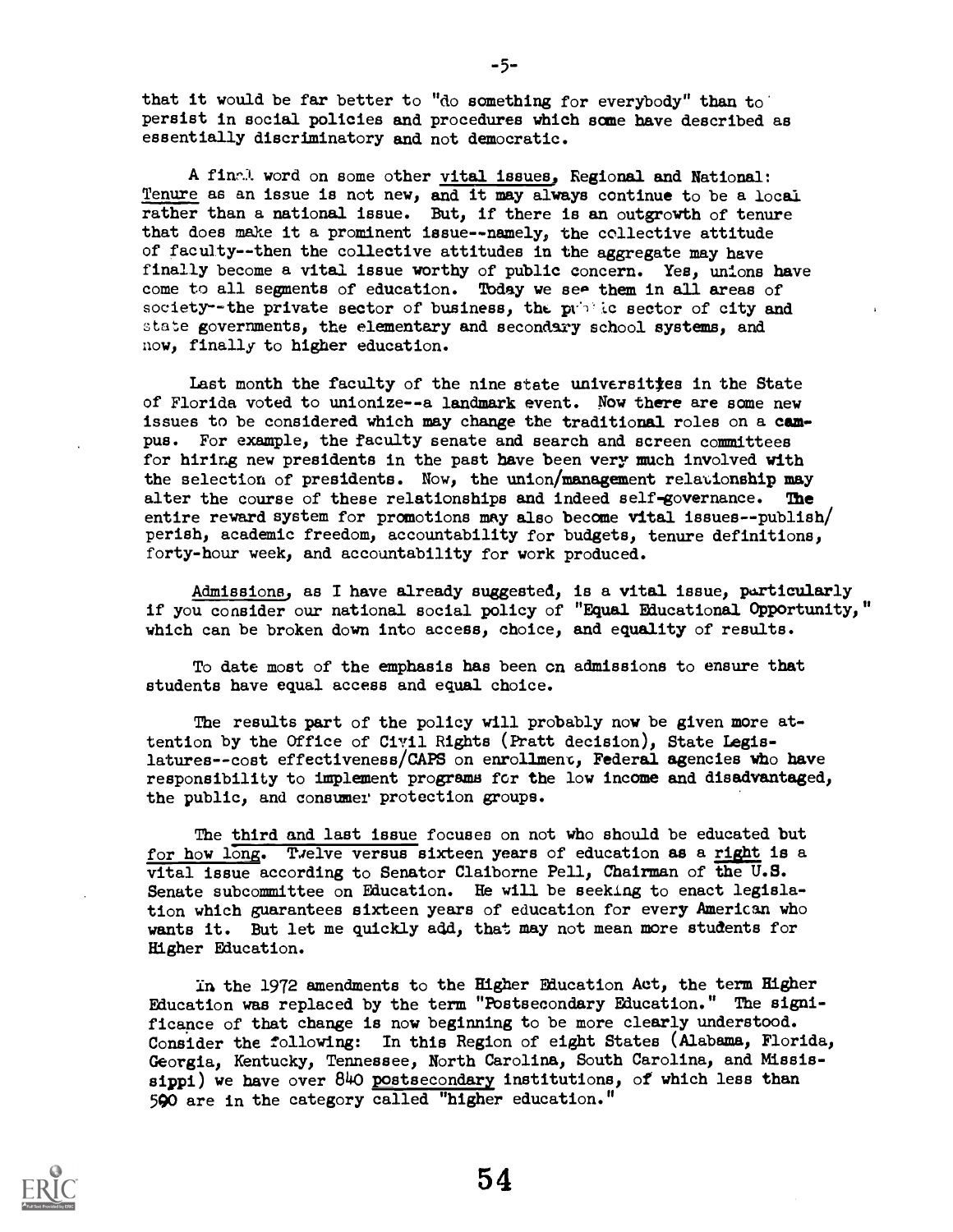In a society like ours that has shifted its work force from being agriculturally dependent, to industrially dependent, and now to service dependent, we must expect that the youth of this country will begin to recognize the job situation and select different kinds of education to meet job opportunities.

- 6-

Our history shows that we have shifted our work force from the 35 percent it took to produce the food we need to 3 percent (and we now export what we don't need). By the year 2000 about 85 percent of our  $W^{(1)}$  force will be employed in service type jobs--e.g. repair and main-<br>- which may mean larger vocational/trade and souries type school. -which may mean larger vocational/trade and service type  $s$ chools.

.adly, during this past year we observed a 9 percent overall use in postsecondary enrollment, in part because of the recession, government student aid funds, and the fact that this is the last year for many VA benefits.

This past year the number of adults and veterans attending postsecondary institutions increased.

This past year the number of first and second grade elementary classrooms did not increase as they did in the 1960's.

This past year the number of weekend and evening course offerings increased.

This past year the cost of education continued to increase.

All of these events are now part of our past. Right now what we need is better press coverage and getter public relations because costs will go up, accountability will increase, and consumers will become more sophisticated.

 $\pi$ .  $\sim$ 

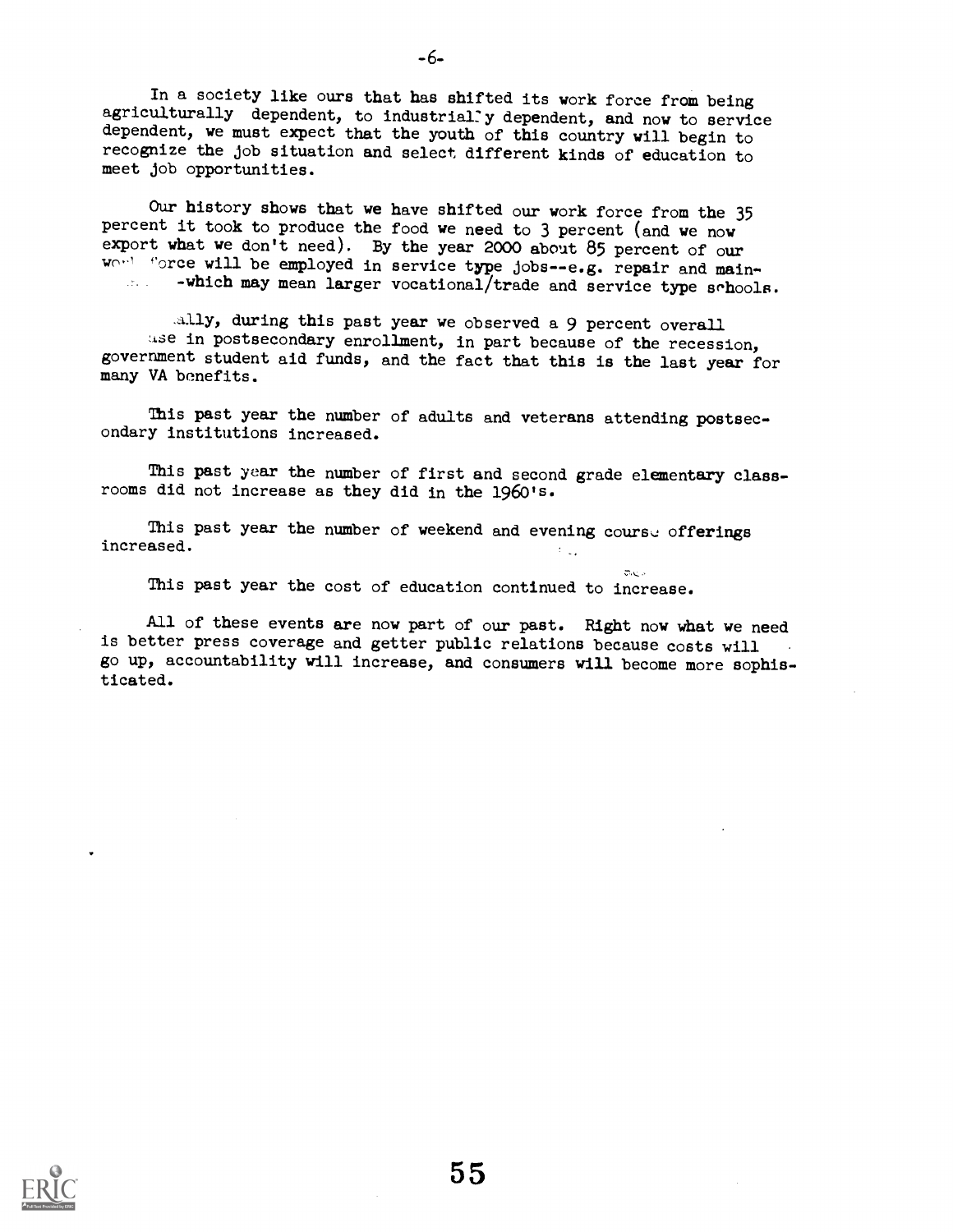RESOURCE PAPER NO. 12

## INDIRECT COUTS:

## AN INTRODUCTION FOR THE COMMUNITY COLLEGE DEVELOPMENT OFFICER

By

Dr. Judson H. Flower Vice-President Miles Community College Miles City, Montana

December, 1976

5 6

National Council for Resource Development Suite 410 One Dupont Circle, N.W. Washington, D.C. 20036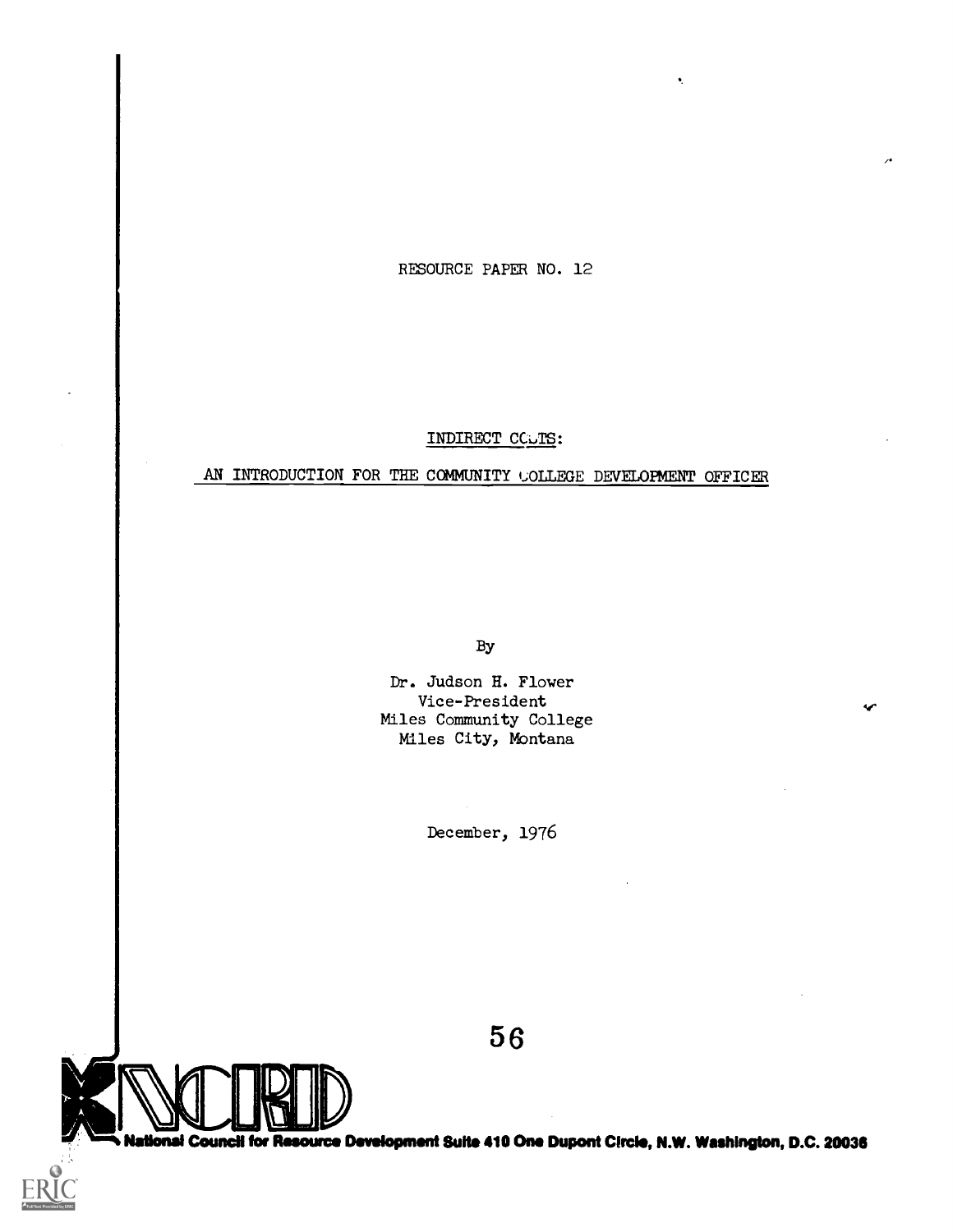#### INDIRECT COSTS:

#### AN INTRODUCTION FOR THE COMMUNITY COLLEGE DEVELOPMENT OFFICER

What are Indirect Costs? How does a community college qualify for Indirect Costs? How are Indirect Costs translated into dollars? How many dollars? What are the procedures involved?

Such questions about Indirect Costs are very much in evidence at community colleges acruss the country. Largely through ignorance of the processes involved, community colleges have excluded themselves from the dollar-stretching benefits of Indirect Costs. Too frequently it has been assumed that Indirect Costs were available only to research owlented four-year colleges and universities, or that only the largest of community colleges were capable of wrestling with the complexities of Indirect Costs. To nelp dispel this view, and to encourage more community colleges to become involved in the preparing of Indirect Cost Proposals, is the object of this NCRD resource paper.

Do not, however, rush off to prepare an Indirect Cost Proposal merely in the hope that it will produce more federal dollars for your institution. The investment in time and effort is substantial. Not all community colleges are involved extensively in federal programs. Nor do all federal programs have an Indirect Cost camponent. The most sensible approach is to look before you leap.

As a beginning, contact your Regional HEW Office. There you will find an individual in the Office of Management and Finance who usually goes by the title of Director, Division of Negotiations and Granting Assistance. This person is responsible for all of the Indirect Costs of all higher education institutions in the Region, including those relating to federal agencies other than HEW. He or one of his aides can provide the information and assistance you will require in preparing an Indirect Cost Proposal.

Before that happens, however, he will probably tell you that it is too much trouble to do anything until you know for certaid that your community college will receive an award which includes an Indirect Cost component. There is little reason to go through this process for the exercise, or In the expectation that in some unspecified future year you might receive such an award. An Indirect Cost Proposal applies only to the year for which a program award is made. There is not much point in attempting to prepare one in advance.

After receiving confirmation of a program award involving Indirect Costs, you will have ninety days to prepare and submit an Indirect Cost Proposal to your Regional Office. If completed and approved within the 90-day period, it will be made retroactive to the beginning of the program award year. For multi-year programs, a new Indirect Cost Proposal must be submitted at the end of each fiscal year to validate Indirect Costs for the forthcoming year.

The processes relating to Indirect Costs are often complex and tedious. Do not became discouraged. Remember that your specialty is Development, not Indirect Costs. As a Development Officer in a community college, you are fortunate to be situated in an institution which holds as a cardinal prtnciple that nearly everyone

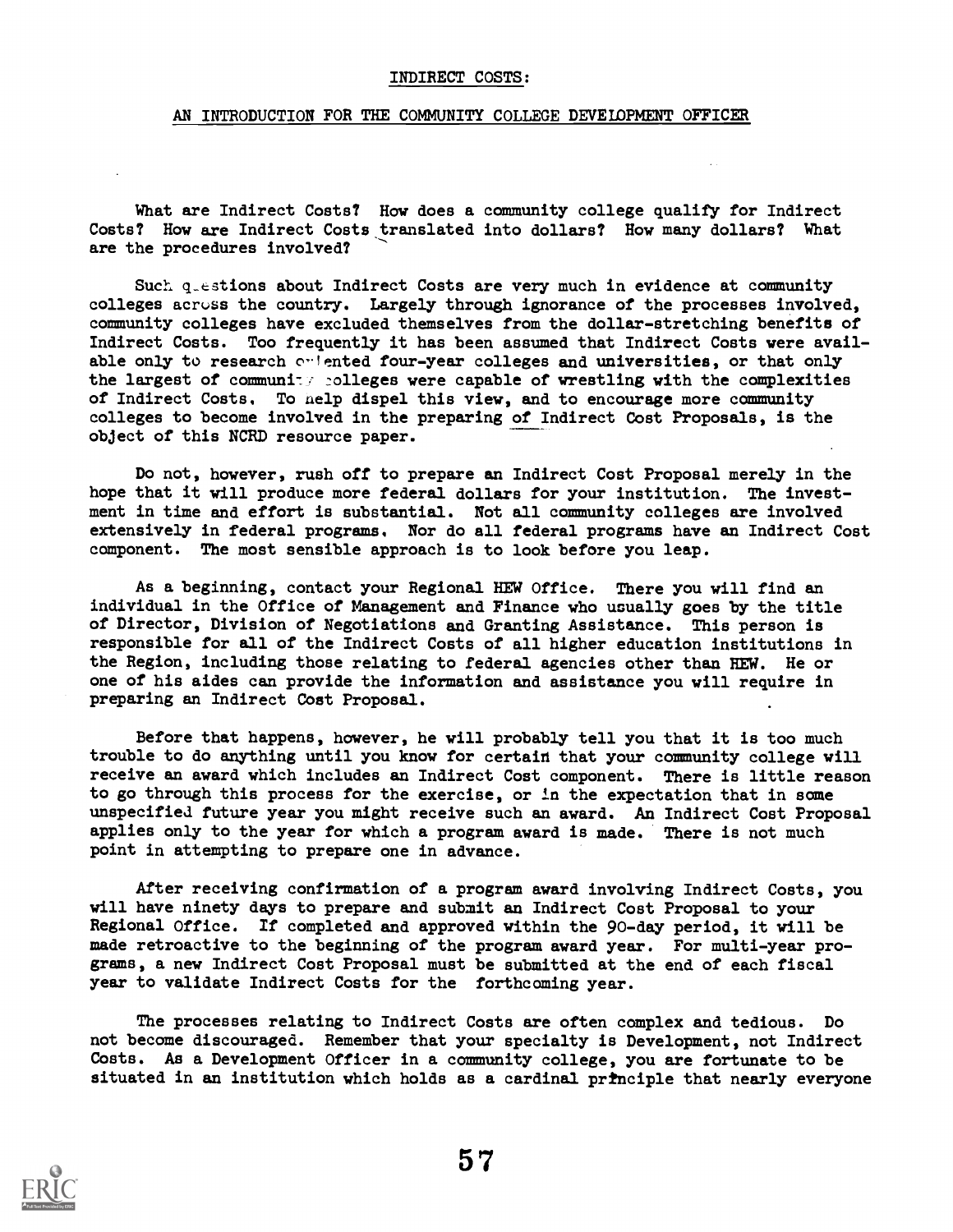can succeed if he or she gets the right kind of help. Your kind of help is located in the Business Office. Don't be a do-it-yourselfer. Indirect Costs is a highly technical budget and accounting process. Leave most of the work to the budget experts in your institution.

They will need your help and some basic tools to work with. There are some fundamental information materials you should be familiar with, and your Business Office friends will need current copies of these documents. As most community colleges do the largest share of their federal program work with HEW and the Office of Education, the following will prove most useful:

## DHEW. A Guide for Colleges and Universities: Cost Principles and Procedures for Establishing Indirect Costs....

## DHEW. Grants Administration Manual.

Note: The above publications may be purchased from the Superintendent of Documents, U.S. Government Printing Office,,Washington, D.C. 20402. The first is usually available from the Regional HEW Office at no cost, and will be of the most immediate assistance. It contains a complete copy of Federal Management Circular 73-8 (formerly OMB Circular A-21 -- and soon to revert again to the OMB classification). It also contains sample formats for Indirect Cost Proposals.

Having disposed of the greater share of the burden of Indirect Costs by the relatively simple process of heaping it upon the backs of your Business Office staff, it will still be useful for you to be acquainted with the "basics" of Indirect Costs. Space limitations make it impossible to cover everything, and we must be content with a few brief explanations of the essentials.

## What Are Indirect Costs?

Direct Costs and Indirect Costs are a part of every institutional budget. Direct Costs of instruction include the salaries paid to instructors from the instructional budget. Indirect Costs of instruction include a portion of the budgets allocated to Physical plant, administration, student services, library, etc., as they indirectly service the instructional program.

The line between Direct and Indirect Costs is often finely drawn. And not every institution divides its budget in exactly the same way. To clarify these grey areas the documents identified above provide some options and further explanations.

Those closely associated with federal programs in the community college realize that there are many ways in which an institution contributes to their successful operation above and beyond the direct application of program award dollars. They are more subtle and "indirect" than line items in the program budget, but are nonetheless recognized as essential to the success of every federal program. This indirect support of federal programs takes such forms as utilization of space (classrooms, laboratories, offices, etc.), administrative supervision, accounting and fiscal reporting by the Business Office, peripheral involvement by members of the college staff, maintenance of the physical plant, custodial services, etc. -- all provided by the institution at no direct cost to the federal program budget. In this sense, "Indirect Costs" is a mechanism

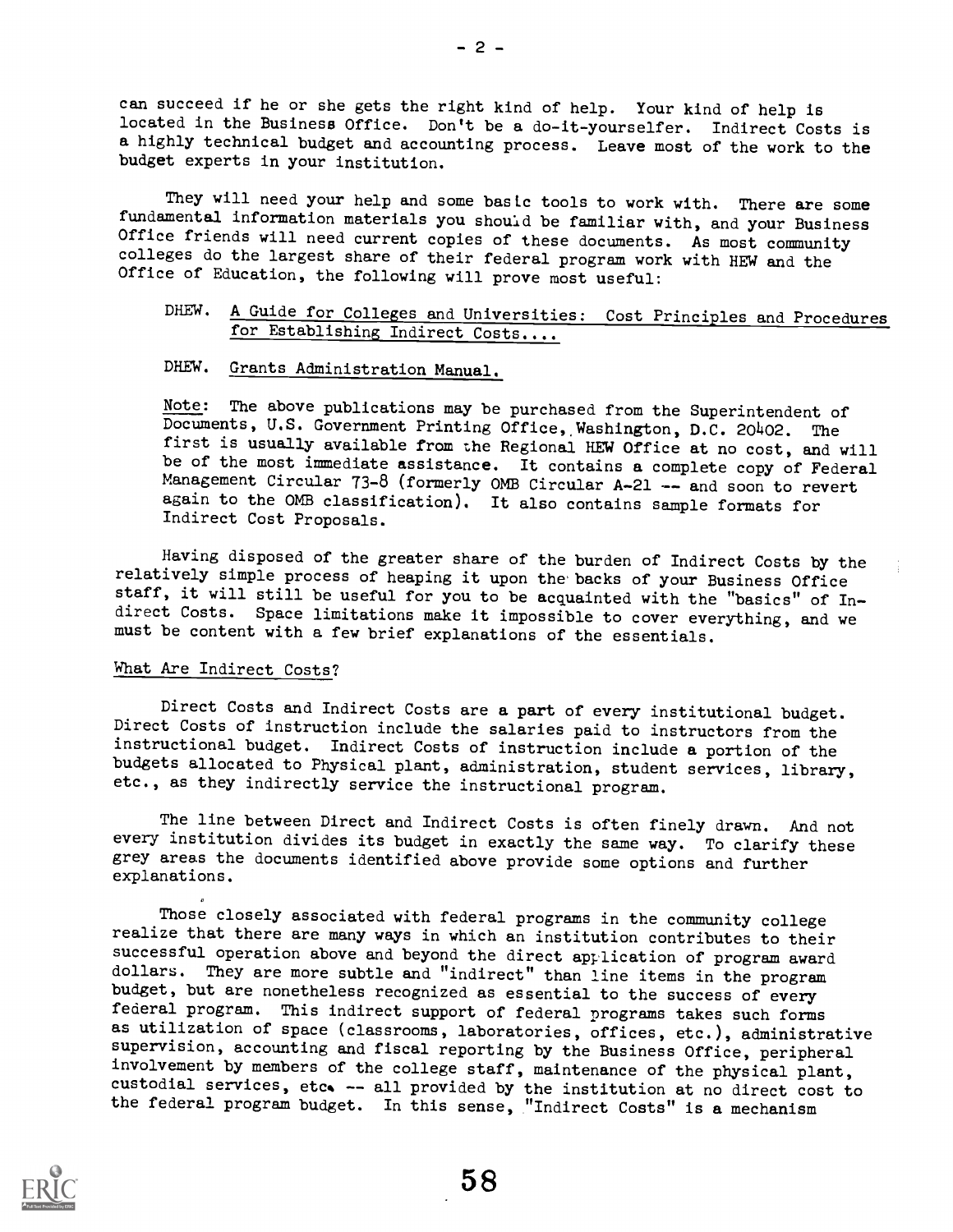devised to give recognition to these vital institutional contributions by translating them into a dollar value and making proportional reimbursement to the college.

For purposes of Indirect Costs, HEW considers that there are three major functional divisions of a college or university:

## 1. Instruction

## 2. Organized Research

#### 3. Other Institutional Activities

"Direct Costs" are those costs which can be specifically identified with only one of the above, and can be assigned as such with a high degree of accuracy.

"Indirect Costs" are those costs that are incurred for common or joint objectives and cannot be identified exclusively with one of the above. They overlap two or more of the above divisions and are normally classified under the following categories:1

1. General Administration and General Expenses: incurred for the general executive and administrative offices; also expenses of a general character which do not relate solely to any of the three major functional divisions, above.

2. Research Administration Expenses: incurred by a separate organization or identifiable administrative unit established solely to administer the research activity. (Normally NA for community colleges.)

3. peration and Maintenance Expenses: incurred by a central service organization or at the departmental level for the administration, supervision, operation,. and maintenance of the physical plant.

4. Library Expenses: incurred for the operation of the library, including the costs of books and library materials purchased for the library (less any items of library income -- fines, etc.).

5. Departmental Administration Expenses: incurred in academic deans'offices, academic departments and organized research units for administrative and supporting services which benefit common or joint departmental activities or objectives.

6. Student Administration and Services Expenses: incurred for the administration of student affairs and for services to students, including deans of students, admissions, registrar, counseling and placement services, student advisers, student health and infirmary services, catalogs, commencements, and convocations.

Note: Each of the above also include salaries, benefit and pension plan costs, prorated physical plant operation and maintenance costs, and depreciation.

What finally emerges is a sorting out of those portions of an institutional budget that qualify as "Allowable Indirect Costs." These are totaled and computed as a ratio (percentage) of "total direct costs" (usually defined as direct salaries

<sup>1</sup>DHEW. Guide...for Establishing Indirect Costs.... pp. 20-21, 37.

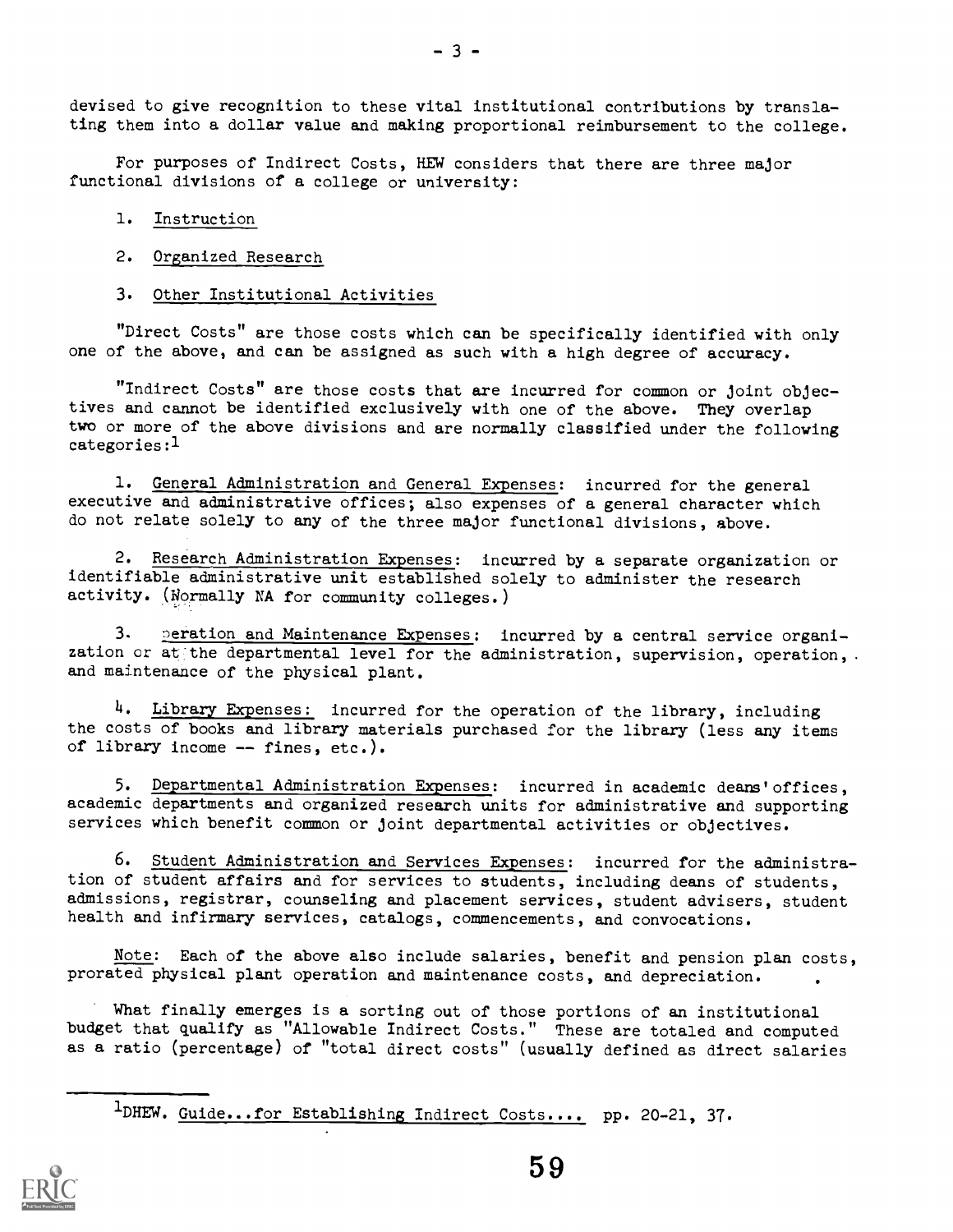and wages). Caution: there are items within an institutional budget that are neutral -- neither direct nor indirect -- and must be deleted prior to making the computation.

- 4 -

## Indirect Cost Proposal

An Indirect Cost Proposal is an application for an Indirect Cost award. It is submitted, as are other federal program applications, in hopes that it will be approved and funded. In form it is not as rigidly structured as most of the program applications with which you are familiar. You will need to devise a structure suited to your institutional budget, and it is essential that you communicate with your Regional Director of Negotiations and Granting Assistance at this juncture. He will guide you in laying out the format of your Indirect Cost Proposal

In general there are two basic forms: the "long form" and the "abbreviated method" (similar in function to the long and short income tax forms). The long form is designed for institutions having more than \$1 million dollars per year in direct costs under federal research and/or educational service agreements. This long form also requires a highly sophisticated accounting and records-keeping process.

The abbreviated method (short form) is designed for institutions having less than \$1 million dollars per year in direct costs under federal research and educational service agreements. Such an abbreviated method proposal would normally take on an appearance like the sample shown on page 5.

Following the submitting of your Indirect Costs Proposal to the Regional Office, a negotiation will take place to determine the final approval of Allowable Indirect Costs. This makes possible the establishment of an "Indirect Cost Rate" which is determined on the basis of the following formula:

## Allowable Indirect Costs : Direct Costs (Salaries & Wages, = Indirect Cost Rate

The negotiated Indirect Cost Rate is then subject to review and approval by the Regional HEW Comptroller. He is responsible for approving (or disapproving) the Indirect Cost Rate and determining whether it -- or a flat rate of  $8\%$  -- is applicable to the specified federal program. Training Awards and Contracts have a fixed automatic rate of 8% which need not be applied for separately.

The Indirect Cost Rate is renewed each year, based upon the institutional budget of the most recently completed fiscal year. The major consideration in any Indirect Cost Proposal, and also from year to year, is the consistent treatment of direct and indirect costs. It is therefore wise to establish a process that can be followed each year to identify and separate direct from indirect costs.

When Indirect Costs are approved for reimbursement the dollar amount is deter- $_1$ mined by applying the Indirect Cost Rate to the Direct Costs of the federal program award. The resulting figure is then added to the total of the federal program grant. The college will receive Indirect Cost dollars via the same process, at the same time, and in the same proportion as program dollars are received.